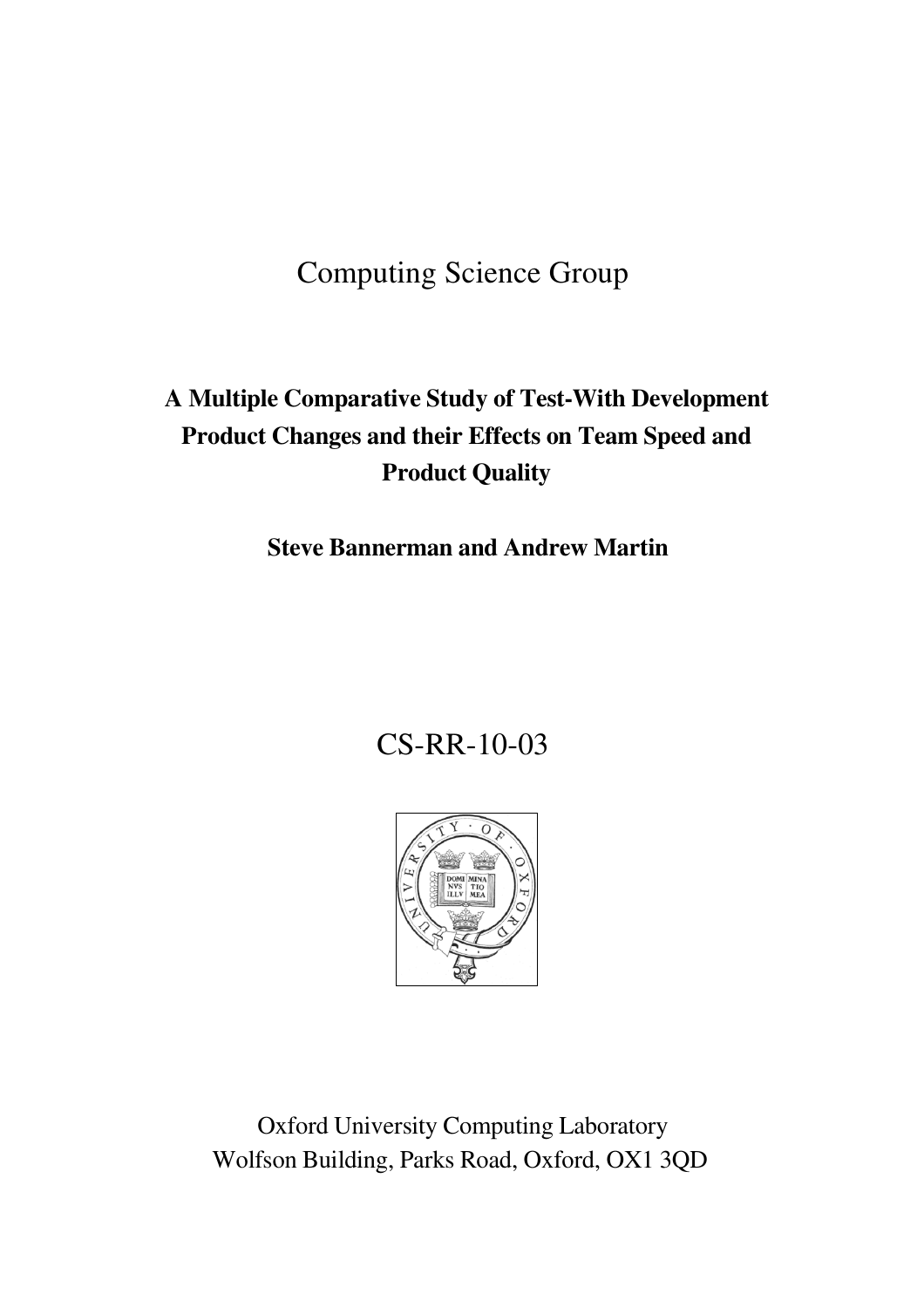# A Multiple Comparative Study of Test-With Development Product Changes and their Effects on Team Speed and Product Quality

Steve Bannerman · Andrew Martin

Submitted: April 2010

Abstract Researchers have typically studied the effects of Test-First Development (TFD), compared to Test-Last Development (TLD), across groups or projects, and for relatively short durations. We define Test-With Development (TWD) as more general than the fine-grained step of TFD, but also in contrast to the large-grained phase of TLD. With this definition, we performed a multiple comparative study to explore and describe TWD product changes, and the effects of those changes on two attributes related to team speed and two attributes related to product quality, within six long-term open-source projects. Our results indicate that when developers exercised some of their changes with automated tests, on average they made significantly larger changes over time while significantly reducing their product's complexity. And, when they exercised all of their changes with tests, on average they made significantly smaller changes over time. We interpret these results to indicate that practicing TWD supports faster simplification of a product. Therefore, we conclude that teams that need to simplify their product can benefit from practicing TWD.

Keywords Multiple Comparative Study · Test-With Development · Team Speed · Product Quality

# 1 Introduction

Over the last decade, Kent Beck and his colleagues have pioneered the Extreme Programming (XP) Method, which is an Agile Method within the Agile Model family. An XP team listens to a customer story, writes a set of automated tests for that story, evolves the system's design and code until all of the tests are working, and then integrates those changes (Beck, 1999a). By taking best practices to extreme levels, teams

Steve Bannerman

Andrew Martin

University of Oxford, Computing Laboratory, Wolfson Building, Parks Road, Oxford, UK E-mail: steve.bannerman@comlab.ox.ac.uk

University of Oxford, Computing Laboratory, Wolfson Building, Parks Road, Oxford, UK E-mail: andrew.martin@comlab.ox.ac.uk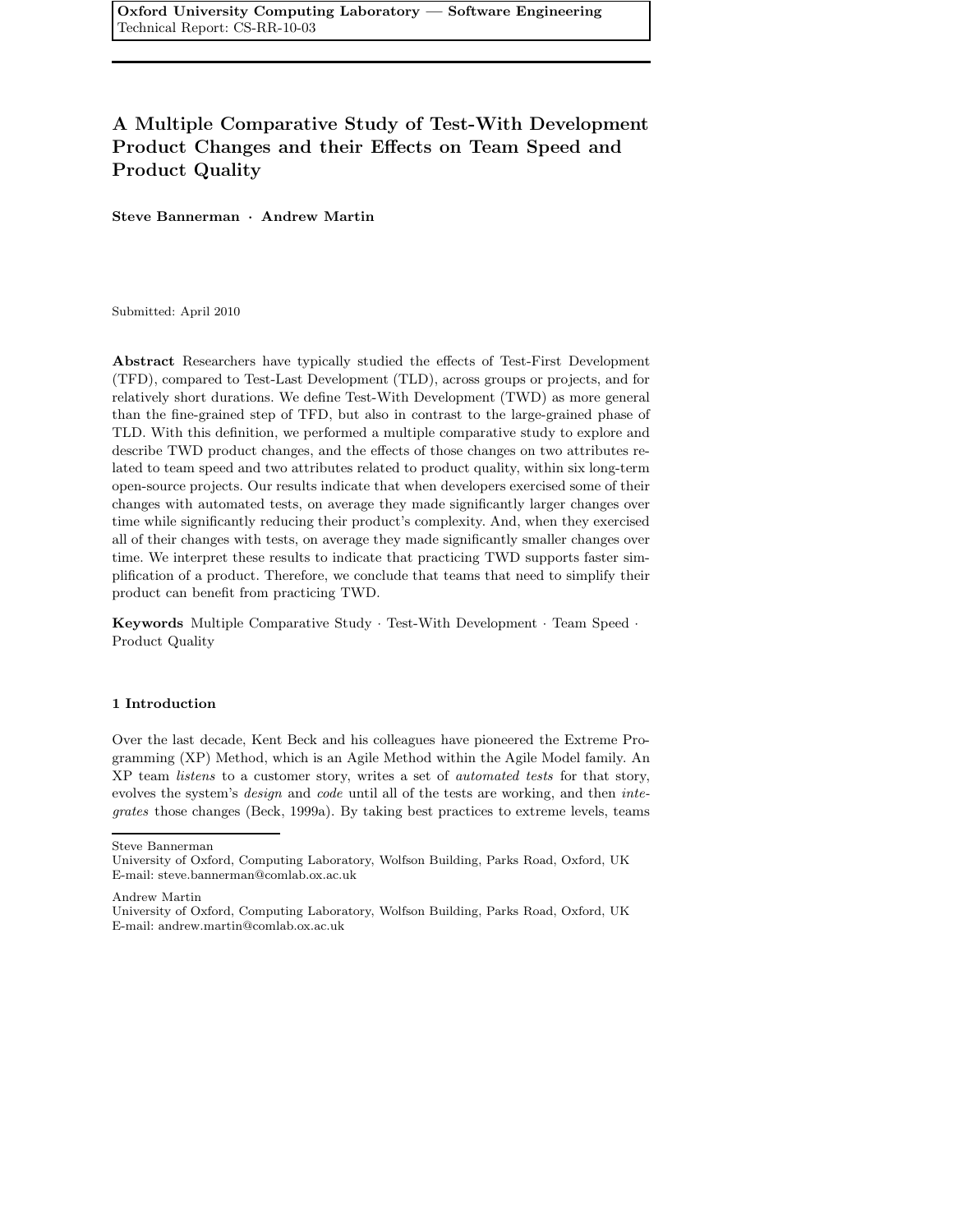should be able to develop and deliver their product to their customers more quickly and at higher levels of quality (Beck, 1999b).

Test-Driven Development (TDD) is one of XP's best practices, and possibly the key practice (Beck, 1999a; Jeffries et al, 2001; Auer and Miller, 2002). When a team practices TDD, they write automated tests before they write or change their code, to ensure that their changes cause the new tests to move from failing to passing and to add to the team's test assets. Because they write their automated product tests before they change their product, they practice the Test-First Development (TFD) step within TDD and XP.

In principle, teams executing TFD could develop their product more quickly and at a higher level of quality—it could focus them, removing excess from their activities and helping them leverage automated test assets to improve their internal and external product quality. This hypothesis has been the subject of some research, and the results have been mixed. One subset of the researchers has studied students to determine the effects of TFD. Typically, they have conducted controlled experiments and overall they have found that practicing TFD increased speed a little but had no effect on quality. Another subset of these researchers has studied professionals by conducting controlled experiments and case-studies. Usually, they have studied real-life projects, albeit over relatively short durations, and overall have found that practicing TFD was the cause of, or correlated with, slightly decreased speed and slightly or moderately increased quality. To date, the relevant research has assumed that a team either practices TFD or they do not, rather than considering that a team may practice it to a degree. We present an overview of the TFD research in Section 2.

#### 1.1 Test-With Development

When practicing TFD, developers evolve their automated product tests before making their fine-grained product changes (Beck, 2003), in contrast to practicing Test-Last Development (TLD). In TFD, developers add or change their automated product tests first. And, each of their product changes is typically fine-grained and corresponds to a particular feature. But, when practicing TLD, developers evolve most or all of their automated product tests after making a series of product changes, if they evolve their automated product tests at all. Usually, the series of product changes is large-grained and corresponds to many features. And, in another more traditional variant of TLD, testing specialists evolve manual or automated product tests and then execute them after the development team has developed the features. Thus, there are several potential differences between TFD and TLD: when the product changes are made, relative to the product test changes; how many features are developed; who develops the product tests, the developers themselves or testing specialists; and what type of product tests are developed, manual or automated.

Further, we and others have observed that teams and developers sometimes practice variants of TFD. Sometimes, they evolve their automated product tests and make their product changes at the same time, interleaving them, in support of a particular fine-grained feature. Alternatively, they might make their product changes first and then evolve their automated product tests, also in support of a particular fine-grained feature—some of those performing related studies have differentiated this approach from TFD by referring to it as "iterative test-last" (George and Williams, 2003; Pancur et al, 2003; Erdogmus et al, 2005; Janzen and Saiedian, 2006; Sanchez et al, 2007). So,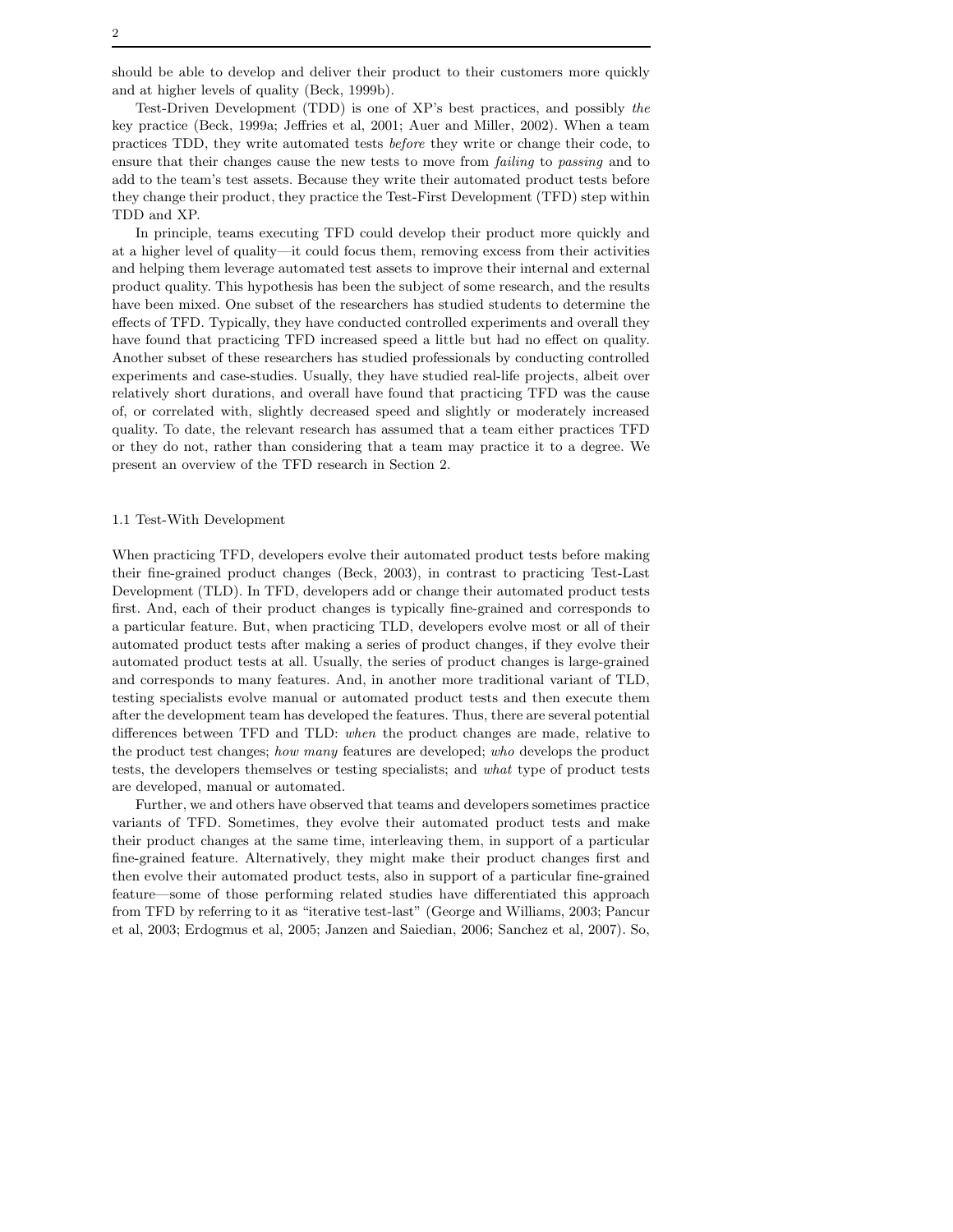developers sometimes vary when they change the product and when they change the automated product tests, even if they are making fine-grained changes for a particular feature.

Hence, we define Test-With Development (TWD) as either of these alternative approaches, in addition to the TFD approach. That is, TWD is defined by the co-evolution of automated product tests and product changes, by the developers themselves, in support of a particular fine-grained feature and independent of whether the developer makes the product changes first or last or in an interleaved manner. We choose the "with" modifier because the changes to the product tests are integrated and delivered before or with the related changes to the product, to the rest of the team, usually via a configuration management system.

Finally, we also recognize that developers may practice TWD to a degree. That is, a developer might only develop automated tests for some of the elements of the product changes that they make, instead of developing automated tests for all of them. For example, a Java developer might only develop automated tests for half of the new and changed product methods that they develop when adding a new feature. To reinforce our definition of TWD, and to introduce some ideas that are pertinent to our research, we present a product development example in Section 3.

#### 1.2 Multiple Comparative Study

Therefore, given the potential benefits of TWD, assumed from the potential benefits of the TDD practice and the TFD step, and some limitations of the TFD research, we were motivated to begin to answer this question: What are the relationships between practicing TWD, to varying degrees, and some attributes related to team speed and some attributes related to product quality, when those practicing it are real-life software development teams, developing their product over the course of many years?

If the effects on the attributes related to team speed and product quality are significantly different, depending on the degree to which a team has practiced TWD, then future teams may want to practice it (or not) and may want to practice it to a certain degree. Ultimately, knowledge of the differences could allow teams to work more quickly, or to deliver products of higher quality, or both. Given the resources that we allocate to buying and developing software, and the importance of high quality software products to society, this is an important question.

As a result of our motivation to begin answering this question, we conducted a multiple comparative study to explore and describe these relationships. We rebuilt and studied the product and automated product test revisions of six long-term open-source projects and then performed statistical analyses on the resulting data to compare the differences between the effects of practicing TWD. We elaborate on our motivation, our plan, and our protocol for this study in Section 4. Then, we present and discuss its results in Section 5.

In summary, our results indicate that, on average, the degree of TWD that developers practiced when making product changes resulted in some significant differences between the effects of those changes. In Section 6, we present our conclusions, compare them with others' prior research results, discuss their implications and limitations, and identify potential future work.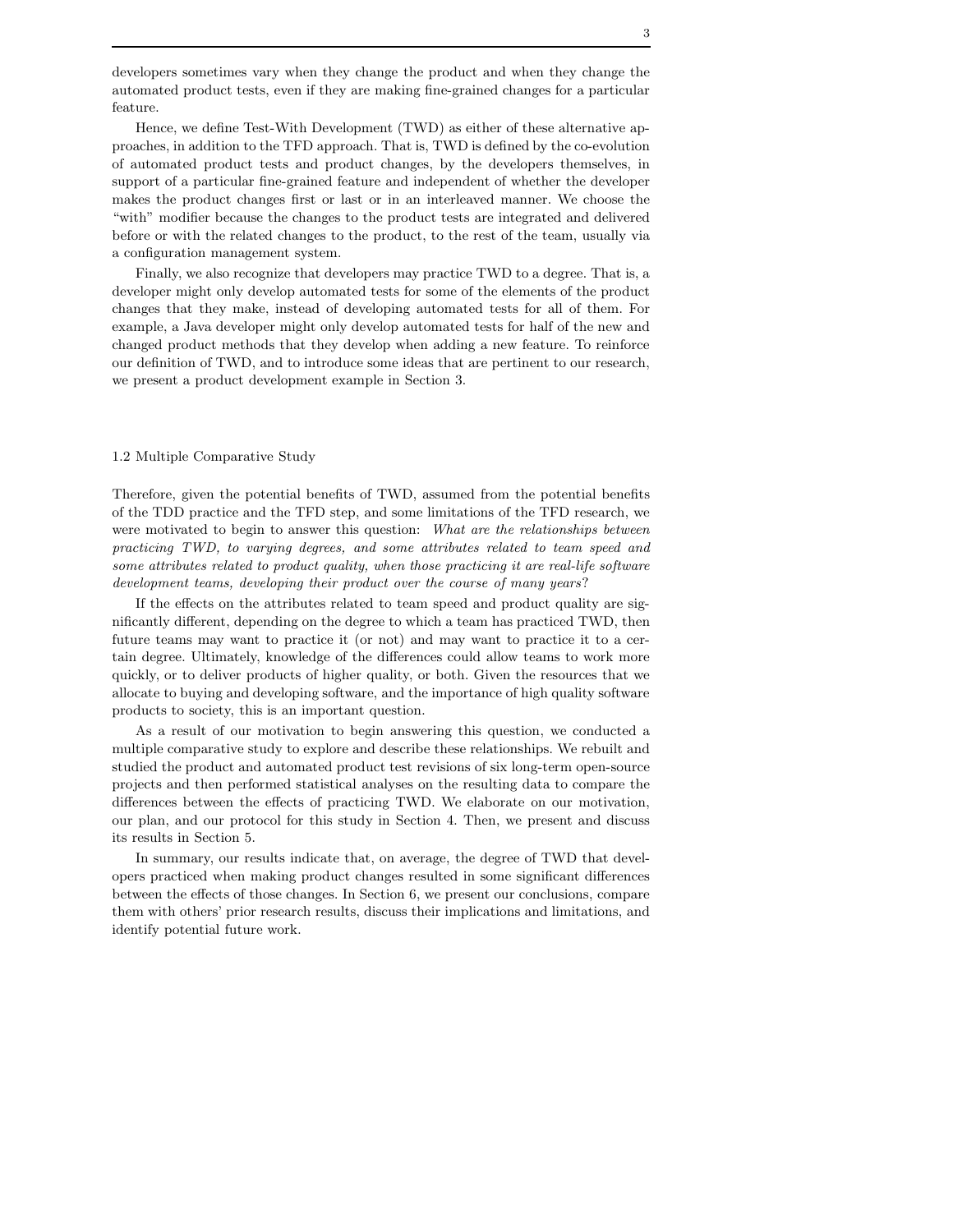# 2 Test-First Development Research

Although several researchers have performed studies to investigate the effects of TFD on, or correlations of TFD with, specific attributes of team speed or product quality, the results of their studies have been mixed. Some have found that attributes of team speed increase or stay roughly the same when individuals or a team execute TFD. Others have found that attributes of team speed decrease, if only slightly. However, some have not found any effect on attributes of team speed. Further, some have found that attributes of either the internal or external product quality increase, to a varying degree. Finally, some have been unable to determine the effect of TFD on attributes of product quality.

We have summarized their studies and results in four tables. Table 1 summarizes the studies where students were their subjects. Table 2 summarizes the studies where professionals were their subjects. Table 3 summarizes the attributes of team speed and product quality that they analyzed in each study. Table 4 summarizes the development durations for each study's subjects. We refer the reader to the relevant publications for more specific details on these studies.

| Publication                | Tupe       | <i>Speed</i>  | Quality       |
|----------------------------|------------|---------------|---------------|
| Muller and Hagner (2002)   | Controlled | No difference | No difference |
| Pancur et al (2003)        | Controlled |               | No difference |
| Erdogmus et al $(2005)$    | Controlled | Faster        | No difference |
| Madevski (2005)            | Controlled |               | Lower         |
| Janzen and Saiedian (2006) | Controlled | Faster        | No difference |
| Gupta and Jalote (2007)    | Controlled | Faster        | No difference |

Table 1: Effects of Test-First development–Students

| Publication                       | Type       | <i>Speed</i>  | Quality |
|-----------------------------------|------------|---------------|---------|
| George and Williams (2003)        | Controlled | Slower        | Higher  |
| Maximilien and Williams (2003)    | Case Study | No difference | Higher  |
| Williams et al (2003)             | Case Study |               | Higher  |
| Geras et al $(2004)$              | Controlled | No difference |         |
| Abrahamsson et al (2005)          | Case Study | No difference |         |
| Bhat and Nagappan (2006)          | Case Study | Slower        | Higher  |
| Canfora et al (2006)              | Controlled | Slower        |         |
| Damm and Lundberg (2006)          | Case Study |               | Higher  |
| Sanchez et al (2007)              | Case Study |               | Higher  |
| Sinia alto and Abrahamsson (2007) | Case Study |               | Higher  |
| Nagappan et al (2008)             | Case Study | Slower        | Higher  |

Table 2: Effects of/Correlations with Test-First development–Professionals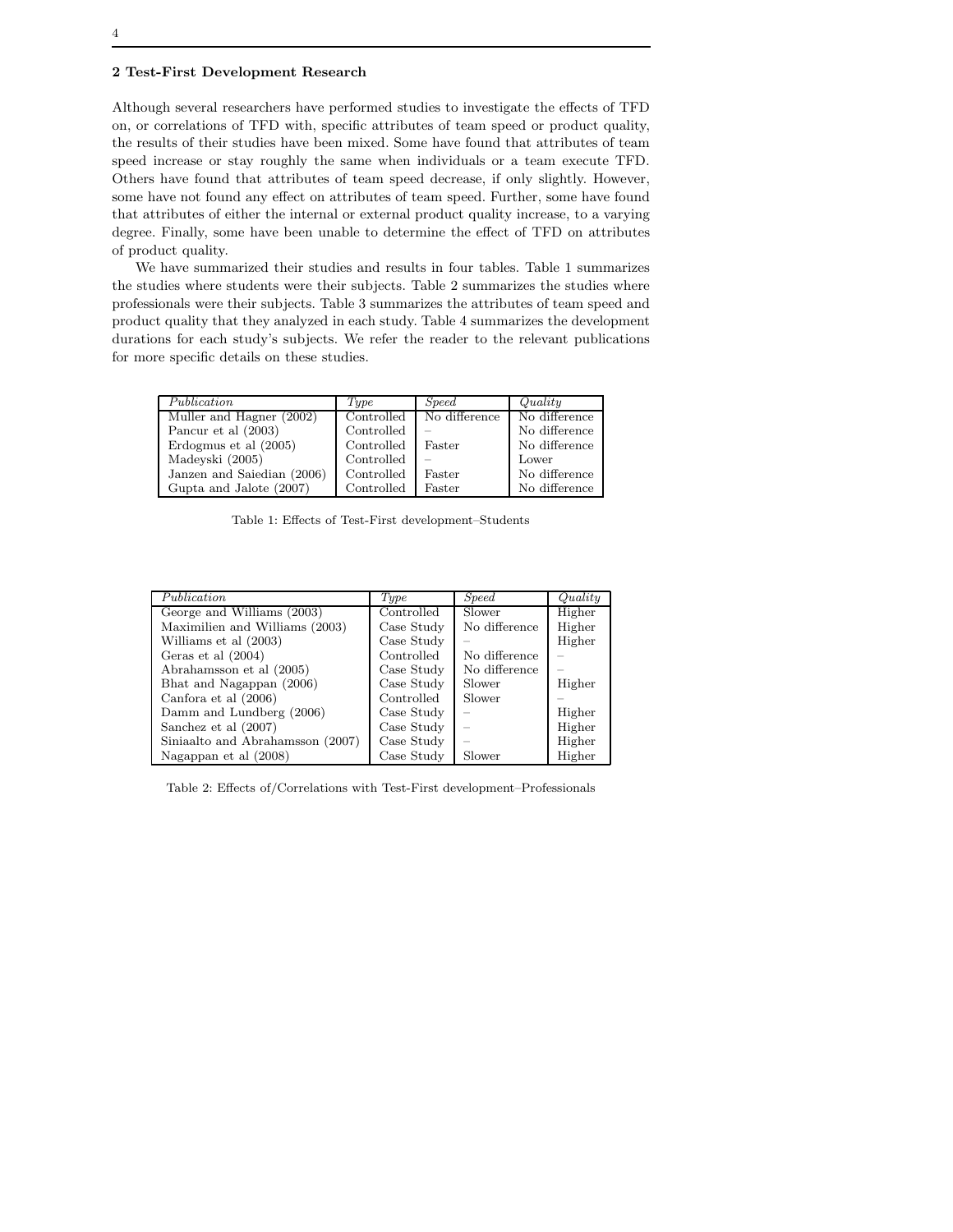| Publication                      | Team Speed                           | Product Quality               |
|----------------------------------|--------------------------------------|-------------------------------|
| Muller and Hagner (2002)         | total time                           | reliability                   |
| George and Williams (2003)       | productivity (time)                  | acceptance tests              |
| Maximilien and Williams (2003)   | LOC per month                        | defect rate                   |
| Pancur et al (2003)              |                                      | code coverage, tests passed   |
| Williams et al (2003)            |                                      | defect density                |
| Geras et al $(2004)$             | total effort                         | unplanned failures            |
| Abrahamsson et al (2005)         | LOC, effort, productivity            |                               |
| Erdogmus et al $(2005)$          | productivity $(\# \text{ of tests})$ | acceptance test conformance   |
| Madeyski (2005)                  |                                      | acceptance tests passed       |
| Bhat and Nagappan (2006)         | time estimates                       | defect density                |
| Canfora et al $(2006)$           | time to complete                     |                               |
| Damm and Lundberg (2006)         |                                      | fault rate                    |
| Janzen and Saiedian (2006)       | total effort                         | internal metrics              |
| Gupta and Jalote (2007)          | effort, productivity                 | acceptance tests passed       |
| Sanchez et al (2007)             |                                      | defect density, complexity    |
| Siniaalto and Abrahamsson (2007) |                                      | program design, code coverage |
| Nagappan et al (2008)            | time estimates                       | defect density                |

Table 3: Studied Attributes of Team Speed and Product Quality

| Publication                      | Development Duration       |
|----------------------------------|----------------------------|
| Muller and Hagner (2002)         | 2 months                   |
| George and Williams (2003)       | $1 \mathrm{day}$ (or less) |
| Maximilien and Williams (2003)   | 7 months                   |
| Pancur et al (2003)              | 5 months                   |
| Williams et al (2003)            | 7 months                   |
| Geras et al $(2004)$             | $1 \mathrm{day}$ (or less) |
| Abrahamsson et al (2005)         | 9 weeks                    |
| Erdogmus et al (2005)            | 26 hours (or less)         |
| Madeyski (2005)                  | 8 weeks                    |
| Bhat and Nagappan (2006)         | 7-12 months                |
| Canfora et al (2006)             | 1 day (or less)            |
| Damm and Lundberg (2006)         | $12-18$ months             |
| Janzen and Saiedian (2006)       | $1 \mathrm{day}$ (or less) |
| Gupta and Jalote (2007)          | 3 weeks                    |
| Sanchez et al (2007)             | 5 years                    |
| Siniaalto and Abrahamsson (2007) | 9 weeks                    |
| Nagappan et al (2008)            | $7-12$ months              |

Table 4: Development Durations for Study Subjects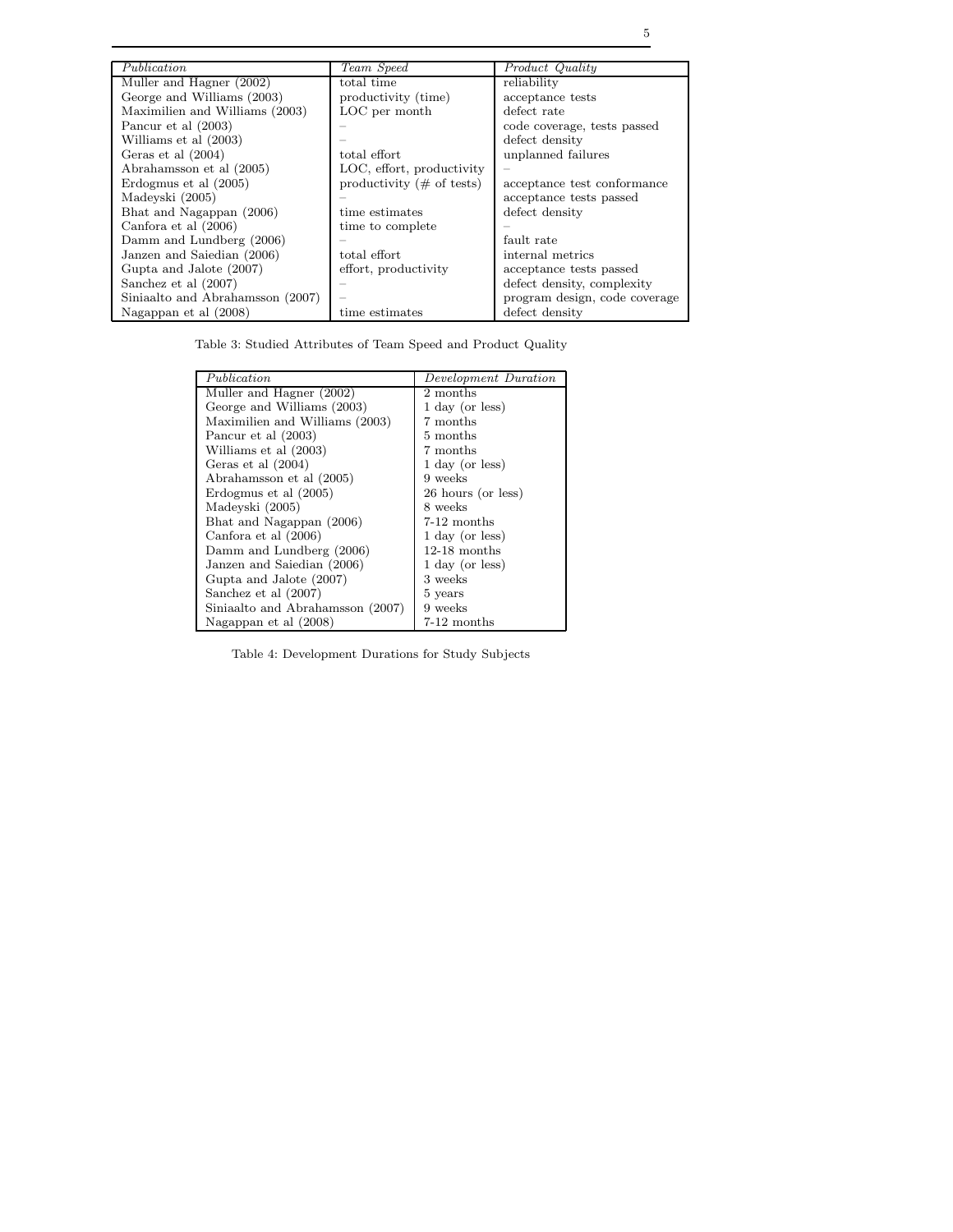Overall, these researchers have found that there is a slight increase in speed when they study students that practice TFD. In contrast, they have also found that there is a slight decrease in speed and a slight to considerable increase in quality when they study professionals that practice TFD.

In addition to the mixed results, we noticed a few things about these studies that we wished to improve upon in our own. Most of these studies have been relatively short in duration: days and weeks. And, all of them have assumed that a team practices TFD or that they do not, rather than considering that a team may practice it to a degree. Finally, they have either contrasted groups in a controlled environment or they have compared similar but not identical real-life projects, rather than contrasting or comparing within a project.

While planning and executing our study, we sought to improve upon these limitations. We studied projects and their products, after they had been completed, which were developed over the course of months and years, rather than studying projects in a controlled environment, or in their context, over the course of a day or weeks. As well, we have observed that developers and teams practice TWD (which includes TFD), and that they practice it to varying degrees. And, we assume that within a project, the confounding effects of contextual variables (Basili et al, 1986, 1999) will be dampened, therefore allowing for more reasonable comparisons. That is, within a project, its product, its process, its technology, and to a certain extent its people will vary less than they would across two or more similar projects.

# 3 Product Development Example

In this section, we present a product development example to introduce our software change model, or our frame of reference, which we developed to support our empirical study. The model itself, which we do not include in this section because of its length, is presented in Section A.

Consider a contrived software product, written in Java. Further, consider a single product class within that product, Amount, which could be used to model the attributes and behavior for an amount of money. Listing 1 shows a single product method for this class.

```
public class Amount {
 public Amount add(Amount amount) {
   return new Amount(getValue() + amount.getValue());
  }
}
```
# Listing 1: Product Revision 1

Within the product method, the developer has coded instructions that will be compiled for a (virtual) machine to execute. She has instructed the machine to get the receiver's value, get the other amount's value, to add them together, and then construct and return a new amount object with the result.

Now, assuming the team is maintaining an automated suite of product tests, a test class named AmountTest might look like Listing 2. It includes a simple test to ensure that the original Amount remains unchanged and that the new Amount has the correct value, within a "blue sky add" scenario.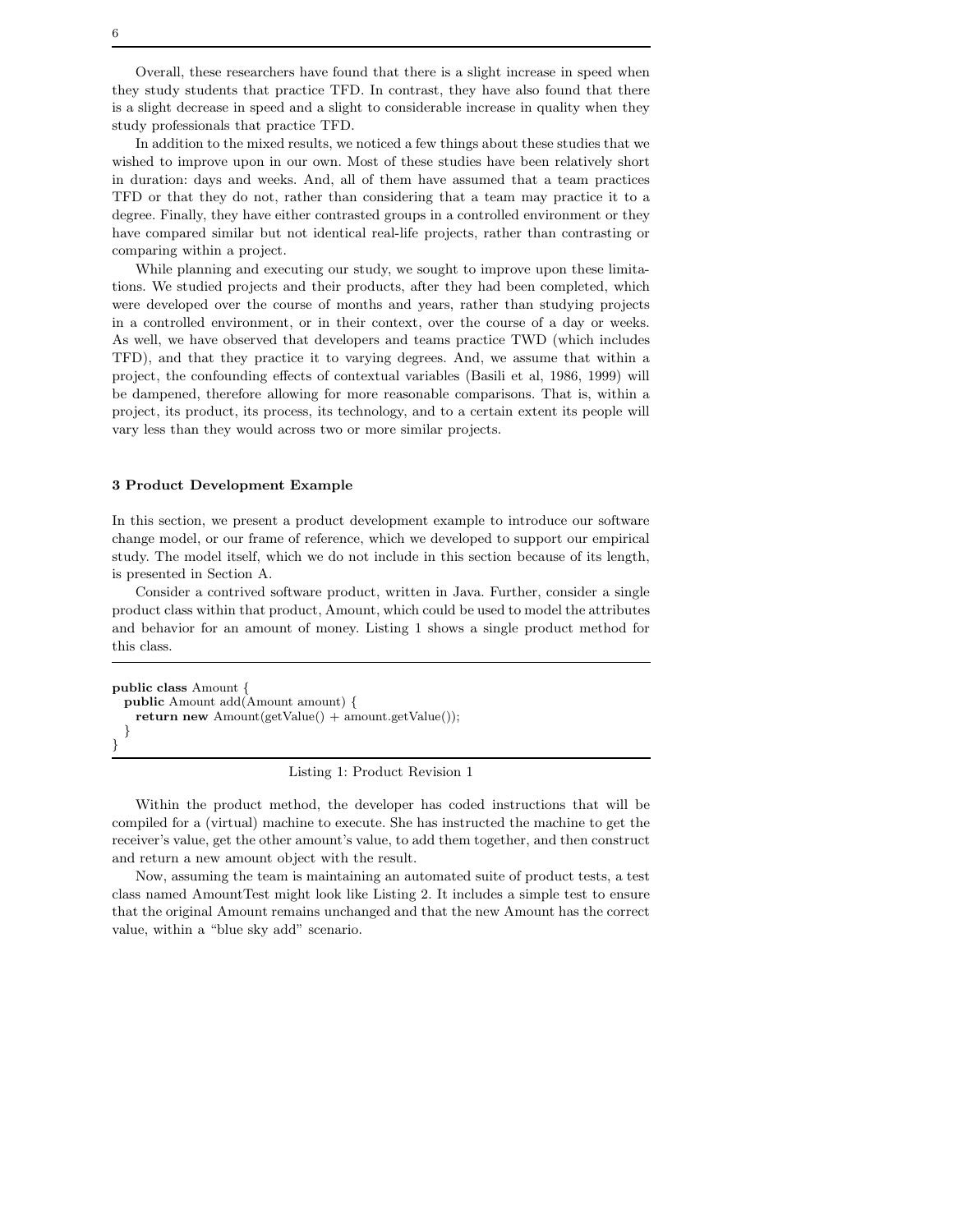```
public class AmountTest extends TestCase {
 public void testBlueSkyAdd() {
   Amount srcAmt = new Amount(5.0);
   Amount dstAmt = srcAmt.add(new Amount(10.0));assertEquals(srcAmt.getValue(), 5.0, 0.0);
   assertEquals(dstAmt.getValue(), 15.0, 0.0);}
}
```
Listing 2: Product Tests Revision 1

Because this test method will exercise the product method when it is compiled and executed, we consider the product method to be exercised by the product tests. Further, if the team is practicing TWD, they will have developed, integrated, and committed this test method with the product method, rather than do so after they have developed several other features.

Next, to make the product more useful, a particular developer modifies the Amount class so that amounts of other currencies can be added to an existing amount. He adds a new and more specific method, which accepts an exchange rate (Listing 3).

```
public class Amount {
 public Amount add(Amount amount) {
   return new Amount(getValue() + amount.getValue());}
 public Amount add(Amount amount, double exchangeRate) {
   double exchangeValue = amount.getValue() ∗ exchangeRate;
   return new Amount(getValue() + exchangeValue);
  }
}
```
Listing 3: Product Revision 2

Assuming that this developer did not modify the automated tests before committing the product changes, the original product method is still exercised by one test. However, the new product method is not. Therefore, in this case, the developer only practiced TWD to a degree.

In making the changes from product revision 1 (Listing 1) to product revision 2 (Listing 3), the developer added a method. At a more precise level, the developer added a certain number of instructions, both in the source code and in the resulting compiled instructions. And, since he did not delete any compiled instructions, the initial net size of his change is equal to the size of the compiled instructions that he added.

Finally, if we look at this class six months later, we might observe that the team has added a currency attribute to the Amount class. Thus, they may have removed the "new" method that had accepted an exchange rate because it was no longer necessary. The newest product method, which has the same signature as the original method, now determines the exchange rate by considering the currency of both amounts, the receiver and the argument (Listing 4).

```
public class Amount {
 public Amount add(Amount amount) {
```
double exchangeRate  $=$  getExchangeRate(amount); double exchangeValue = amount.getValue() ∗ exchangeRate;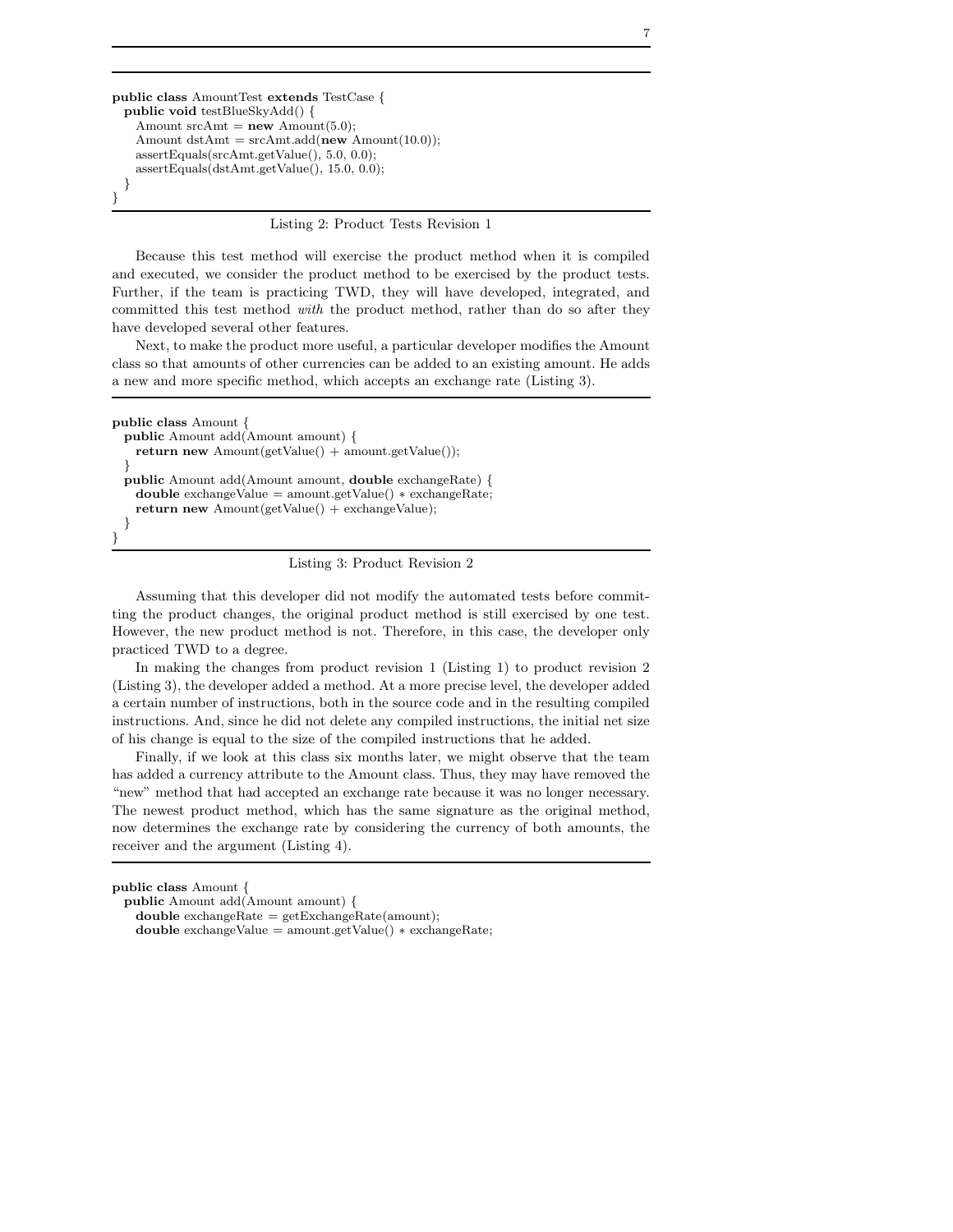# Listing 4: Product Revision N

Now, if we reconsider the Amount class at revision 1 (Listing 1), we notice that the signature of the "add" method has remained unchanged, with respect to revision N (Listing 4). However, the compiled instructions within the method have changed. Some of the original compiled instructions have persisted, others have been discarded over time, and new ones have been added.

Similarly, if we reconsider the Amount class at revision 2 (Listing 3), we notice that the team has deleted the second method, with respect to revision N (Listing 4). Therefore, all of its compiled instructions were discarded over time. Thus, we can adjust the initial net size of the change by the discards over time to represent the net size over time for the change—in this case the net size over time is zero instructions per six months because all of the initial compiled instructions were deleted.

Further, we can compare the compiled class from revision 1 with the compiled class from revision 2 to determine the change in two of its attributes related to product quality: its number of potential bugs and its average method complexity. Findbugs is a static analysis tool that can be executed against a compiled class to determine the number of potential bugs within it—this tool does not find the number of defects that will actually be encountered by somebody executing the product; rather, it finds a number of potential defects within the product. Similarly, cyvis is a static analysis tool that can be executed against a compiled class to determine the cyclomatic complexity for each of its methods.

# 4 Study Design

In the following subsections, we use the recommendations and guidance from several authors, to communicate our study design (Pinsonneault and Kraemer, 1993; Kitchenham et al, 1995; Basili et al, 1999; Lethbridge et al, 2005; Runeson and Host, 2009). Each subsection describes a particular perspective of our study design: (1) its Motivation; (2) its Plan; and (3) its Protocol.

# 4.1 Motivation

In addition to being motivated to study the potential benefits of TWD (Section 1), and being motivated to improve upon some of the limitations of previous TFD studies (Section 2), multiple precedents of mining information from repositories motivated us to design and perform a similar type of study. Card et al evaluated software engineering technologies using empirical and statistical methods (1987). By identifying and matching past projects, they were able to derive productivity and reliability values from historical project data. Then, they compared the matched projects to evaluate the effects of particular technologies. And, Cook et al proposed that exploratory empirical studies could be both useful and cost-effective (1998). They suggested that organizations can correlate process "factors" and their effects, by using data from existing process and product repositories, And, since 2004, a community at the International

}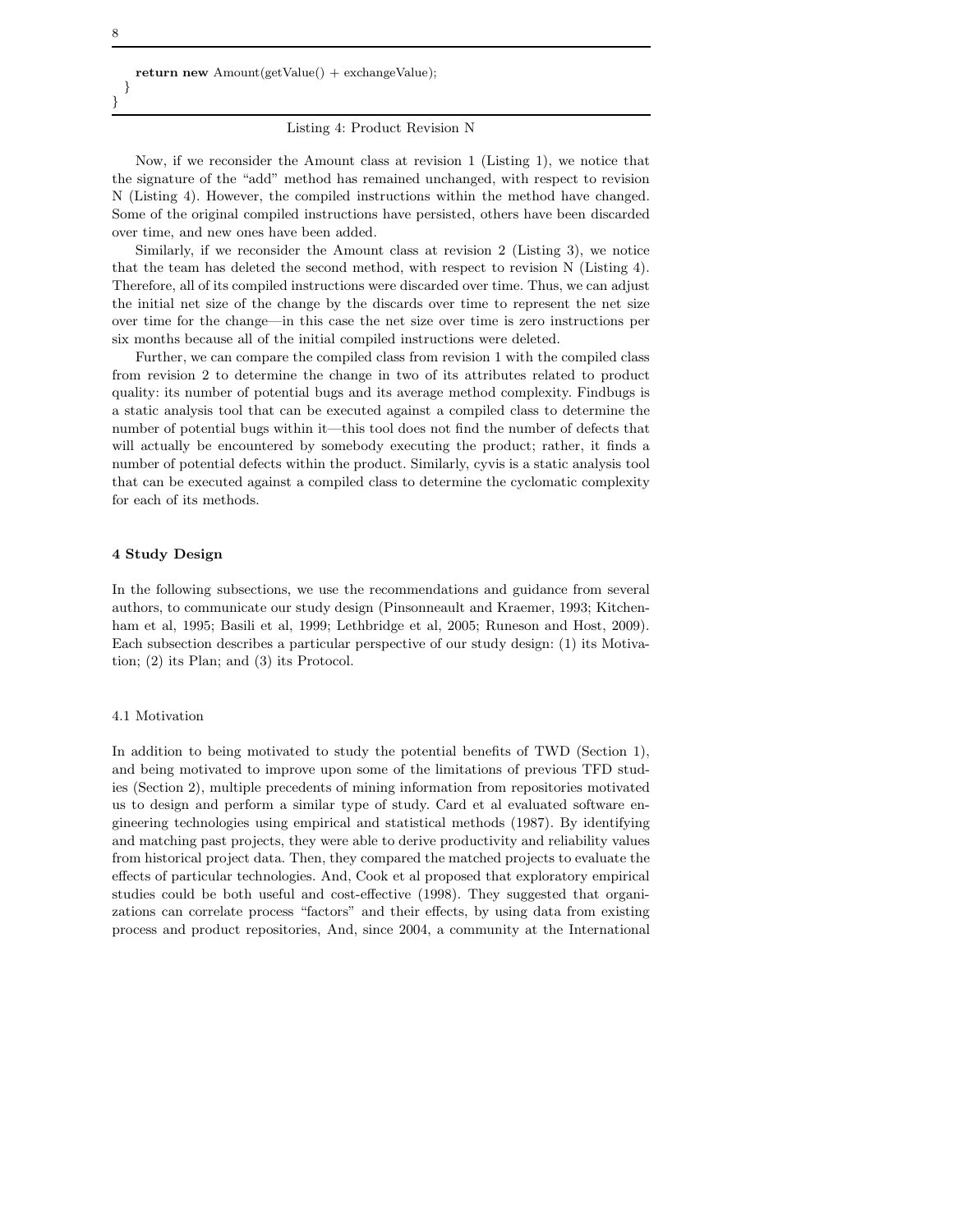Conference on Software Engineering (ICSE) has been working to evolve the practice of "mining software repositories" (Hassan et al, 2005; Diehl et al, 2005, 2006; Gall et al, 2007; Lanza et al, 2008). A basis for their work is that "software repositories contain a wealth of valuable information for empirical studies in software engineering" (Hassan et al, 2005).

# 4.2 Study Plan

# 4.2.1 Objective

Given our motivation in general, and our motivation to study historical data in particular, our objective was both exploratory and descriptive (Robson, 2002; Runeson and Host, 2009)—we could not manipulate the projects (and therefore not explain by proving causal relationships) and we were not trying to improve TFD or TWD. We wished to explore the relationships between the degree of TWD for product changes and the resulting effects on some attributes related to team speed and product quality. We also wished to describe any such relationships, if they existed. Additionally, assuming that our study might identify significant relationships, our other objective was to provide a basis for further research.

# 4.2.2 Research Question

Our research question, as introduced in Section 1, is: What are the relationships between practicing TWD, to varying degrees, and two attributes related to team speed (initial net size and discards over time) and two attributes related to product quality (potential bugs and average method complexity), when those practicing it are real-life software development teams, developing their product over the course of many years?

Given the existing TFD research results, which have been mixed and are described in Section 2, and the lack of any previous TWD results, our initial hypotheses were based solely on our experience in the software industry. We expected that:

- $H1$ : Increasing the degree of TWD would correspond with a positive effect on the attributes related to team speed, because the increased amount of automated tests would give the developers the confidence necessary to make bigger changes over time.
- $-$  H2: Increasing the degree of TWD would correspond with a positive effect on the attributes related to product quality, because the increased amount of automated tests would give the developers the confidence necessary to increase the internal quality of their code.

# 4.2.3 Frame of Reference

Although using theories to develop a research direction is not well established in software engineering (Hannay et al, 2007), we developed a theory for our study. The frame of reference, or theory, for our study is our software change model—in this precise settheory model, we characterize changes to product and automated product test classes, methods, and compiled instructions. We introduced the model's central ideas in the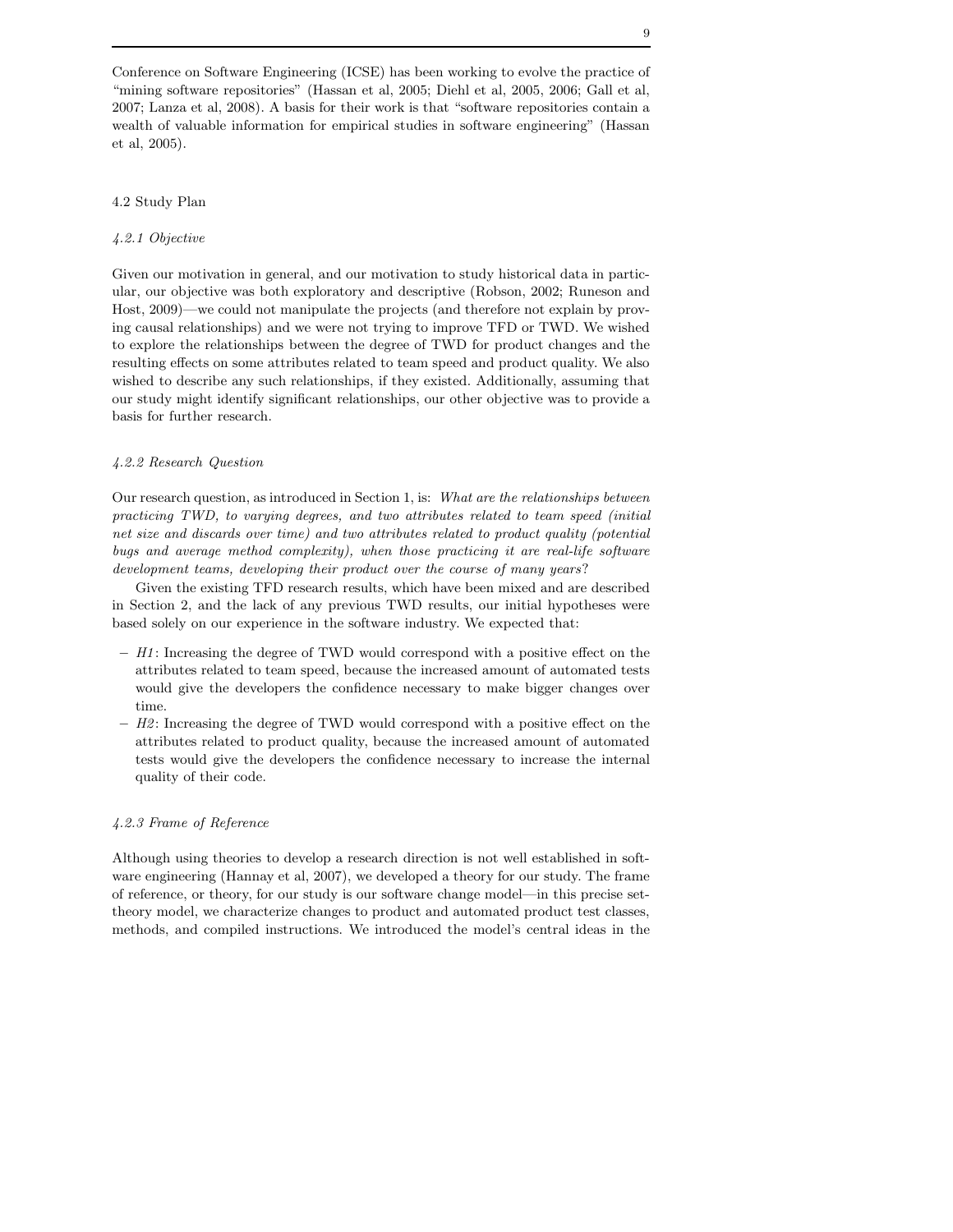Java example in Section 3, but do not present the model in its entirety, in this section. However, we present it in Section A.

With our model, we had a basis to estimate the degree of TWD for a change as well as for measuring the two attributes related to team speed (initial net size and discards over time). We relied on previously defined theories and tools to measure the two attributes related to product quality (potential bugs and average method complexity).

# 4.2.4 Subject Definition and Selection Strategy

As illustrated in the Java example in Section 3, the subjects of our study are products as they change over time. And, although subjects should be selected intentionally (Runeson and Host, 2009), we selected ours based on availability, as do many studies (Benbasat et al, 1987) and experiments (Hannay et al, 2005). Because opensource projects are publicly available and many have been in development for several or more years, we selected some of these products as our subjects.

At first, our selection criteria was simple: a Java project with more than two years of development history, that maintained both a product and a corresponding set of automated product tests. However, due to our tool set, and problems building projects using other build systems (primarily maven), our criteria became more refined: we also required that the project have its own ant (http://ant.apache.org) build file. We selected several cases from the Apache family of open-source projects (http://www.apache.org), and also selected a couple of projects that we were already familiar with, because of our work in industry.

#### 4.2.5 Data Collection Methods

Because we were motivated to study multiple products and thousands of product revisions, we planned on utilizing partial or full automation. With automation support, we selected all of the self-contained commits—those commits that contained changes to product source code (and optionally changes to automated test source code) and which could be compiled.

Generally, we planned to perform a quantitative study by representing the changes to the attributes of the products with numbers (Fenton and Pfleeger, 1997). Specifically, we performed a static analysis of each product revision and of the appropriate product revision pairs to estimate the degree of TWD that its developer practiced, as well as its initial net size, discards over time, change in the number of potential bugs, and change in average method complexity.

# 4.3 Study Protocol

Before we could measure product version changes, we needed to build a representation of each change that we were going to study. We also needed to be able to analyze the results.

For these needs, we utilized software tools. We were able to use several publicly available tools for some of the tasks. But, for some others, we needed to develop custom tools. In the following sections, we describe the tools and the protocol we used to build, measure, and analyze the product revisions of the products that we studied.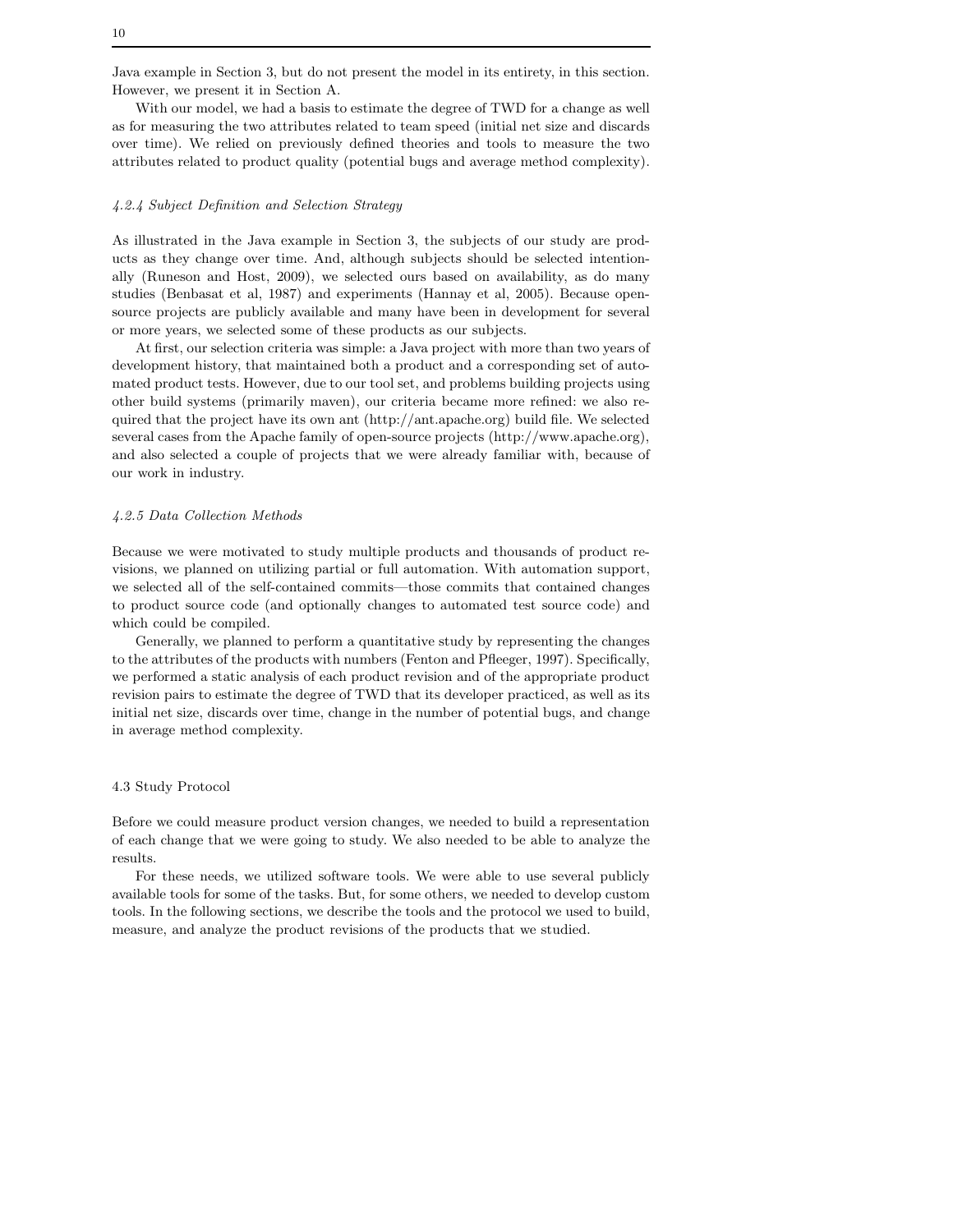#### 4.3.1 Data Collection Procedures

In a typical open-source project, multiple geographically distributed developers collaborate to build and evolve a software product (Raymond, 1999). Usually, the team of developers shares and coordinates their work via a network and a configuration management tool, such as the Concurrent Versioning System (CVS) (http://www.cvshome.org) or the Subversion system (SVN) (http://subversion.tigris.org). Once a particular developer has added or changed a feature, and optionally added or changed automated tests, he or she commits their changes so that the rest of the team and any continuous integration servers have access to them. The result of the commit is a new revision in the team's repository.

To build the revisions of a product, we used a specific version of the Sun JDK, a specific release version of the ant product, specific versions of any third party dependencies, and a combination of custom shell scripts and the ant build scripts provided by the teams themselves. First, we identified all of the revisions that included Java files in the product change set. Then, we used scripts to update our working copy from the team's repository and to clean and build a particular revision of the product and the product tests. We executed this sequence for each pertinent revision and stored the resulting artifacts, mapped by revision number.

Because the team's product and their build scripts evolved during the lifetime of their project, we had to keep our shell scripts in sync with them. When a build failed, we had to analyze why it had failed and then change our custom shell script to incorporate the correct versions of the JDK, ant, and the thirdparty dependencies, and to select the team's ant tasks which were intended to compile their product and their automated product tests. Thus, unfortunately, we could only partially automate this process.

Once we had rebuilt the product revisions and automated product test revisions for a product, we were able to use our custom and thirdparty tools to measure and estimate values for the degree of TWD, the initial net size, the discards over time, and the changes to the number of potential bugs and the average method complexity. We describe our procedure for doing so in the following subsections.

Independent Variable—Degree of Test-With Development As illustrated in our Java example (Section 3), and defined in our software change model, we assume that the degree to which a developer practices TWD, for a particular change set, will be reflected by the relationships between the automated product tests and the product methods within that change set.

To measure the degree of TWD for a change, we developed and used a custom tool called jeanda (Java Efficiency and Agility) (http://jeanda.tigris.org). It leverages the Byte-Code Engineering Library (BCEL) (http://jakarta.apache.org/bcel) to model and compare revisions of compiled classes, methods, and instructions of Java code. First, it determines the compiled methods that have changed within a product revision pair. Second, it determines which of those methods were referenced by any of the compiled instructions within the automated product test methods, directly or indirectly. Then, it determines the fraction of the changed product methods that were referenced, and presumed exercised, by tests.

If all of the changed product methods had automated test methods related to them, then we categorized the change set as "all." Likewise, if none of the changed product methods had automated test methods related to them, then we categorized the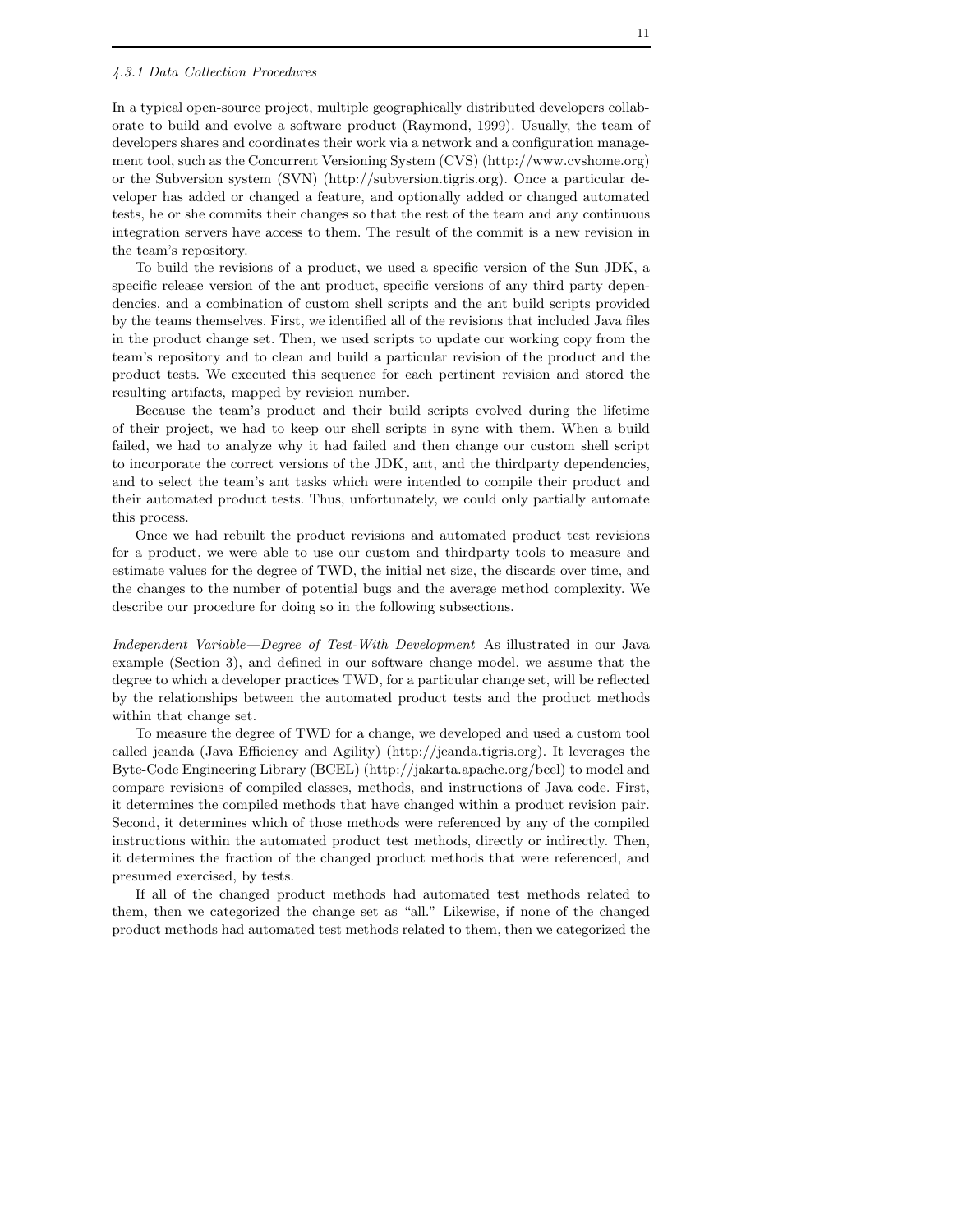change set as "none." However, if some of the changed product methods had automated test methods related to them, then we categorized the change set as "some." These categories provided the basis for our static analysis in the present study; our future work section describes an alternative and more accurate approach for a dynamic analysis.

Zaidman et al used an alternative static approach to determine whether or not a team was practicing TDD, in addition to analyzing the co-evolution of a product and its product tests in more general terms (2008). They inferred a relationship between product classes and product test classes based on a naming convention for the corresponding source files. They also inferred that changes to both of the files implied that the developer practiced TDD. However, we wanted a more precise and granular approach and thus chose to probe the relationships between the automated product tests and the product, within the compiled code.

Dependent Variable—Effect on Speed (Initial Net Size) With the Lines of Code (LOC) measurement, bigger changes per time period have been assumed to represent higher team speed, as compared to smaller changes in the same time period. But, this is not always the case (Boehm et al, 2000). However, in contrast to LOC measurements, our initial net size measurement considers changes to compiled instructions, or bytecode instructions, rather than lines of source code. Additionally, it measures the net size of a change, rather than the gross size of a change.

We chose to consider compiled instruction changes rather than LOC changes because the compiler removes organizational changes and allows us to focus on behavioral changes. That is, organizational changes such as alphabetizing methods within a class source file, commenting source lines, adding blank lines, and placing multiple statements on one line do not cause bytecode instruction changes when a class is compiled. And, although some more advanced LOC analysis tools might be capable of doing the same thing, we chose to use the compiler because it was simple for us to incorporate it into our study.

Additionally, we measure the net size of a developer's change, rather than the gross size of a developer's change, so that renaming of namespaces, classes, and methods are not counted twice—we also consider these to be organizational changes rather than behavioral changes. We want our measure to recognize that the simple renaming of a class resulted in X compiled instructions being added to the product and X compiled instructions being deleted from the product, and that the net size of the change was 0 (rather than 2X).

To determine the initial net size of a developer's change set, we also used the jeanda tool. First, it models the classes and methods from before the change. Second, it models the classes and methods from the change. Third, it compares each of the methods to determine which compiled instructions have been added, changed, and deleted. Then, it calculates the net size of the change set, in compiled instructions, by summing the differences for the individual methods and classes.

Nonetheless, we realize that the initial net size of a developer's change only represents one attribute of a team's speed; it is missing the time dimension. That is why we also estimated discards over time—we also wanted to measure the changes that persisted because of a developer's change (and presumably continued to add value).

Dependent Variable—Effect on Speed (Discards over Time) As illustrated in our Java example (Section 3), and defined in our software change model, each product revision introduces two subsets of changes to the product: a subset of changes that will persist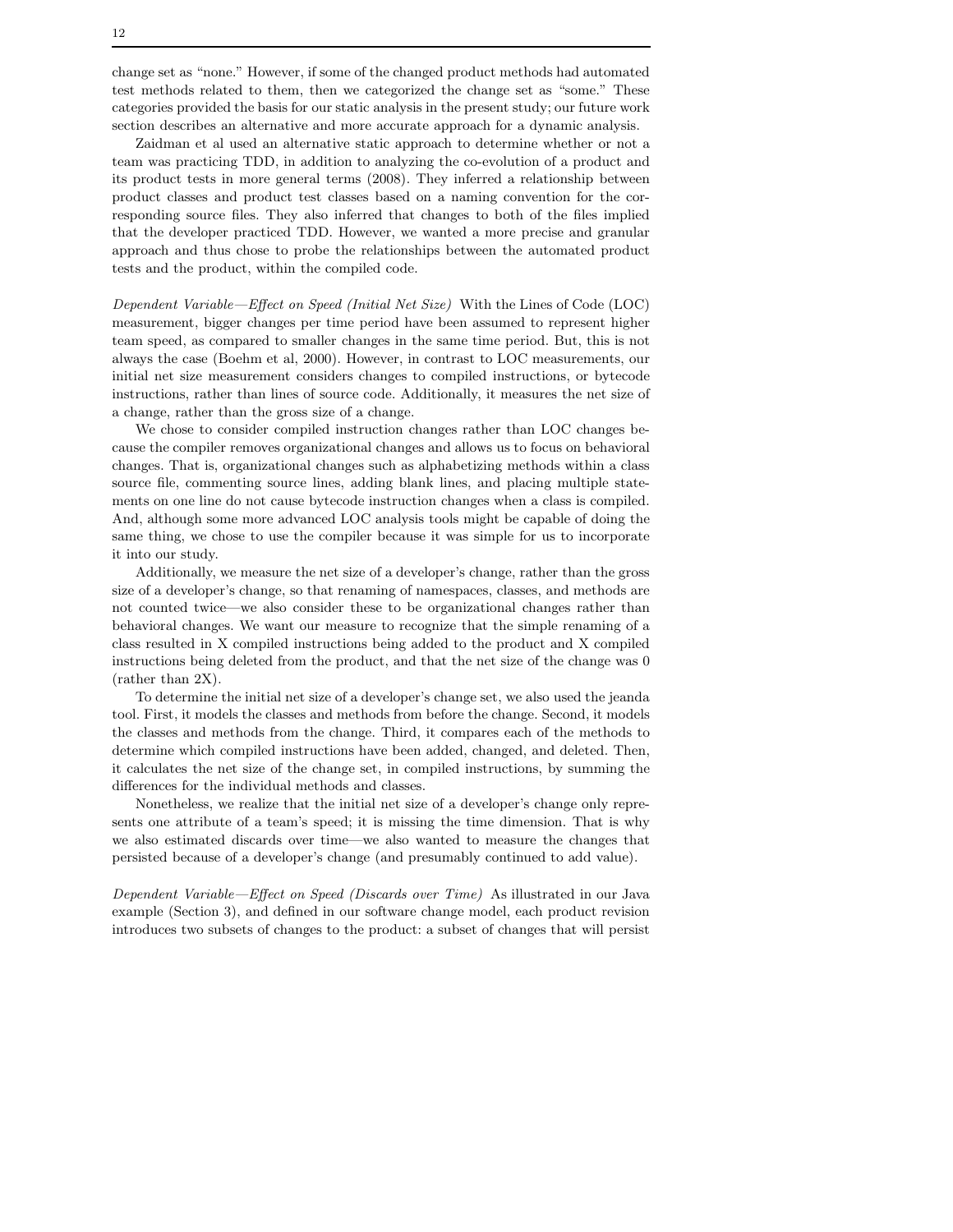within the product at least until a certain time, and a subset that will be discarded before that. Therefore, by measuring the fraction of a change set that is discarded over time, we can adjust the initial net size measurement and determine a net size over time.

For example, consider a product revision which adds two product methods. As well, consider another product revision which adds four product methods. Assume that each of the compiled methods has ten bytecode instructions. If after six months, two product methods have persisted from the first revision and only one product method has persisted from the second, then 0% of the first revision has been discarded over time and 75% of the second revision has been discarded over time. Further, the first revision has a bigger net size over time (20 bytecode instructions added per 6 months) than the second revision (10 bytecode instructions added per 6 months), even though the second revision has a bigger initial net size (40 bytecode instructions as compared to 20 bytecode instructions).

To determine the fraction of a developer's change set that was discarded, we also used the jeanda tool. First, it compares the changes between the current revision and a future revision which is at least 150 days beyond the next revision—we also performed an auxiliary study (Section B) which indicated that 80–90% of discards over time occur within 150 days of the initial change and that few discards occur after that<sup>1</sup>. Second, it compares the changes between the next revision and that same future revision. If more changes were persisted by the current revision as compared to the next revision, both relative to the future revision, then the current revision is credited with providing them. Any difference between what the current revision provided initially and what it provided persistently is the fraction that was discarded.

Dependent Variable—Effect on Quality (Potential Bugs) Product revisions may introduce or remove actual bugs in the classes and methods that change. However, direct automatic measurement of actual bugs is difficult or impossible. But, if we measure the number of potential bugs before and after a product revision with a tool, we can estimate the effect of the product revision on the number of actual bugs.

For example, consider a potential bug type named "double assignment of field." If the product has five potential bugs of this type before the change, and ten after the change, and the number of other potential bug types has remained the same, then the number of potential bugs has increased by five (+5.0).

To estimate the effect of a developer's change set on the number of bugs in a product revision, we used the findbugs (http://findbugs.sourceforge.net) tool. This tool executes a static analysis of compiled Java code to find potential bugs in three broad categories: correctness, bad practice, and dodgy (Ayewah et al, 2008). First, we isolated the changed product classes from before the change and executed findbugs against them. Second, we isolated the changed product classes from the change and then similarly executed findbugs against them. Thus, the number of potential bugs increased if the second measurement was bigger than the first; for this study, we did not distinguish between the categories of bugs.

Dependent Variable—Effect on Quality (Average Method Complexity) Similar to the change in the number of potential bugs, product revisions may increase or decrease the

<sup>1</sup> Our auxiliary study also analyzed data from six projects, two of which were also studied in our main study.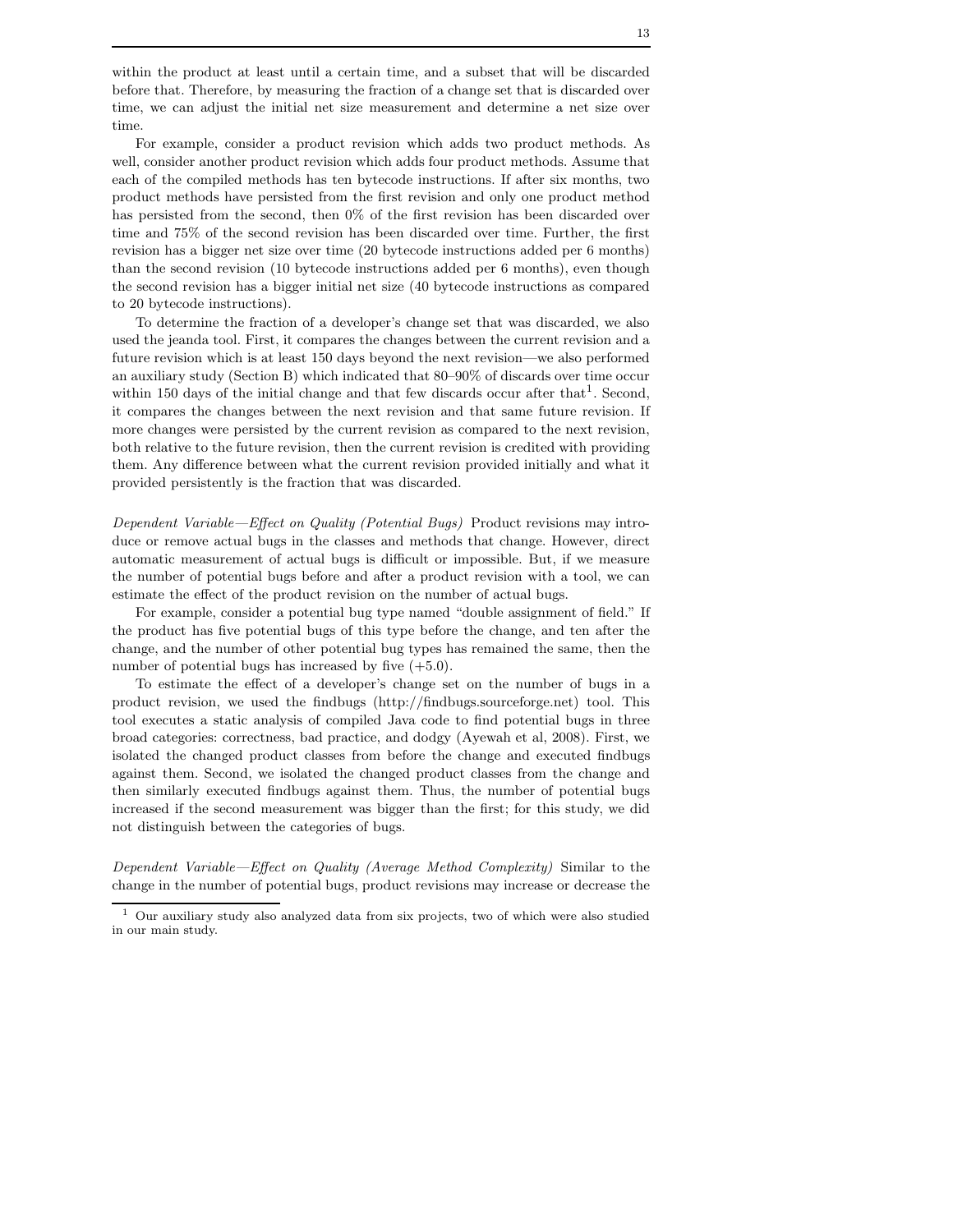average method complexity of the classes that change. Therefore, if we measure the average method complexity before and after a product revision, we can determine the effect of the product revision on the average method complexity.

For example, consider the cyclomatic complexity of a method. If the complexity is ten before the change, and five after the change, and none of the other methods has changed, then the method complexity has decreased by five (-5.0). And, if the class contains two other methods, each with a method complexity of 10.0, then the average method complexity for the class has decreased from  $10.0$   $(30.0 / 3)$  to 8.33  $(25.0 / 3)$ , which is a change of -1.67.

To determine the effect of a developer's product revision on the complexity of the product, we used the cyvis (http://cyvis.sourceforge.net) tool. This tool executes a static analysis to measure the cyclomatic complexity (McCabe, 1976) of methods of compiled Java code. First, we isolated the changed classes from before the change and then measured the complexities of their methods to calculate the old average method complexity. Second, we isolated the changed classes from the change and then measured their method complexities to calculate the new average method complexity. Thus, the complexity increased if the new average method complexity was bigger than the old average method complexity.

# 4.3.2 Analysis Procedures

Before analyzing our data, we had to relate the data from our independent variable to each of our dependent variables. We related the data by writing custom scripts to select and join the pertinent information from each of the individual result sets. For example, to determine a discard over time measurement for revision 200 of a particular product, we selected the particular row from our degree of TWD data for revision 200, selected the particular row from our discard over time data for revision 200, and joined the pertinent columns from each row.

Once we had the related data, we utilized the R project for Statistical Computing (http://www.r-project.org) to support our analysis of it, in accordance with the preliminary guidelines for empirical research (Kitchenham et al, 2002). First, we used it to provide a descriptive analysis of our data; we used it to create scatterplots, histograms, and boxplots of the data and to identify potential extreme outliers. Second, we used it to provide an inferential analysis of our data; we used it to compare and analyze the differences between the means for the three categories of TWD and their related effects.

Based on the descriptive analyses of our data, we identified the extreme outliers after transforming the data (if necessary) and then applying a thresholding rule. Generally, the data was not skewed but it did exhibit excess kurtosis (usually centered around zero); therefore, when appropriate we transformed the data into more normal distributions with log transformations. Then, we applied a thresholding rule—we considered the outliers to be extreme if they were outside three standard deviations from the mean.

After identifying the extreme outliers, we investigated their causes to convince ourselves that they could be considered outside of "normal," so that we could justify excluding them from our data. We identified several causes for these extreme outliers:

- Major reorganizations of the product (for example, namespace changes).
- Merging two streams of product code (for example, incorporating "sandbox" code into the trunk stream once it was considered ready).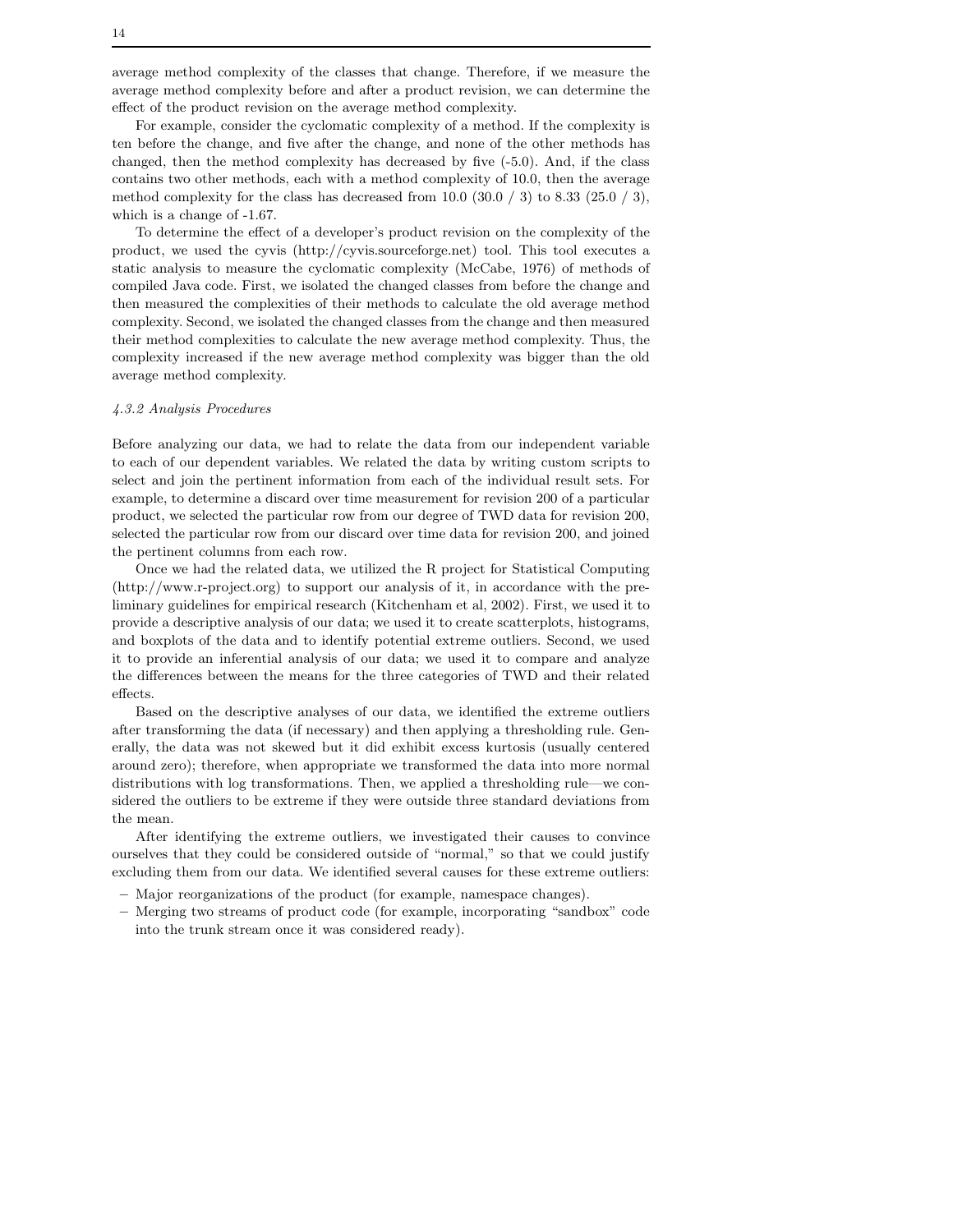- Moving from one version of the JDK to another (for example, from 1.3 to 1.4)—this occurred at most two times per project we studied.
- Multiple developments that were "queued up" because of compilation problems (for example, several or many commits were made while the build was broken).
- Removing part of the product (for example, part of the product had been extracted and was now available as a third party library).

Since none of these infrequent activities has any bearing upon the degree of TWD that a developer practices, and since all of the extreme outliers we due to one of these causes, we excluded the extreme outliers.

To compare and analyze the differences between the means for the effects of the three categories of TWD (none, some, all), we used the Welch Two Sample unpaired t-test because the scatterplots and boxplots indicated that the variances were different and the data was not paired. Before doing so, we transformed the discards over time data sets from non-normal distributions to normal distributions, via bootstrapping, so that we could determine the confidence intervals for the differences between their means, in addition to their p-values; the other data sets were already in normal form. For the Welch Two Sample unpaired t-test, we used the 90% confidence level.

# 4.4 Summary

We were motivated to execute an empirical study to explore and describe the effects of TWD product changes on team speed and product quality. Based on our motivation, we decided to execute a multiple comparative study. Further, we decided to study open-source projects by mining their repositories, because they contain a wealth of freely available information.

Once we had decided to execute our study, we developed our plan for it incrementally as we iterated over what we wanted to achieve, the frame of reference for our study, what we wanted to study, and how we wanted to collect our data (Robson, 2002; Runeson and Host, 2009). We settled on exploring and describing the degree of TWD practiced by a team and the effects of the related changes on specific attributes related to team speed (initial net size and discards over time) and product quality attributes (potential bugs and average method complexity). Then, we evolved our study plan and our study protocol to facilitate collection and analysis of valid data.

# 5 Study Results

As described in Section 4, we rebuilt the revisions of the software products for our subject projects, and then measured the degree of TWD and the attributes related to team speed and the attributes related to product quality, for each set of changes that developers had made to those products. Then, we correlated the measurements and analyzed the differences between the means, as well as the statistical significances of the differences. In this section, we summarize and interpret the analysis results, discuss the results per degree of TWD, and then examine the validity of the results. In the next section, we present our conclusions.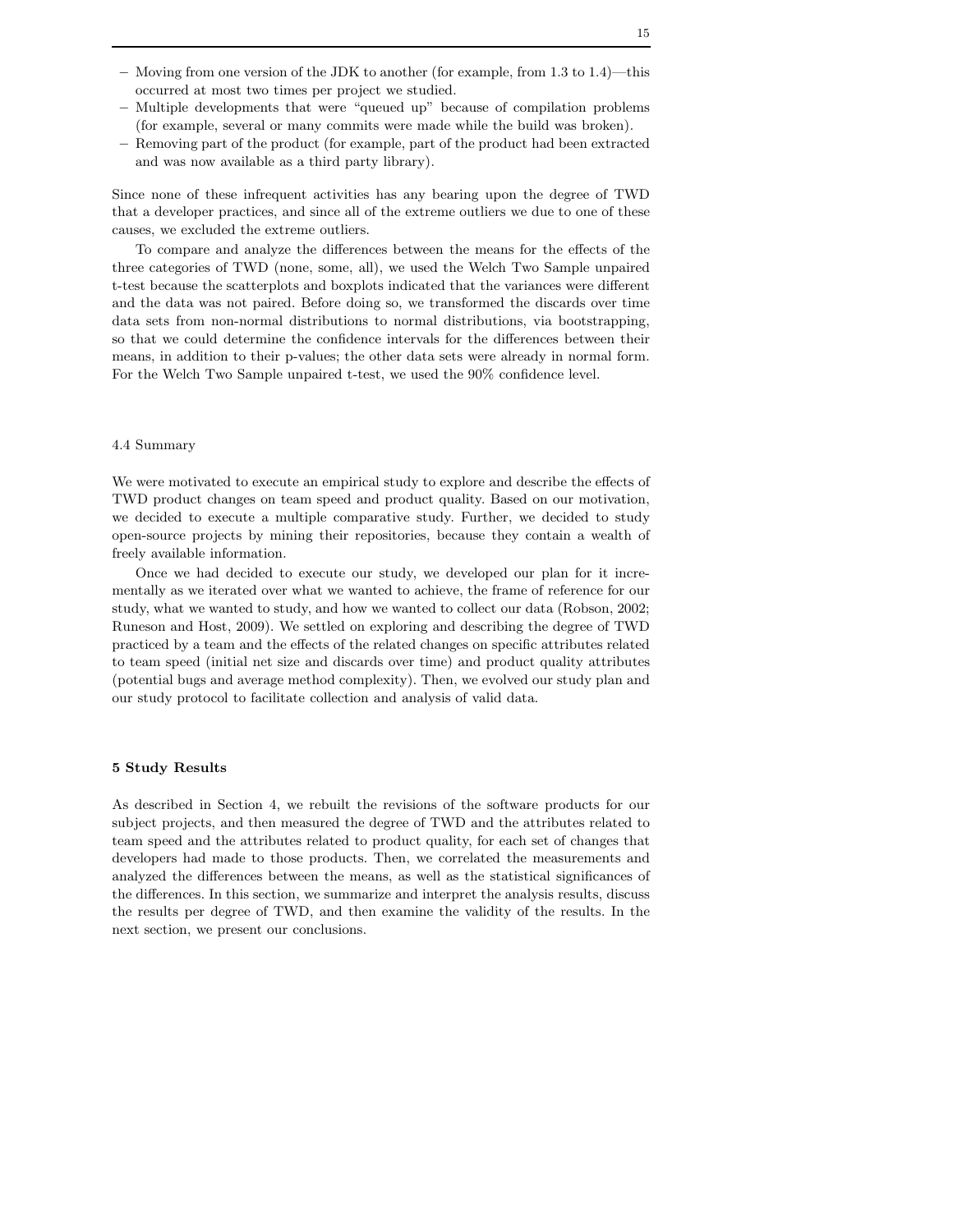#### 5.1 Summaries

The projects we studied were: (1) ant; (2) cayenne; (3) commons-codec; (4) ehcache; (5) hadoop-core; and (6) xstream. Each of these are open-source projects that have been developed over many years.

To keep this results section focused (Robson, 2002), we have not included the scatterplot, histogram, and boxplot diagrams of the measurements. For the same reason, we have not included the tabular summaries for each of the projects; they are available in Section C. Instead, we present lattice plots to summarize the mean values for each of the measures and the confidence intervals for each of the comparisons (except for the net size over time measure, which is derived from the initial net size and the discards over time measures). Finally, we present the percent differences for some of the comparisons, to highlight significant differences.

# 5.1.1 Initial Net Size

Figure 1 summarizes the average initial net size of the changes that developers made, in terms of method instructions, for each project. These results show that when these developers exercised some of their changes with tests, they made bigger changes than when they exercised none of their changes with tests. Similarly, these results show that when these developers exercised all of their changes with tests, they made similarly sized or smaller changes than when they exercised none of their changes with tests.

Figure 2 summarizes the confidence intervals for the differences between the nonesome and the none-all initial net size measurement comparisons. It also indicates the significances of the differences, with shading, according to the vertical color key on the far right of the figure. The significant confidence intervals confirm that the developer changes had bigger initial net sizes when they exercised some of their changes with tests, as compared to when they exercised none of their changes with tests; typically, the intervals indicate that those changes were between 0 and 100 method instructions bigger. They also confirm that the developer changes had smaller initial net sizes when they exercised all of their changes with tests, as compared to when they exercised none of their changes with tests; typically, the intervals indicate that those changes were between 0 and 100 method instructions smaller.

Figure 3 summarizes the percentage differences between the averages for the nonesome and the none-all initial net size measurement comparisons, relative to the none measurements. These results show that when these developers exercised some of their changes with tests, on average they made 75–500+% bigger changes than when they exercised none of their changes with tests. Similarly, these results show that when these developers exercised all of their changes with tests, on average they made 25– 100% smaller changes than when they exercised none of their changes with tests.

# 5.1.2 Discards Over Time

Figure 4 summarizes the discards over time for the changes that developers made, in terms of the percentages of the initial changes that were discarded, for each project. These results show that between 0 and 45% of the initial changes were discarded over time. However, there is no pattern that corresponds to the degree of TWD that the developers practiced. When these developers exercised some of their changes with tests, sometimes more and sometimes less of their changes were discarded over time, as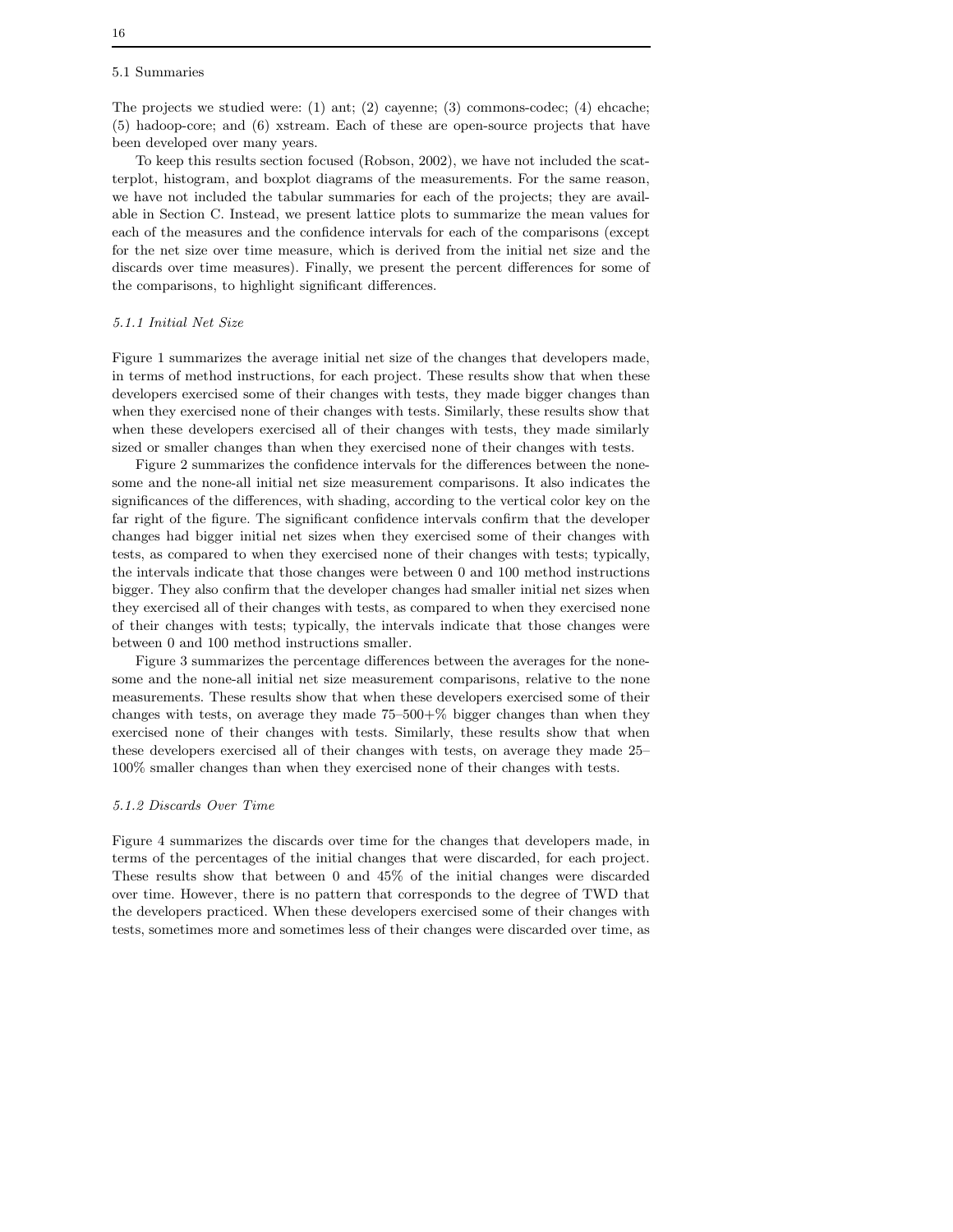

Fig. 1: Average Initial Net Size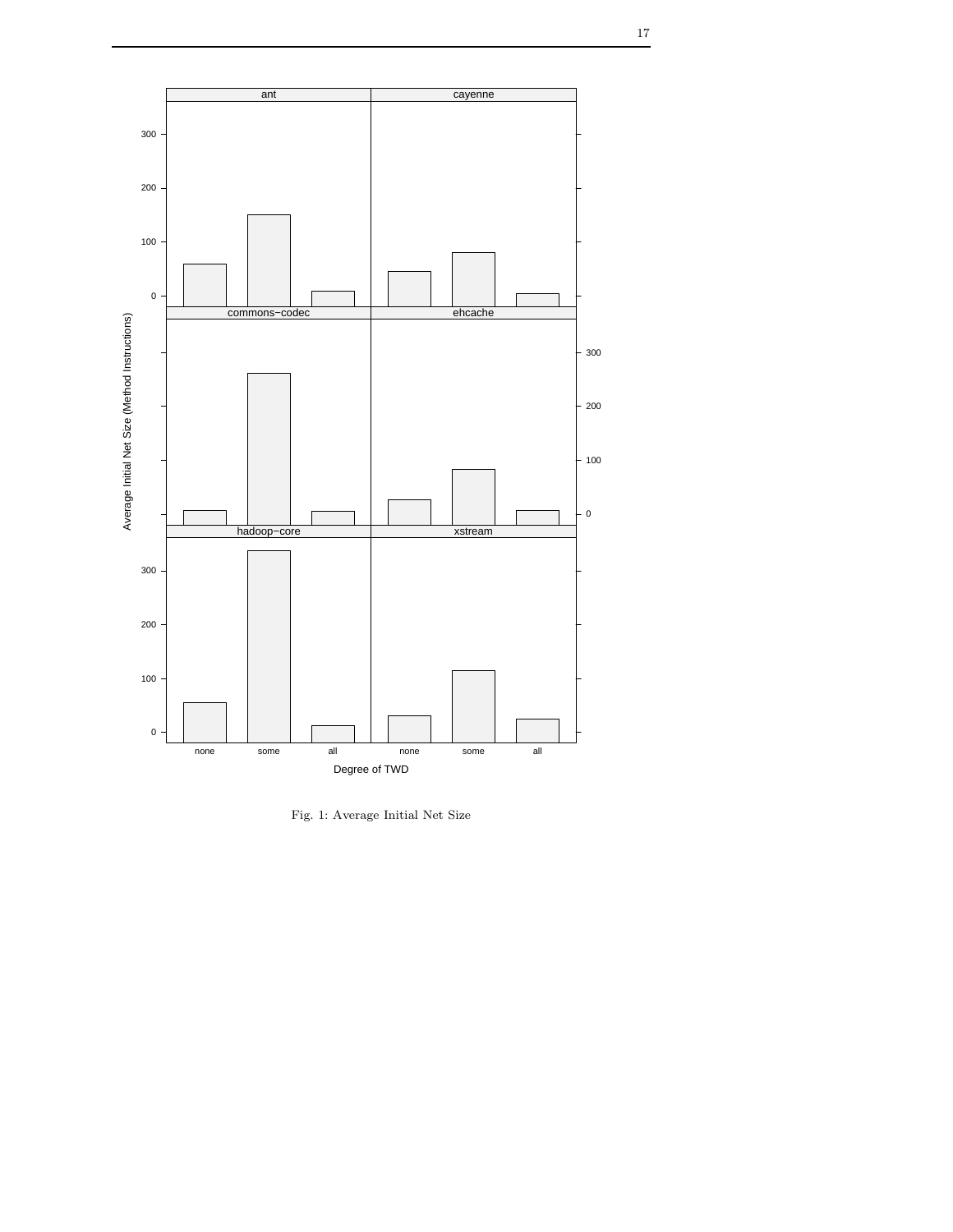

Fig. 2: Confidence Intervals for Initial Net Size Comparisons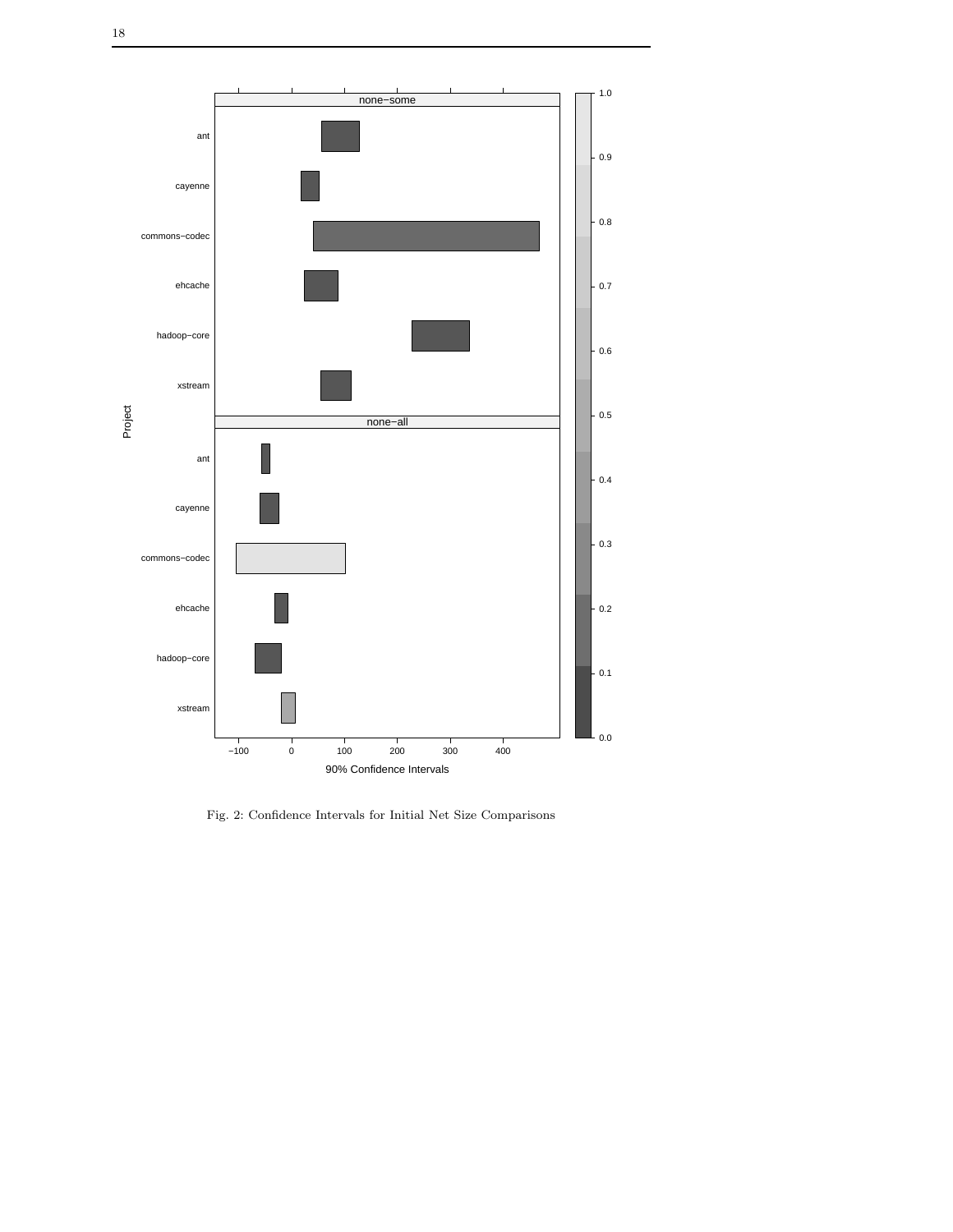

Fig. 3: Percentage Differences for Average Initial Net Size Comparisons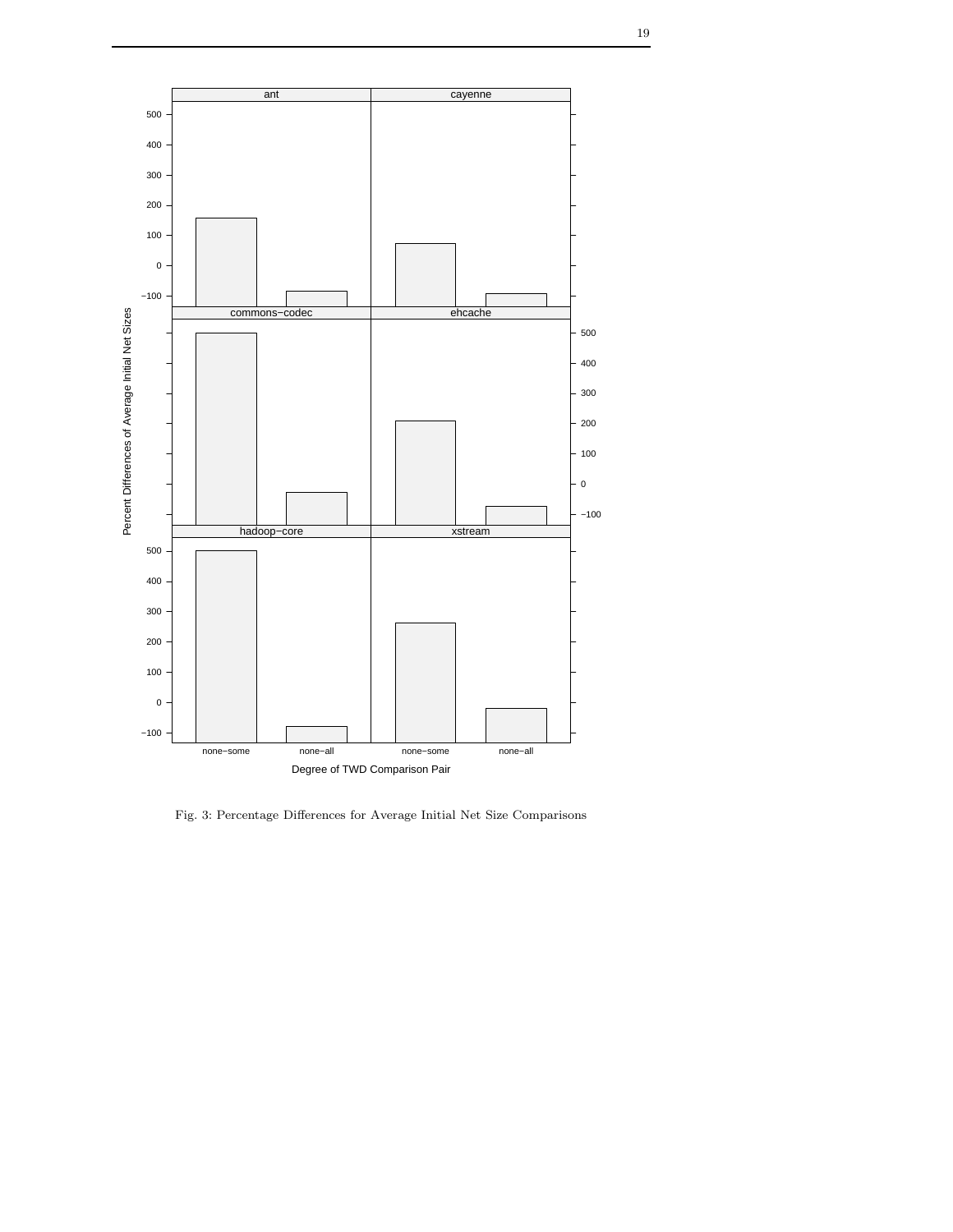compared to when they exercised none of their changes with tests. The same is true for when they exercised all of their changes with tests, as compared to when they exercised none of their changes with tests.

Figure 5 summarizes the confidence intervals for the differences between the nonesome and the none-all discards over time measurement comparisons. It also indicates the significances of the differences, with shading, according to the vertical color key on the far right of the figure. All but one of the confidence intervals are significant, indicating that there were significant differences between the groups that were compared. However, in both the none-some and none-all comparison groups, there are cases where developers exercised their changes with tests and fewer of their changes were discarded over time (cayenne in the none-all comparison group) and cases where developers exercised their changes with tests and more of their changes were discarded over time (hadoop-core in the none-some comparison group). Additionally, these results show that the differences between the discards over time typically varied between  $+/-10\%$ , for the projects that we studied.

# 5.1.3 Net Size Over Time

Figure 6 summarizes the net size over time of the changes that developers made, derived from the average initial net size and the average discards over time values, for each project. These results show that when these developers exercised some of their changes with tests, they made bigger changes than when they exercised none of their changes with tests. Similarly, these results show that when these developers exercised all of their changes with tests, they made smaller changes than when they exercised none of their changes with tests. So, even though there was up to a 10% difference with respect to the percentage of changes that were discarded over time, the pattern from the results for the initial net size comparisons remained similar over time.

Figure 7 summarizes the percentage differences between the derived values for the none-some and the none-all net size over time measurement comparisons, relative to the none measurements. These results show that when these developers exercised some of their changes with tests, on average they made  $50-500+\%$  bigger changes than when they exercised none of their changes with tests. Similarly, these results show that when these developers exercised all of their changes with tests, on average they made 20–100% smaller changes than when they exercised none of their changes with tests.

# 5.1.4 Potential Bugs

Figure 8 summarizes the change in the potential bugs for the changes that developers made, for each project. These results show that, on average, all of the types of changes resulted in fewer potential bugs; whether the developers practiced TWD or not, there were fewer potential bugs in the affected code after they made their changes. However, these results do not identify a clear pattern where the developers practiced TWD, to some degree or fully, and removed more or less potential bugs than when they did not practice it.

Figure 9 summarizes the confidence intervals for the differences between the nonesome and the none-all change in potential bugs measurement comparisons. It also indicates the significances of the differences, with shading, according to the vertical color key on the far right of the figure. Only two of the confidence intervals are significant. And, most of the confidence intervals straddle 0. Therefore, the comparisons do not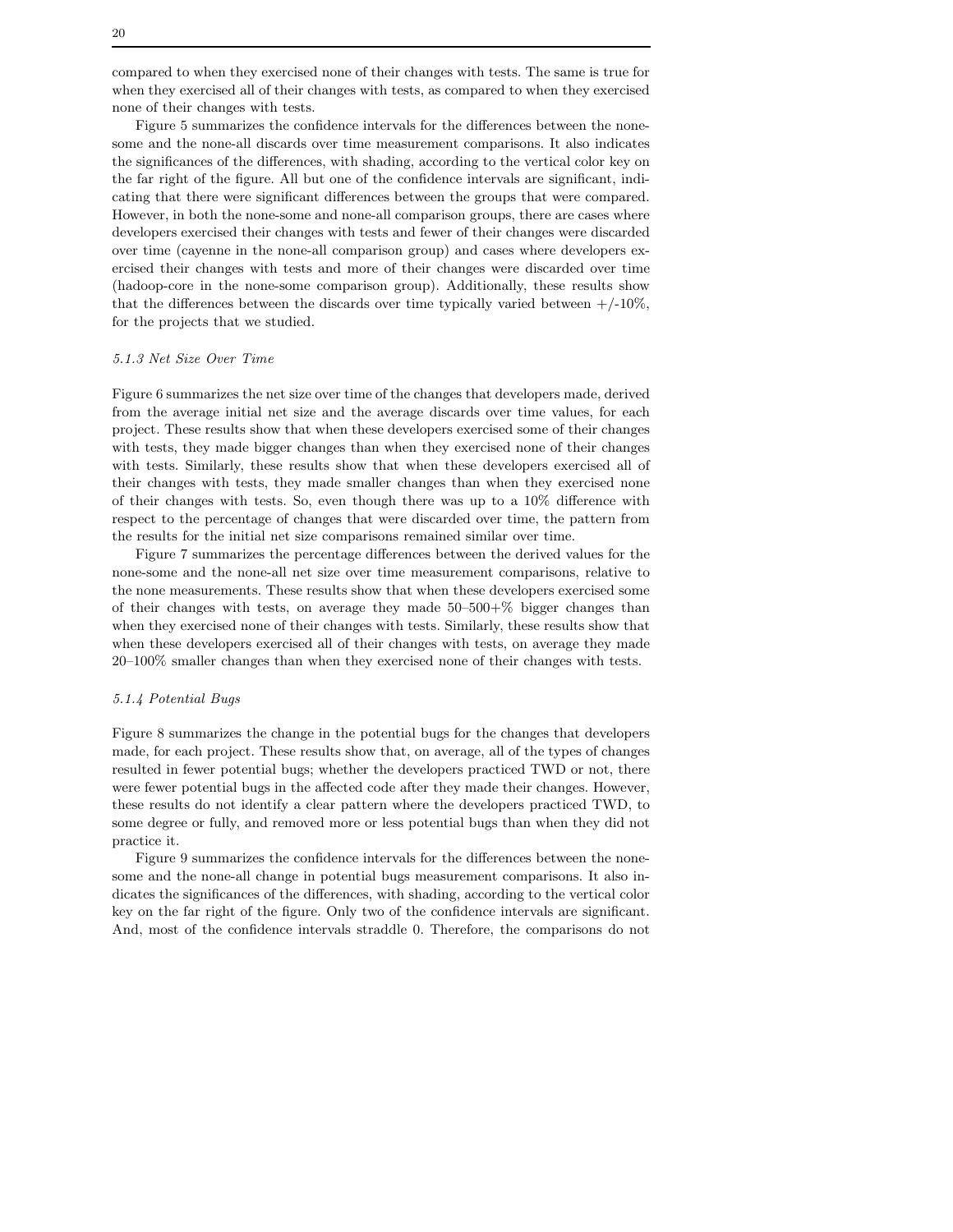

Fig. 4: Average Discards Over Time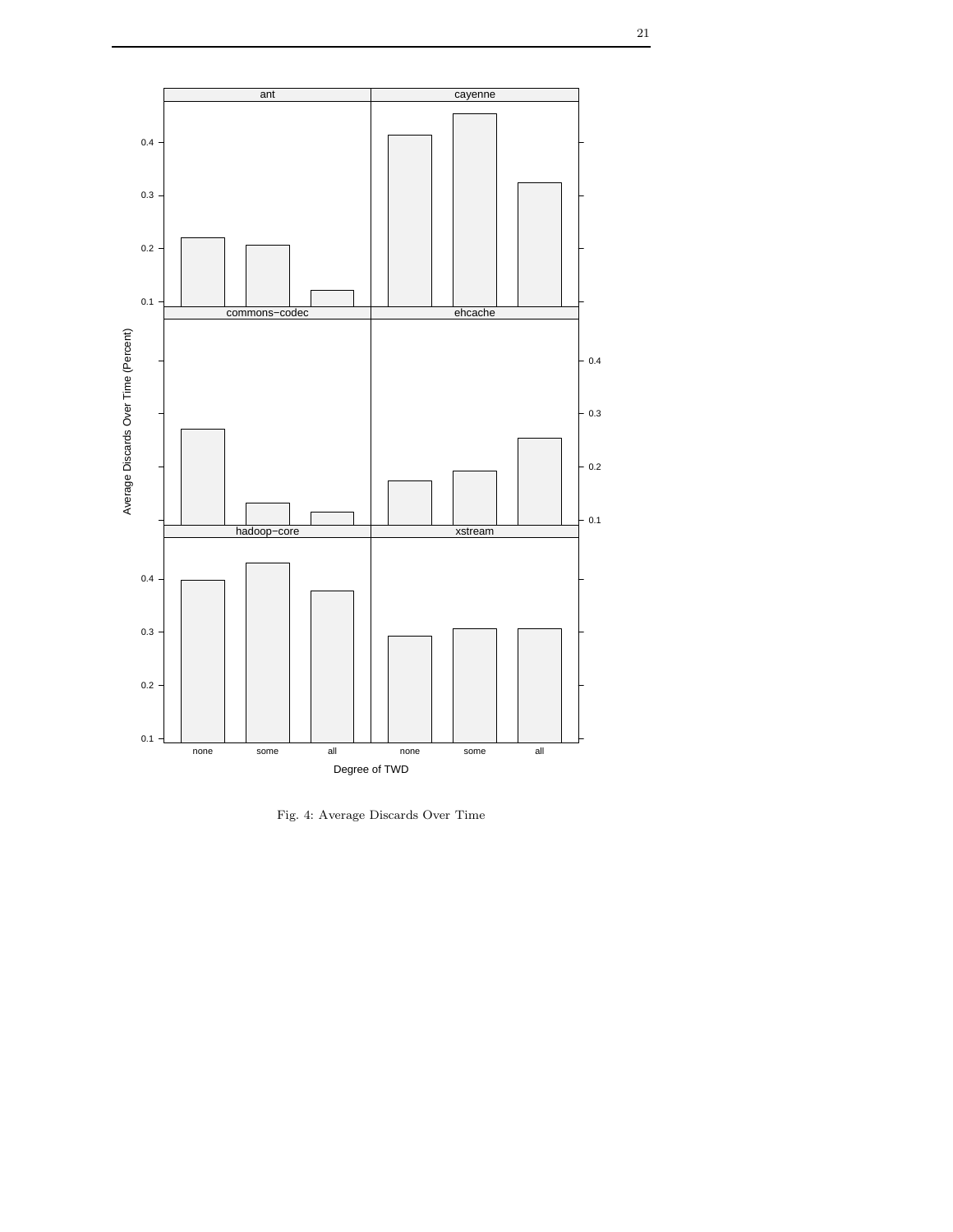

Fig. 5: Confidence Intervals for Discards Over Time Comparisons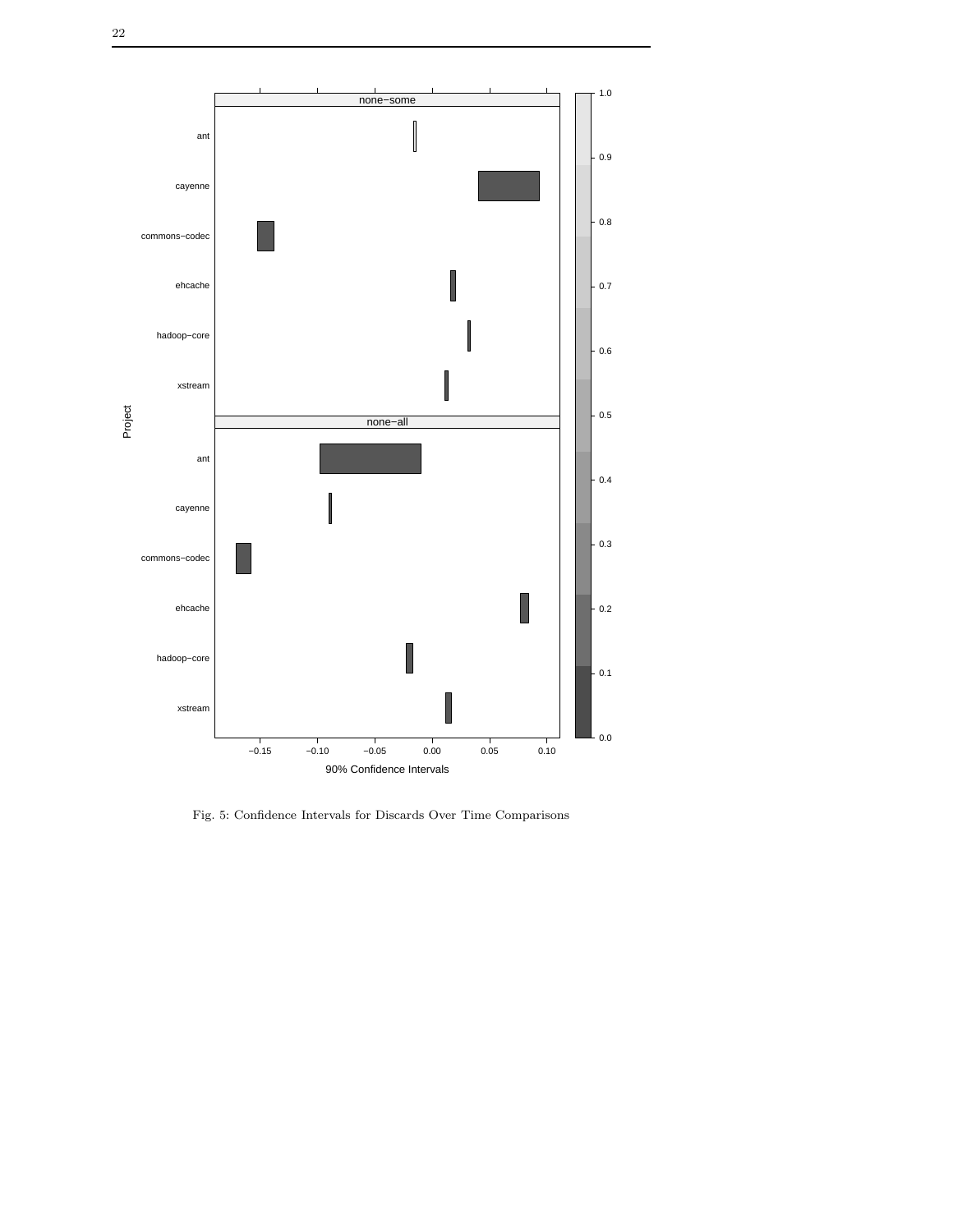

Fig. 6: Derived Net Size Over Time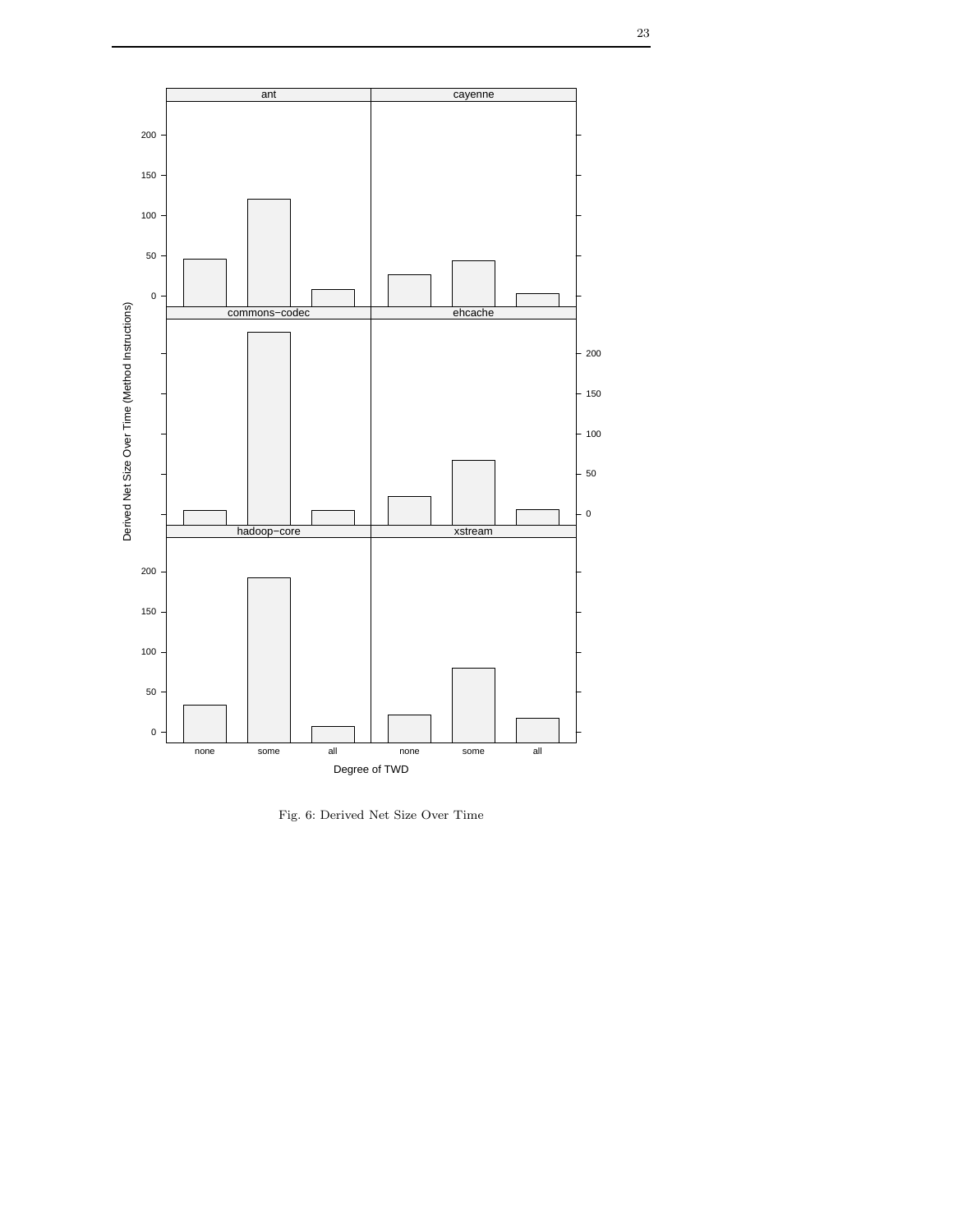

Fig. 7: Percentage Differences for Net Size Over Time Comparisons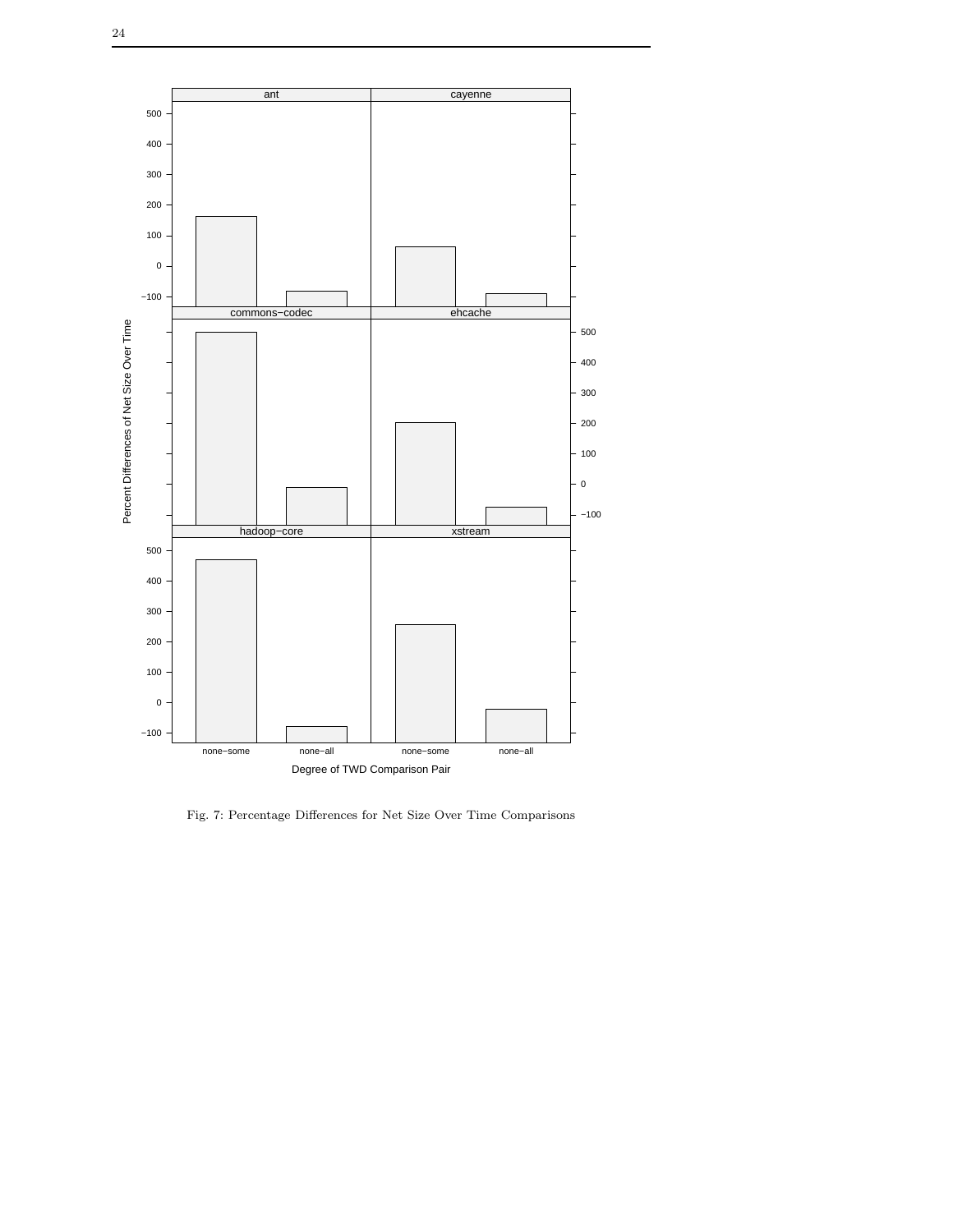

Fig. 8: Average Change in Potential Bugs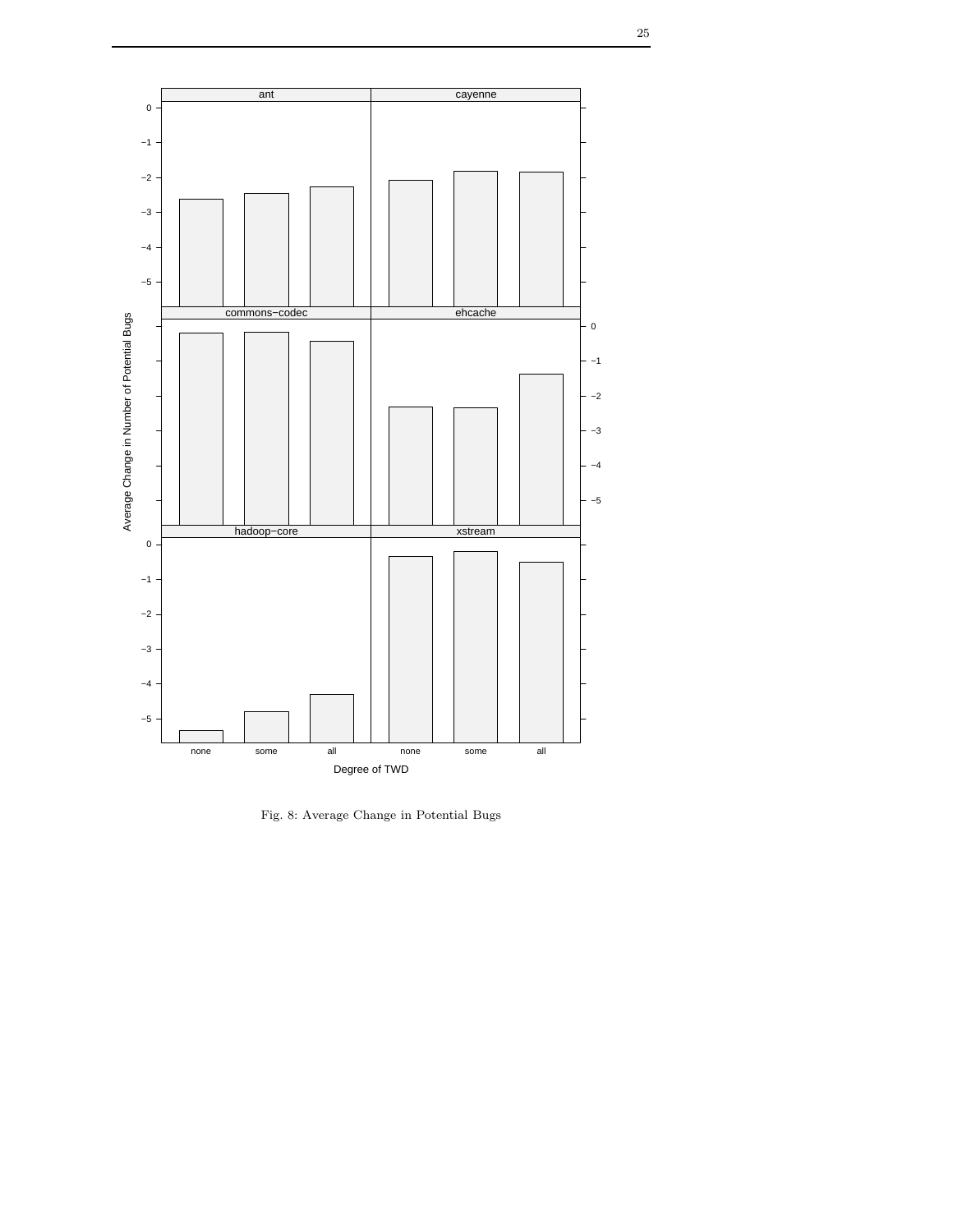indicate more or less potential bugs after a developer has made a change, practicing TWD to some degree or fully, both as compared to not practicing TWD at all. But, if we interpret the trend in these intervals, they indicate that practicing TWD to some degree or fully when making a change, as compared to not practicing it, may result in 0–1 fewer potential bugs being removed by the change.

#### 5.1.5 Average Method Complexity

Figure 10 summarizes the average change in the average method complexity for the changes that developers made, for each project. These results show that when these developers exercised some of their changes with tests, on average they reduced the average method complexity of the methods that they changed. In contrast, the results also show that these developers, on average, increased the average method complexity of those methods when they exercised none of their changes with tests. Also in contrast, the results show that these developers, on average, sometimes increased and sometimes decreased the average method complexity of the methods that they changed when they exercised all of their changes with tests.

Figure 11 summarizes the confidence intervals for the differences between the nonesome and the none-all change in average method complexity measurement comparisons. It also indicates the significances of the differences, with shading, according to the vertical color key on the far right of the figure. Three significant confidence intervals and three other consistent confidence intervals in the none-some comparison indicate that the developer changes reduced the average method complexity when they exercised some of their changes with tests, as compared to when they exercised none of their changes with tests; typically, the intervals indicate that those changes were between 0 and 0.1 less complex. And, although there are no significant confidence intervals in the none-all comparison, these intervals seem to confirm the neutrality of developers making changes when they practice TWD fully, as compared to not practicing it at all; sometimes they increase the average method complexity of the methods they change and sometimes they decrease it.

Finally, Figure 12 summarizes the percentage differences between the averages for the none-some and the none-all average method complexity measurement comparisons, relative to the none measurements. These results show that when these developers exercised some of their changes with tests, on average they reduced the average method complexity of the methods they changed by 50–600%, as compared to when they exercised none of their changes with tests. However, these results also show that when these developers exercised all of their changes with tests, on average they reduced or increased the average method complexity of the methods they changed by 200–600% or 50–150% respectively, as compared to when they exercised none of their changes with tests.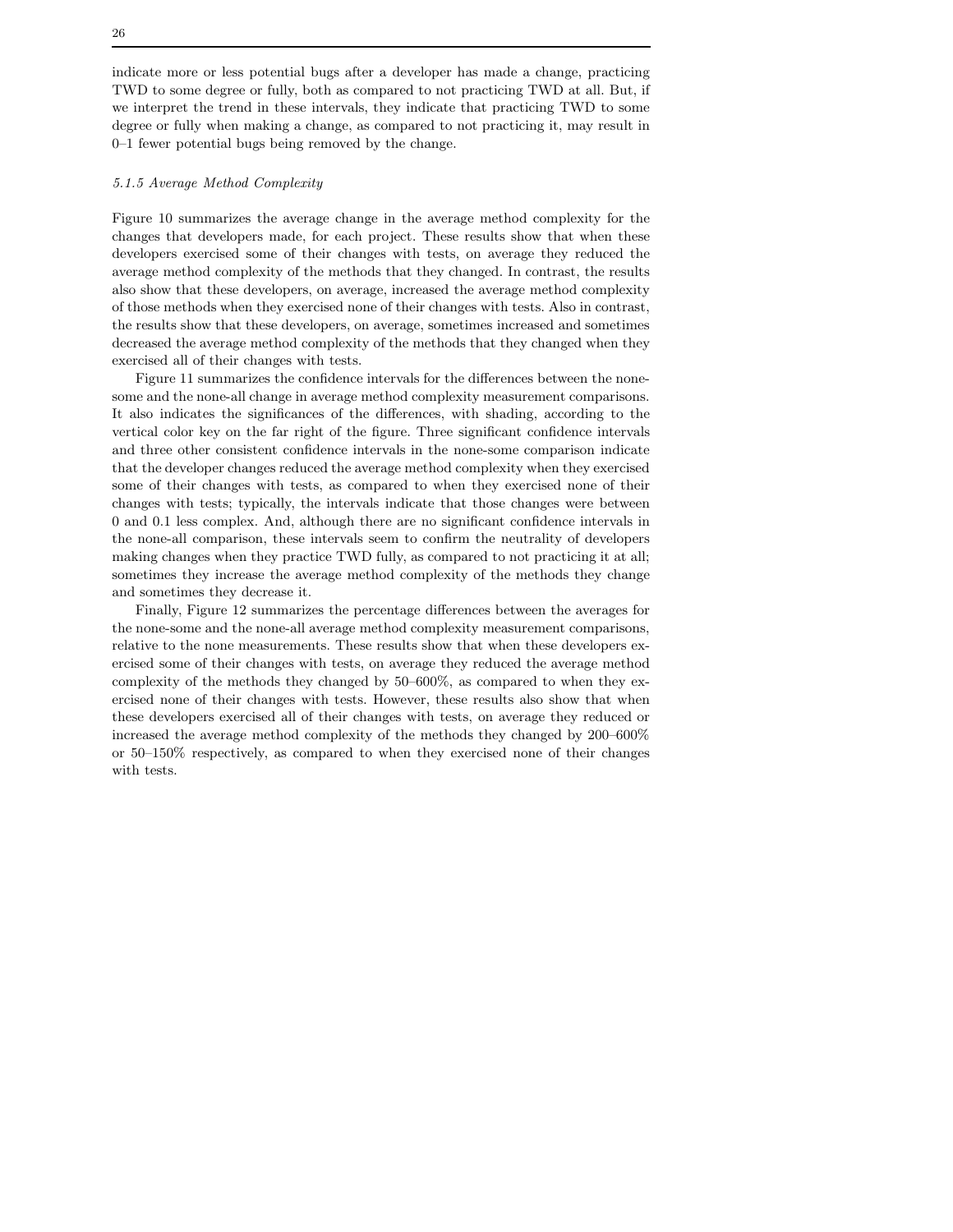

Fig. 9: Confidence Intervals for Change in Potential Bugs Comparisons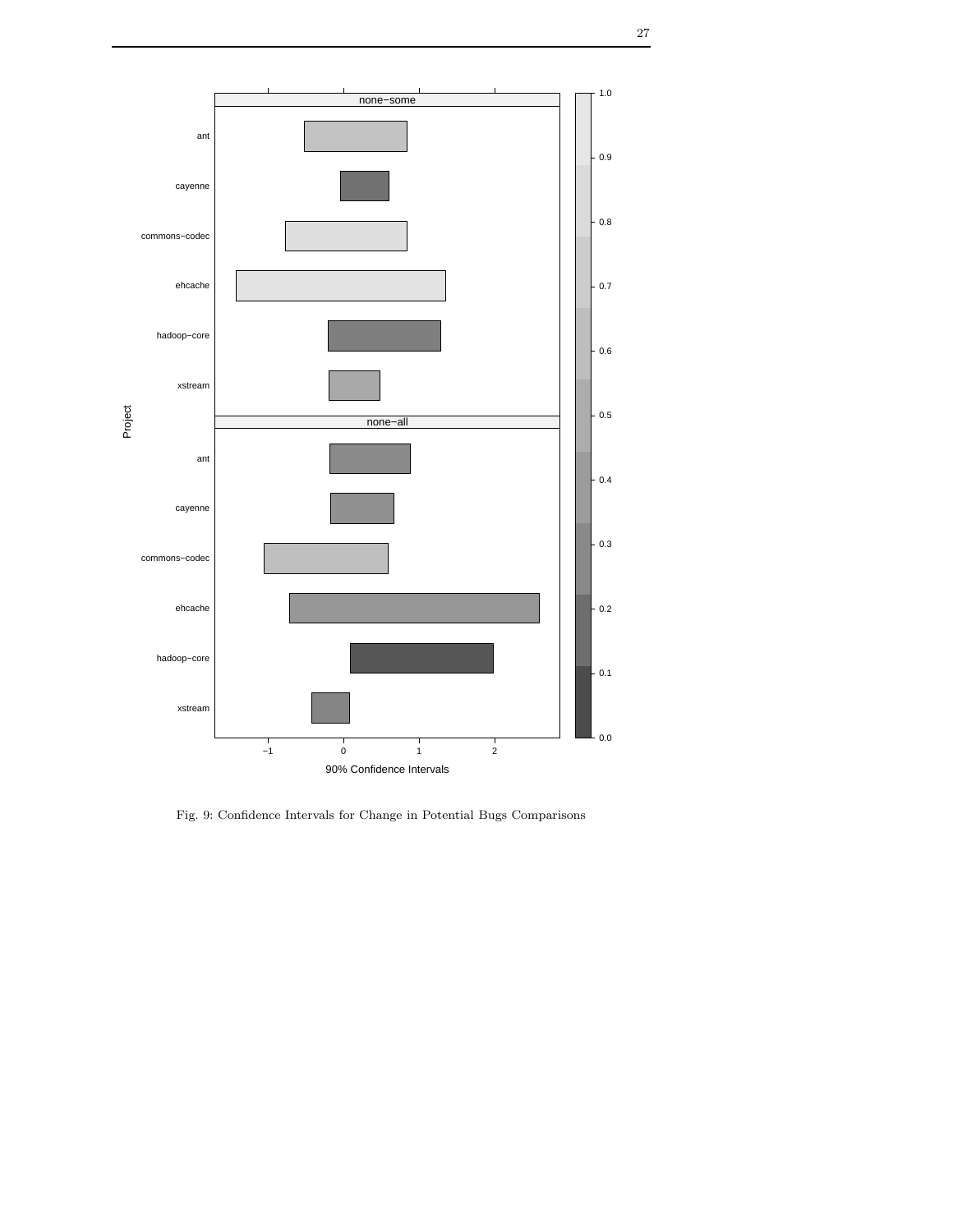

Fig. 10: Average Change in Average Method Complexity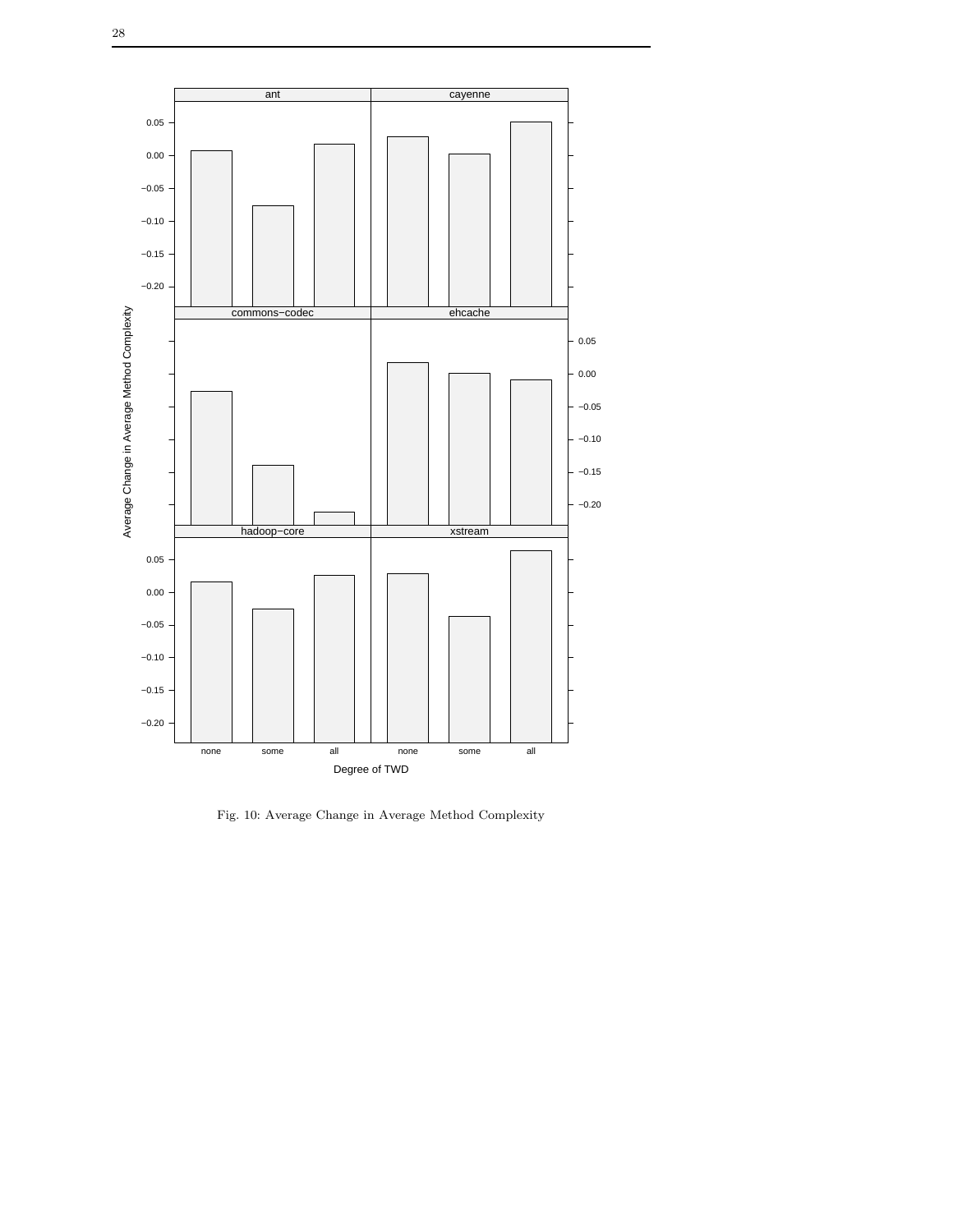

Fig. 11: Confidence Intervals for Change in Average Method Complexity Comparisons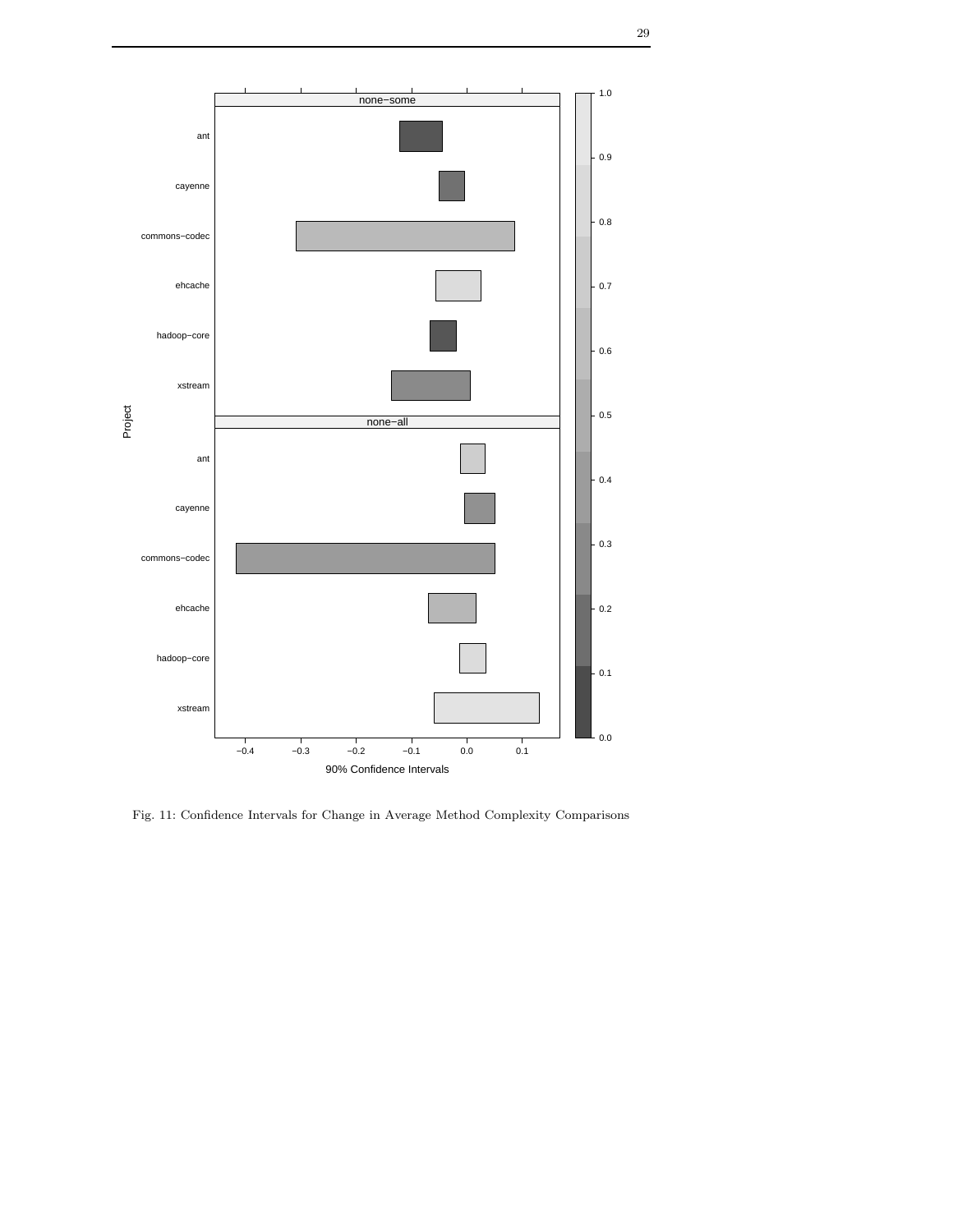

Fig. 12: Percentage Differences for Change in Average Method Complexity Comparisons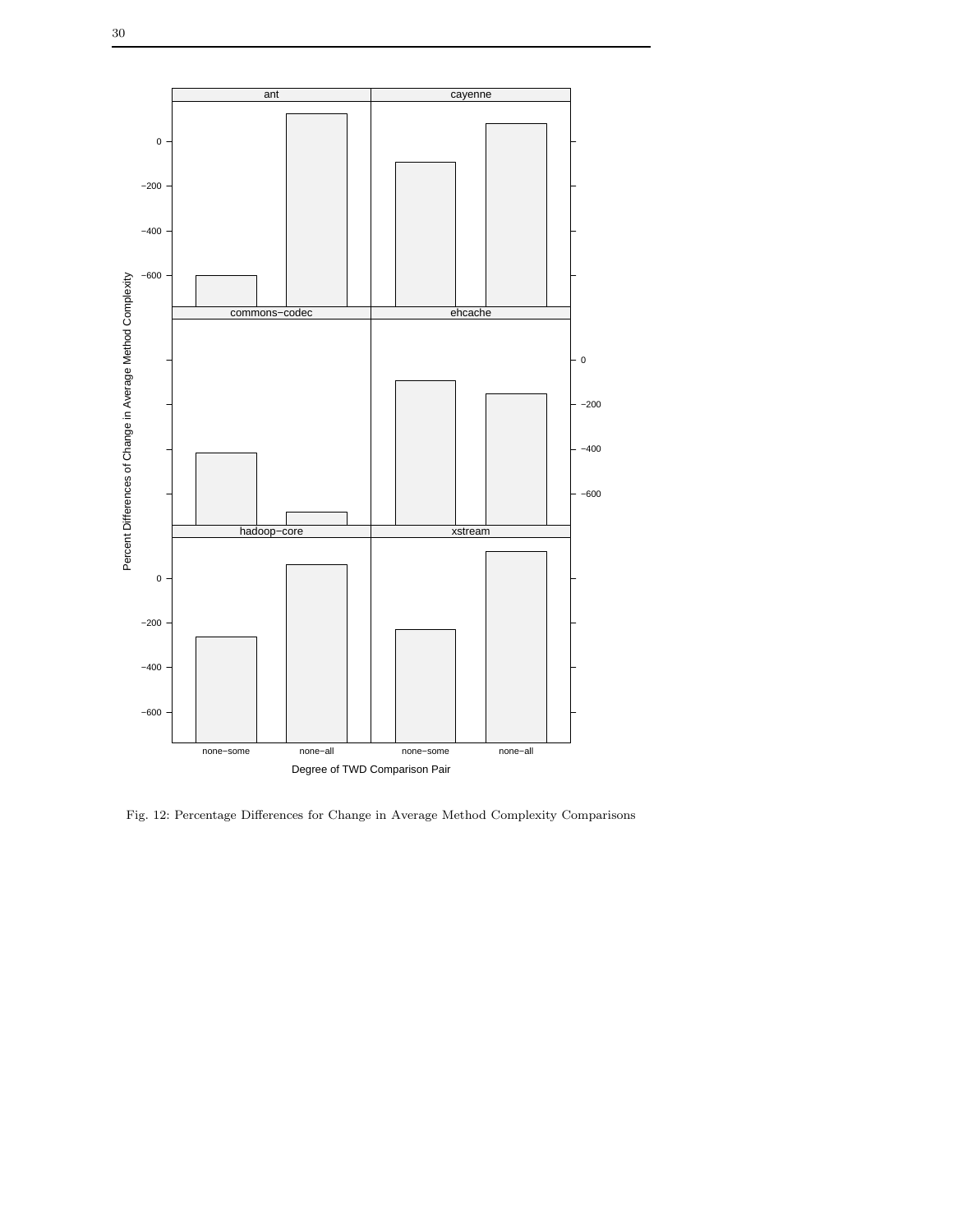# 5.2 Discussion of Some TWD Results

As summarized above, when the developers practiced TWD to some degree, they tended to make significantly bigger changes over time, to decrease the number of potential bugs by less, and to significantly decrease the average method complexity, all compared to when they did not practice TWD to any degree. They made significantly bigger changes over time, while significantly reducing the average method complexity of their product, but did not significantly affect the number of potential bugs in that product. Within these results, there are some that merit some additional discussion.

First, with respect to bigger changes over time, the commons-codec project was extreme: the other projects ranged from 63% to 262% but it was 4428%; in Figure 3 we only showed 500% so that the other comparisons would not be overwhelmed. This extreme result had at least a couple of factors. As compared to the other projects, the initial net size and the net size over time was quite low when the developers did not practice TWD. And, also as compared to the other projects, the initial net size and the net size over time was quite high when the developers practiced TWD to a degree. After analyzing a sampling of the source code changes, we conclude that the team's commitment to adding and modifying automated tests whenever they made substantial changes resulted in these extreme values.

Second, with respect to reducing the average method complexity, the ant project was extreme: the other projects with significant results ranged from 93\% to 262\% but it was 1050%; in Figure 12 we only showed 600% so that the other comparisons would not be overwhelmed. After analyzing a sampling of the source code changes, we conclude that the team's commitment to refactoring and simplifying their design, when they practiced TWD to a degree, resulted in this extreme value.

# 5.3 Discussion of All TWD Results

Further, as summarized above, when the developers practiced TWD fully, they tended to make significantly smaller changes over time, to decrease the number of potential bugs by less, and to decrease or increase the average method complexity, all compared to when they did not practice TWD to any degree. They made significantly smaller changes over time, but did not significantly affect the number of potential bugs or the average method complexity within that product. Within these results, there are some that merit some additional discussion.

First, with respect to smaller changes over time, two of the projects did not have significant results. Although their results were consistent with smaller changes over time, the commons-codec and the xstream projects had much smaller average differences, 10% and 21%, as compared with the other projects (75% to 91%). After analyzing a sampling of the source code changes, we conclude that there are different reasons for each of these two projects. As mentioned above, for the commons-codec project, the initial net size and the net size over time was quite low when the developers did not practice TWD, because they were committed to practicing TWD for substantial changes; therefore, the smaller changes they made when they practiced TWD fully were more similar in size. But, for the xstream project, the developers added/changed more automated tests per change when they practiced TWD fully, which increased the size of their product changes and made them more similar in size to the changes where they did not practice TWD at all.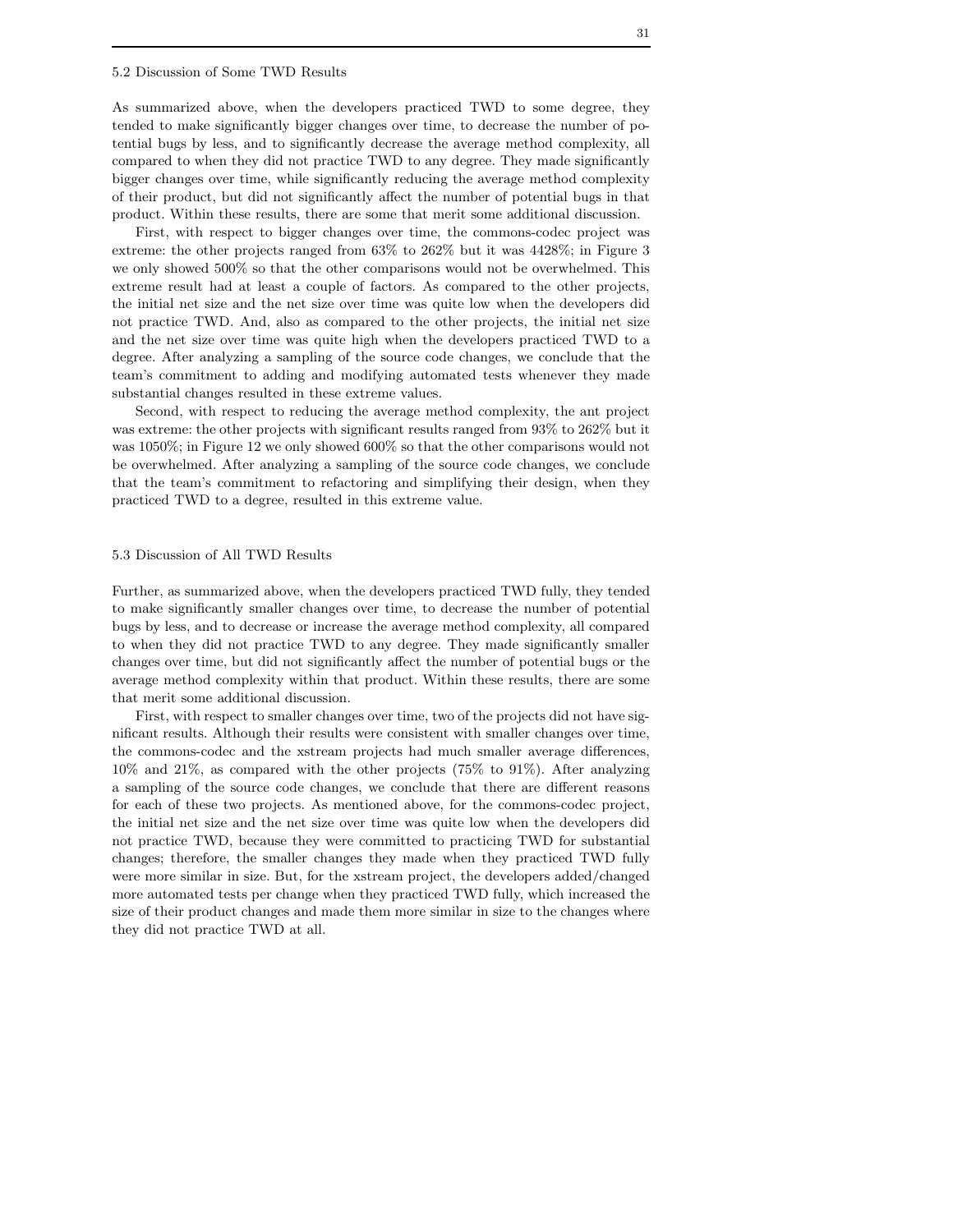Second, with respect to decreasing or increasing the average method complexity, the commons-codec and ehcache projects were different. For all of the other projects, the developers increased the average method complexity slightly when they practiced TWD fully. After analyzing a sampling of the source code changes, we conclude that because these changes were generally smaller, developers tended to just make the changes rather than taking the extra steps to refactor and simplify them. But, for the commonscodec and ehcache projects, they reduced the average method complexity when they practiced TWD fully; in these projects, the developers took the extra steps to refactor and simplify, which resulted in lower average method complexity.

# 5.4 Validity Discussion

#### 5.4.1 Compilation Instructions

Some reviewers of our study identified a threat to the validity of its data. Specifically, they suggested that unstable compilation instructions could have introduced noise into the data. Below, we describe the threat, our analysis to remove it, and the results of our analysis.

If the compilation instructions for a project are not stable, then noise may be introduced into the data. When compilation instructions and developer changes intersect, compiled instruction changes result from changes in the compilation instructions and from source code changes made by a developer. The compiled instruction changes resulting from the compilation instructions can be thought of as noise, whereas the changes resulting from the source code changes can be thought of as signal. Therefore, the signal to noise ratio in the data could degrade if the compilation instructions change too often or if the intensity is too great; the noise could obfuscate results or cause the results to be interpreted incorrectly. Specifically, increased noise due to changes in compilation, rather than actual developer changes, could have raised the initial net size and discards over time values. This may have made it more difficult to identify that practicing a certain degree of TWD results in bigger or smaller changes over time.

To remove this threat, we performed two types of analysis to confirm that the compilation instructions were stable for all of the project lifetimes that we studied. Initially, we gathered all of the revisions of the ant build files for the projects and compared the XML elements (and their compilation attributes) that the teams used to describe their Java compilation tasks. Following that, we replaced the Java class in the tools.jar that the ant javac task uses with a "decorator" which logged the actual compilation instructions, so that we could compare those compilation instructions from revision to revision as we rebuilt the revisions.

As a result of these comparisons, we found that the compilation instructions were very stable, with a couple of specific exceptions: changing versions of the JDK and one specific compilation task attribute for one revision in the ant project. Since we were studying projects over the course of many years, all of the projects made a change from one version of the JDK to another; plus, a couple of the projects went through this transition twice. As well, when comparing the XML elements and their attributes, we also identified a single revision in the ant project (revision 267600) where the javac task's default deprecation attribute changed. Therefore, each project had at most three revisions where the compilation instruction noise was mixed together with the developer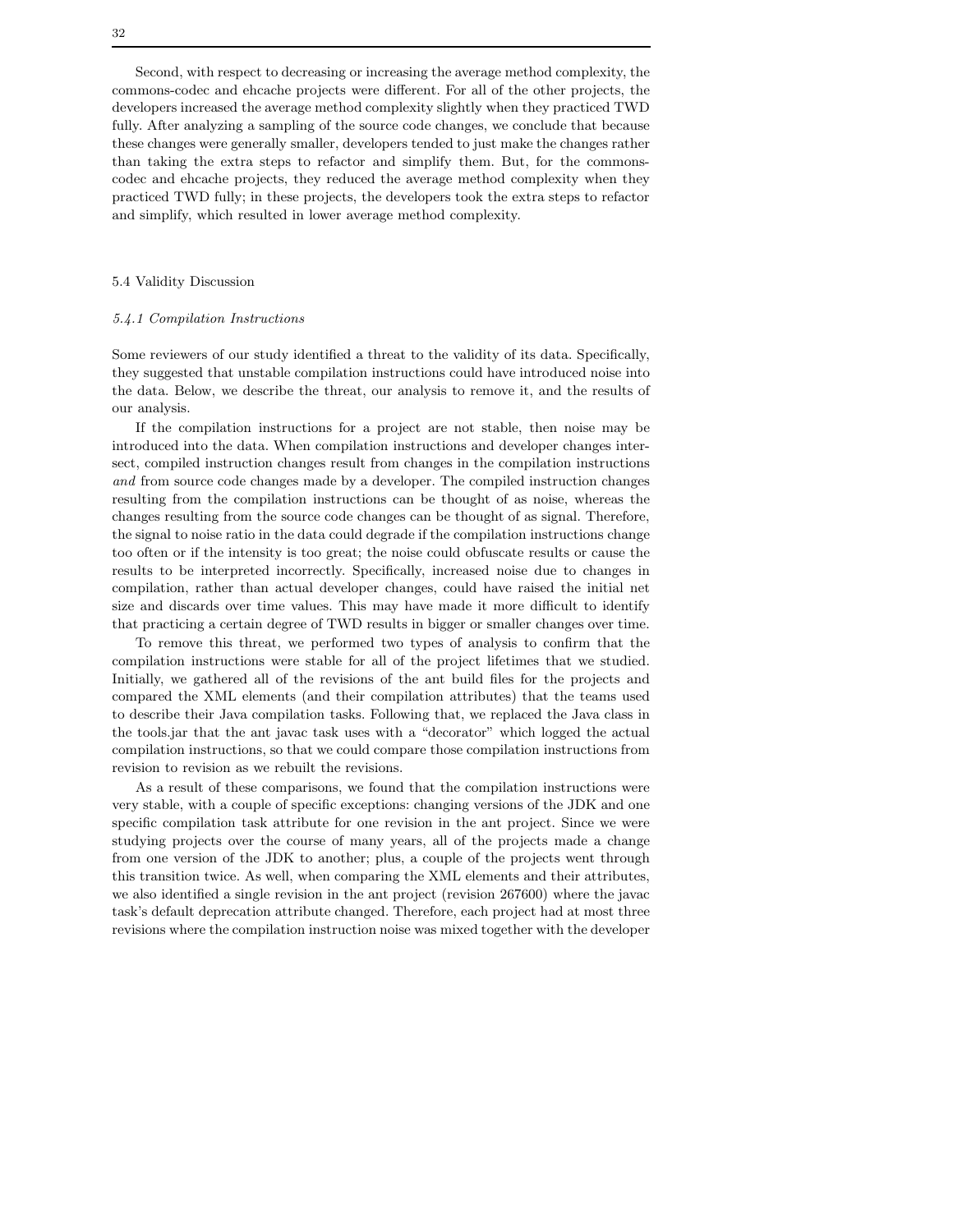# 5.4.2 Static TWD Analysis

Another threat to the validity of our data is our measurement for the degree of TWD that a developer practiced while making a product revision. Presently, our measure is determined by static analysis. This analysis gives the developer the "benefit of the doubt" by potentially overestimating the degree to which they practiced TWD—due to dynamic binding in Java we treat indirect references from an automated test method to a product method as if the product method would be exercised by the test method. It also treats a method as either completely exercised or not at all exercised, potentially crediting a developer with taking a TWD approach even if they have not exercised the new or changed paths within a particular changed product method.

These two problems could cause some data in our study to be mis-classified. A developer's product change that was made without exercising the product changes with automated tests could be interpreted as if the developer had practiced TWD to some degree, or even fully. Because previous automated tests were in place to exercise some or all of the changed methods, changes that should be classified as none could be classified as some or all. Similarly, changes that should be classified as some could be classified as all.

In practice, the first problem with static analysis is nearly moot; after sampling the automated tests written by the developers of the projects we studied, nearly all of the relationships from automated test methods to product methods are direct. This is consistent with our industrial experience—most automated tests are written at the unit level and test a public method of that unit directly.

With respect to the second problem, we have manually analyzed samples of the changes that were made, for each project, to see if we correctly classified them with respect to the degree of TWD that the developer actually practiced: none, some, or all. Again, for nearly all of these samples, our static analysis classification and our manual classification match. Nonetheless, as identified in the future work of Section 6, we think that the degree of TWD that a developer practiced should be determined with a dynamic approach.

Indeed, we would have preferred to have used a dynamic approach to measure the relationships between the automated product tests and the product. Rather than potentially overestimating the relationships and the path exercises, we could have measured the actual exercising of those changed product methods by executing the product tests. But, our early efforts to build and execute product tests against each product revision were stymied. We found doing so to be difficult or nearly impossible for the projects we studied; often it was difficult to build the product so that it could be monitored and more often the tests would not execute (due to further environmental setup requirements that changed over time). Therefore, we accepted this limitation for this present study.

# 5.4.3 Tool Bias

A third threat to the validity of our data is tool bias, which could result from developers using additional tools to help them create bigger or smaller changes, reduce the number of potential bugs, or reduce the average method complexity. For example, if certain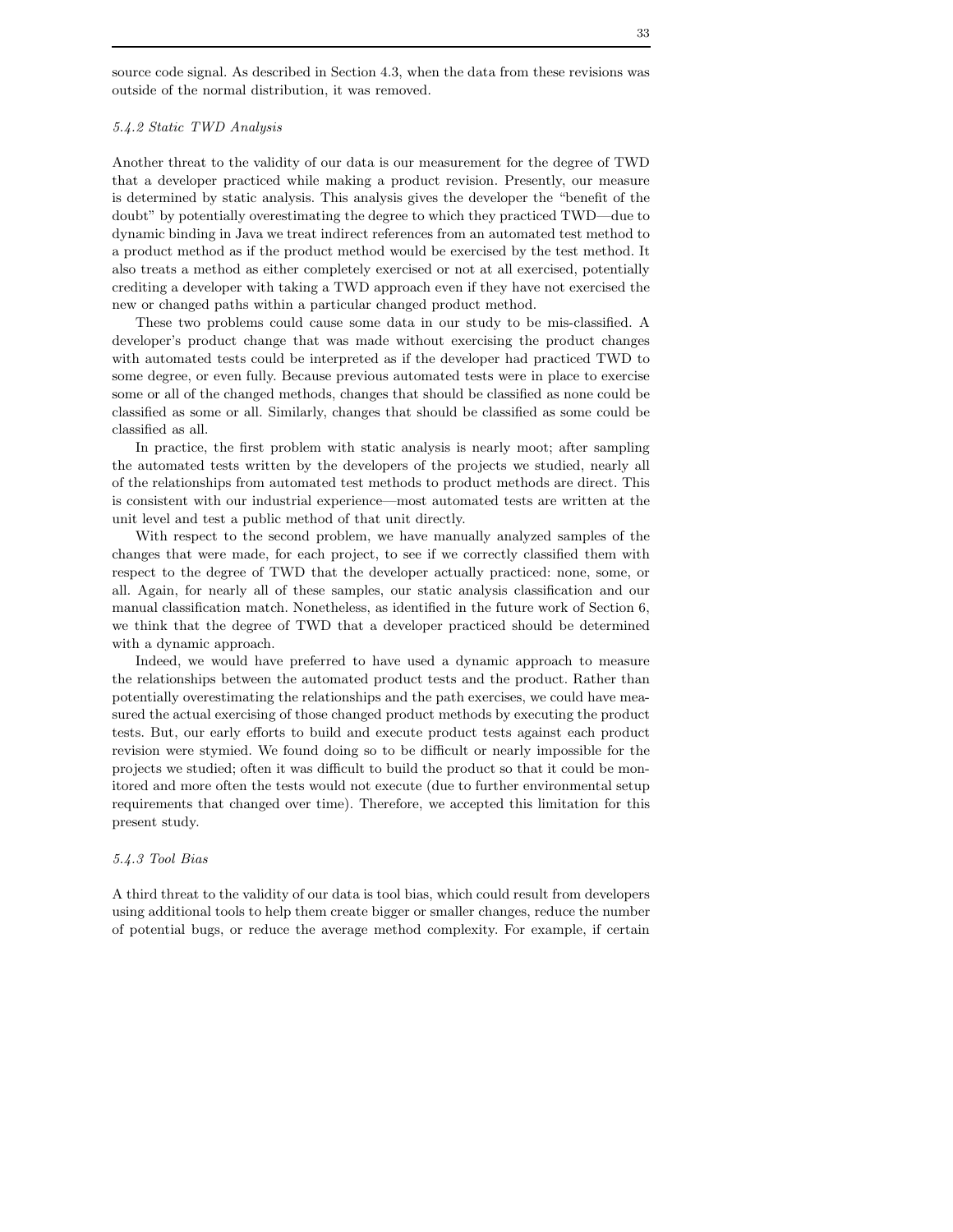developers on a team were more prone to practice TWD and if they also used an additional tool to help them reduce the number of potential bugs when they made a change, this could confound the relationships between practicing TWD and its effects on the number of potential bugs.

To investigate this threat, we downloaded and searched the mail archives<sup>2</sup> for each of the projects that we studied. Our search results do not indicate that any of the projects used additional tools to help them create bigger or smaller changes (specifically jeanda). Similarly, our search results do not indicate that any of the projects used additional tools to help them reduce their average method complexity (specifically cyvis).

However, our search results do indicate that a couple of the developers from two of the projects, commons-codec and hadoop-core, discussed using the findbugs tool during the final year of our study of their projects. Since there were no significant results related to findbugs within the commons-codec project, there are no results to invalidate. But, within the hadoop-core project, there was a significant result which indicated that practicing TWD fully resulted in between 0 and 2 more potential bugs, on average. Therefore, since some developers may have been using findbugs, this result should be accepted with caution.

# 6 Conclusion

In this section, we present our conclusions, drawn from the study results in Section 5 and our interpretation of them. Additionally, we relate our results to the results of the previous studies on TFD, which we presented in Section 2. Then, we discuss the implications and limitations of our results. Finally, we suggest some potential future work that we have identified during the planning, execution, and reporting of this study.

### 6.1 Conclusions

Based on our study design (Section 4) and our study results (Section 5), when a developer practiced TWD while making product changes, the effects of those changes on the attributes related to team speed and product quality were significantly different than when they did not. Further, the degrees to which they practiced TWD corresponded with different effects on the specific attributes that we studied.

When they exercised some of their product changes with tests, on average they made significantly bigger product changes over time that resulted in significantly less average method complexity in the product. In contrast, when they exercised all of their product changes with tests, they made significantly smaller product changes over time that did not significantly increase or decrease the average method complexity in the product. Finally, the number of potential bugs within the product was not significantly different according to the degree of TWD that a developer practiced.

These results agree in part and disagree in part with our initial hypotheses, in Section 4. The results for developers practicing TWD to some degree agree with our initial hypotheses: bigger changes over time and less average method complexity. However, the

<sup>2</sup> We used case-insensitive grep to search the archives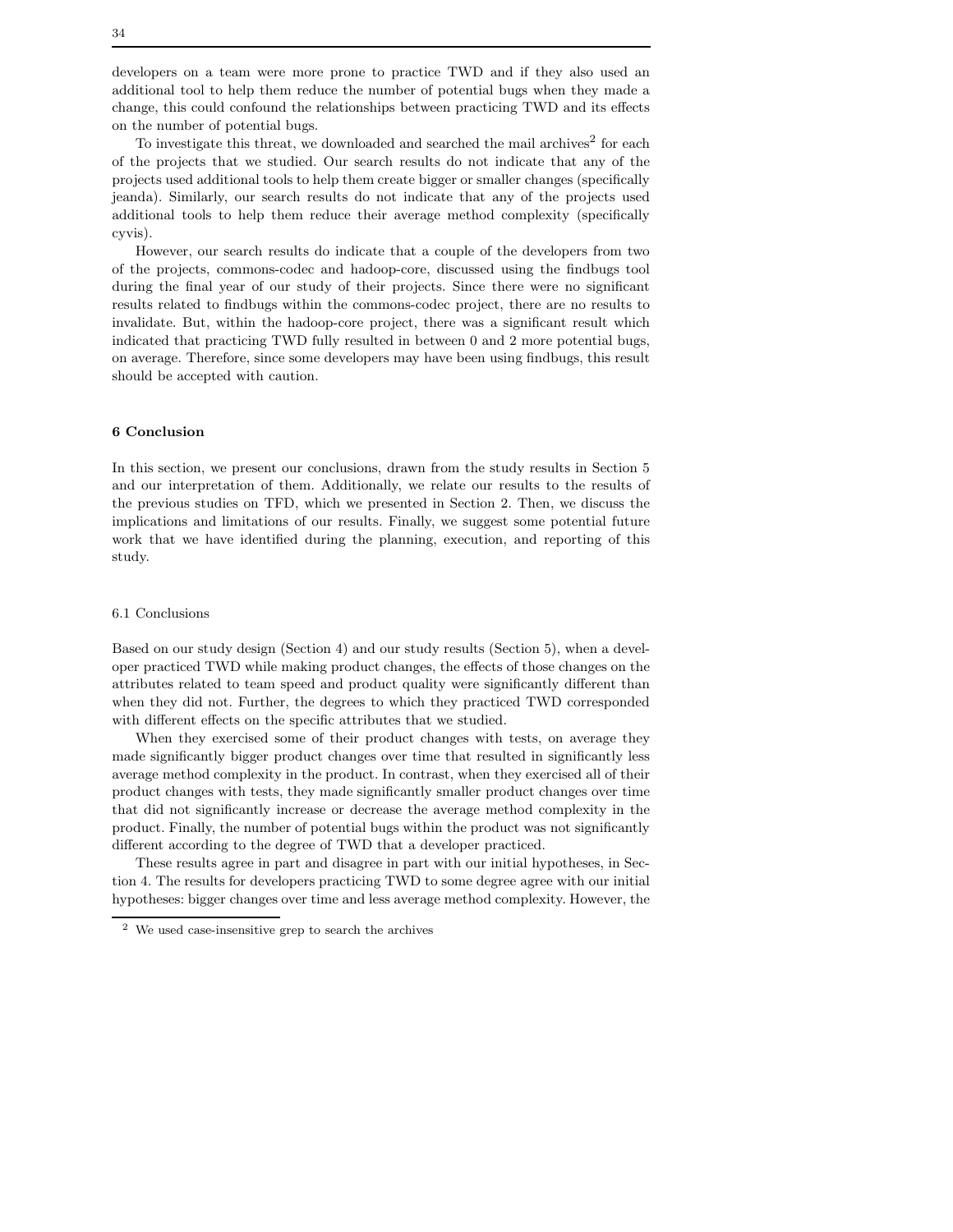results for developers practicing TWD fully do not agree with our initial hypotheses: smaller changes over time with no significant differences in average method complexity. Finally, we did expect that practicing TWD to some degree, and fully, would decrease the number of potential bugs; our results do not support that conclusion.

We interpret these results to indicate that automated testing of product changes, before sharing those changes with the rest of the team, enabled the teams that we studied to reduce their product's internal complexity more quickly than when they did not. Further, we interpret these results to indicate that the teams that we studied reduced their product's internal complexity incrementally, rather than all at once.

We interpret the bigger changes over time and the lower average method complexity to be the result of refactoring; when a developer has automated tests to support refactoring, they are more likely to simplify their product and remove duplication from it because they have more confidence that they will not break anything. And, we interpret the smaller changes over time to be the ultimate benefit of reducing the product's complexity; once areas of a product have been simplified then only smaller changes will be necessary to achieve the desired effects.

Therefore, based on these interpretations, we conclude that teams can benefit from practicing TWD. In particular, we conclude that they can simplify their product more quickly when they practice TWD, incrementally adding automated tests to support its simplification.

#### 6.2 Relation to Existing Studies

The existing studies on TFD are either case studies or controlled experiments which have compared the effects of TFD between projects and products, rather than within a product. That is, the unit of analysis has been the product, and how TFD affected it as compared to another, rather than how it affected the changes to the same product over time. Additionally, each of the studies, including our own, has studied different attributes related to team speed and product quality (see Section 2, Table 3). Finally, we have studied TWD, which includes TFD and two additional variants that also describe a developer delivering fine-grained changes to their product in addition to tests for those changes. These differences make it difficult to compare our results to the results of the other studies.

Nonetheless, when we do compare them, our results match some parts of the other studies' results. Our results for developers practicing TWD to some degree match the increase in attributes related to speed from the results of the student studies (Section 2, Table 1) and the increase in attributes related to quality from the results of the professional studies (Section 2, Table 2). In contrast our results for developers practicing TWD fully match the decrease in attributes related to speed from the results of the professional studies.

#### 6.3 Implications and Limitations

One implication of our study is that the extra effort (perceived or actual) involved in maintaining automated tests can be justified. If bigger changes over time and reducing the average method complexity are deemed to be worth the extra effort, then a team should practice TWD to some degree. This implication might be particularly useful to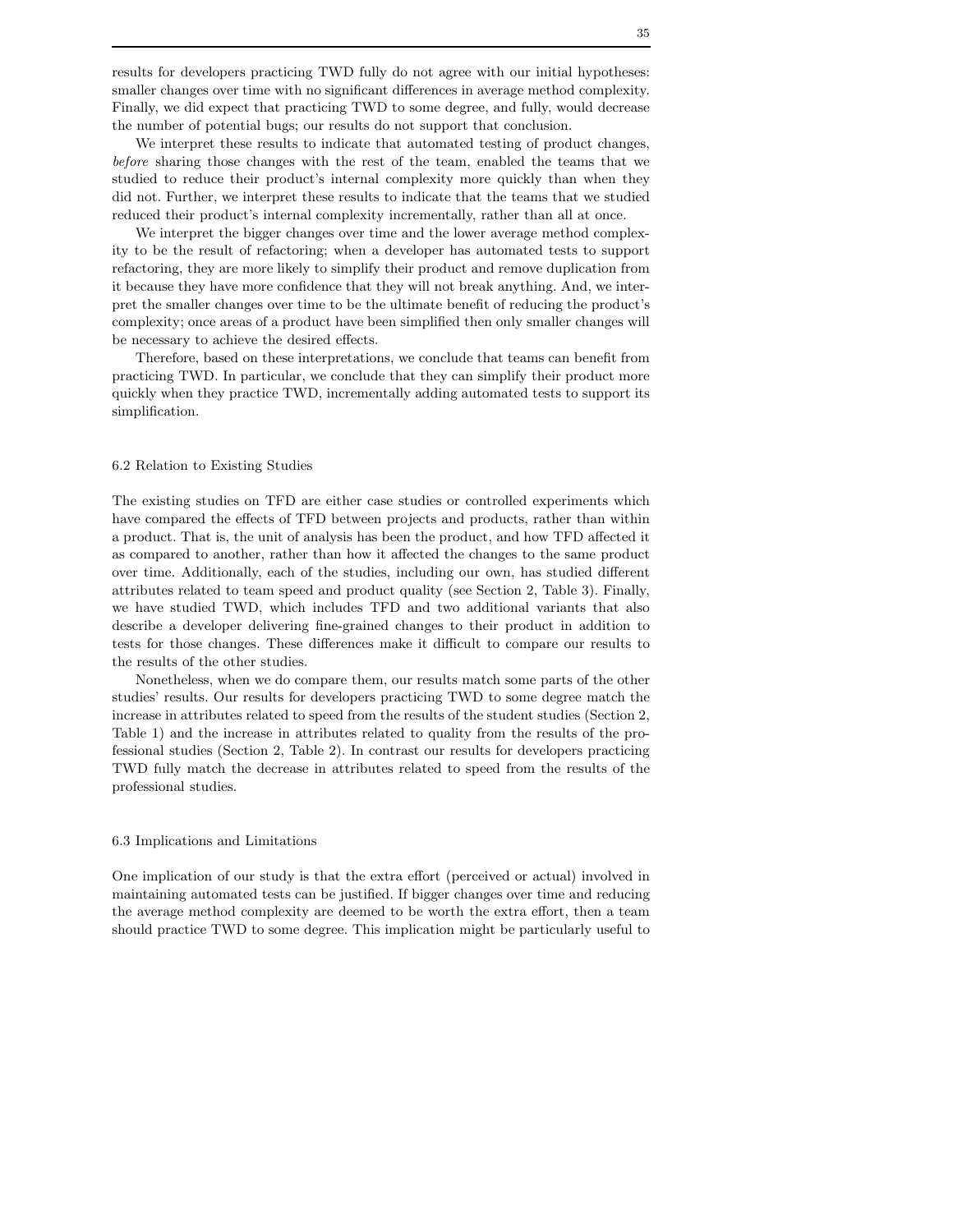a team that knows they need to make many changes over time to simplify a complex system. Plus, if eventual stability is valued by a team, practicing TWD may allow them to get to the point where all product changes are exercised by automated tests and thus facilitate smaller changes over time.

Another implication of the study is that a team might benefit from testing their fine-grained product changes, even if they write their automated product tests along with or after their product changes. That is, they might benefit from TWD even if they do not practice TFD in a strict manner—it may be more effective to develop tests with product changes than to develop them before product changes.

However, our study design prevents us from proving (statistically) that practicing TWD to a degree is the cause for the significant effects that we observed. Rather, we have only been able to prove (statistically) that there are significant differences between the means (averages) for some of the effects we studied—in particular, the net size over time and the average method complexity. This is the main limitation of our study.

As well, we would not yet recommend generalizing beyond the Java open-source population. Although we have no particular reasons to believe that the results may differ significantly, differences such as technology, experience, product type, and timelines could yield conflicting results. Hopefully, future studies can expand the population for which these results are valid and identify the boundaries of those where they are not.

#### 6.4 Future Work

The most compelling question raised by this study is whether practicing TWD to a degree is the cause (or a cause) of the significantly different effects we observed on the attributes related to team speed and product quality. Therefore, we submit that this is an important area of future work.

As well, as described in Section 5, we think that measuring the degree of TWD more accurately is an important area of future work. That is, rather than measure the degree of TWD with a static analysis tool, we think that future work should attempt to measure it with a dynamic analysis tool (such as Clover, Cobertura, or Emma).

In addition, this study has identified that a team can benefit from developing and delivering product tests with their product changes. That is, they can benefit from practicing TWD, which may or may not require practicing TFD. Therefore, we submit that an important area of future work will be determining whether the benefits of TWD come from developing product tests first (as in TFD), or just from developing product tests with product changes, as opposed to TLD.

We submit that another important area of future work is identifying the boundaries of the external validity for our results. For example, do these results hold if we expand to tens or hundreds of Java open-source projects? And, are the results similar for  $C#$ .NET open-source projects and for "closed-source" projects?

A final important area of future work is identifying the scope of the potential benefits of TWD. Are the potential benefits limited to increased net size over time and decreased average method complexity or are there others? And, are there potential detriments? Additionally, is there a profile with which a team could optimize the potential benefits of TWD by practicing it to a certain degree, such as 25%, 50%, 75%, or 100%? Further, should a team practice TWD to different degrees, according to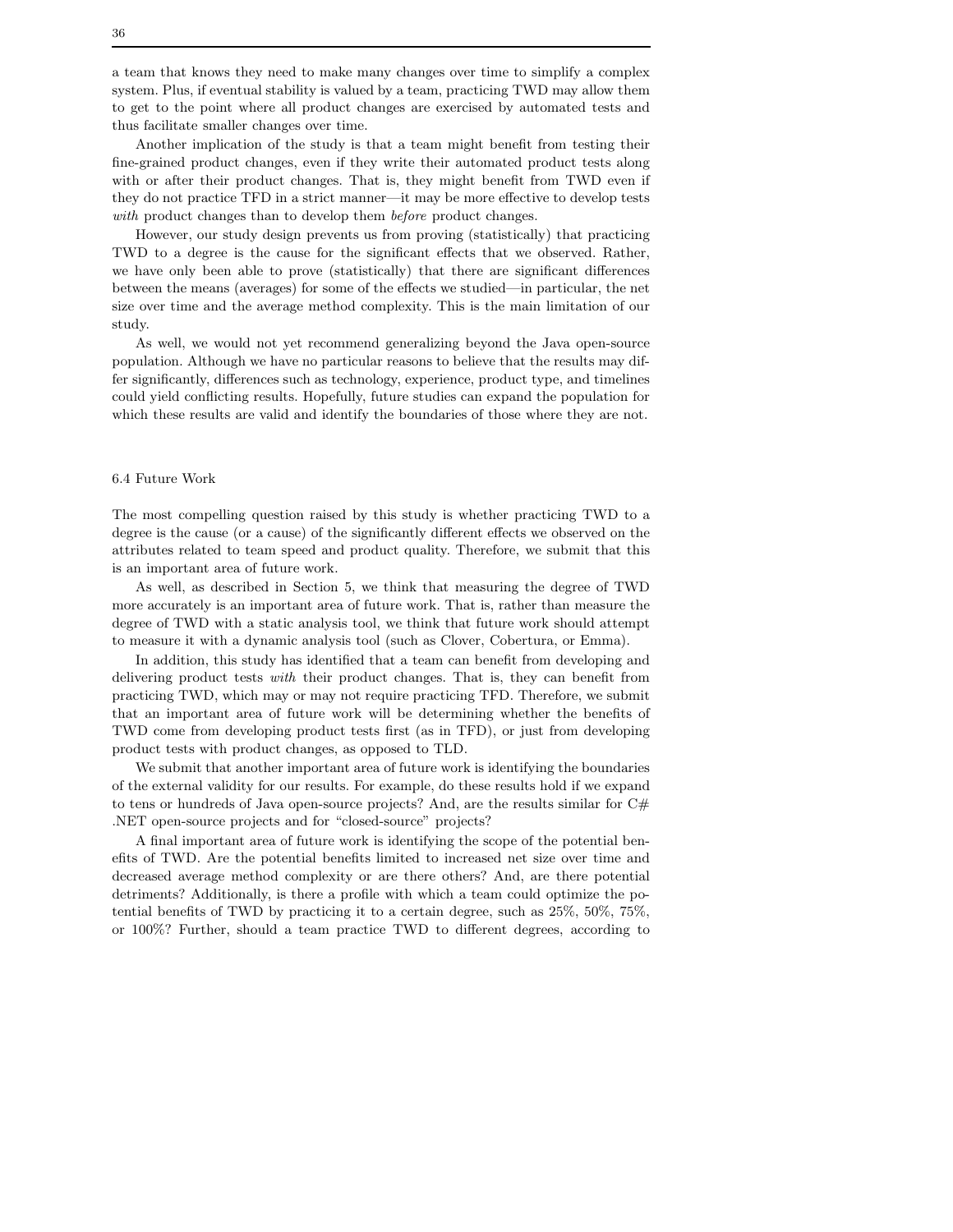the current complexity of the product, or should they always practice it to a certain degree?

# 6.5 Summary

We began our study with this general research question: What are the relationships between practicing TWD, to varying degrees, and two attributes related to team speed (initial net size and discards over time) and two attributes related to product quality  $(potential \; bugs \; and \; average \; method \; complexity), \; when \; those \; practicing \; it \; are \; real-life$ software development teams, developing their product over the course of many years?

In preparation for answering this question, we developed a precise software change model (Section A) so that we could determine the degree of TWD, the initial net size, and the discards over time for a particular developer's change. Then, we calibrated that model by performing an auxiliary study (Section B) to determine how far into the future we needed to "look" to estimate the effect on one attribute related to a team's speed: discards over time—150 days was the answer. After that, we planned and designed our main study to explore and describe the relationships between practicing TWD when making a change and the effects of the change on the two attributes related to team speed and two attributes related to product quality (Section 4). Finally, we executed our main study, assembled its results, and analyzed its validity (Section 5).

Our main study results indicate that there were significant differences between developers practicing TWD when making a change, and the resulting effects on the attributes that we studied. When the developers exercised some of their changes with tests, they made significantly larger changes over time while significantly reducing their product's average method complexity. And, when they exercised all of their changes with tests, they made significantly smaller changes over time.

We interpret these results to indicate that developers refactored their product more when they developed their tests with their product changes, reducing the complexity of their product faster. Therefore, we conclude that teams that wish to reduce the complexity of their product over time, and to do so more quickly, can benefit from practicing TWD.

# A Software Change Model

Because of the mixed results from previous studies and some of the study limitations, we were motivated to study the effects of TWD. However, before we could design and perform a study, we needed a model to support some of the measurements for it, an approach that has since been recommended by Hannay et al (2007).

Ideally, we wanted a model to support direct measurements on versions of the product itself—the third degree method identified by Lethbridge et al (2005). Otherwise, we would have been faced with the significant and potentially overwhelming challenge of normalizing and associating a disparate set of artifacts, from a disparate set of repositories, with different levels of associations between them. But, by studying the versions of the products themselves, we could avoid this overhead.

For example, one team might represent the features they've implemented with index cards and another might might use an issue management system. If we were to measure team speed with the number of features added for a product change, then we'd have to convert the index card and issue measurements to a normalized measure for the number of features. Assuming that we had access to the information, this normalization task would require some effort for each speed variant that we wanted to study. Further, we would have to relate that normalized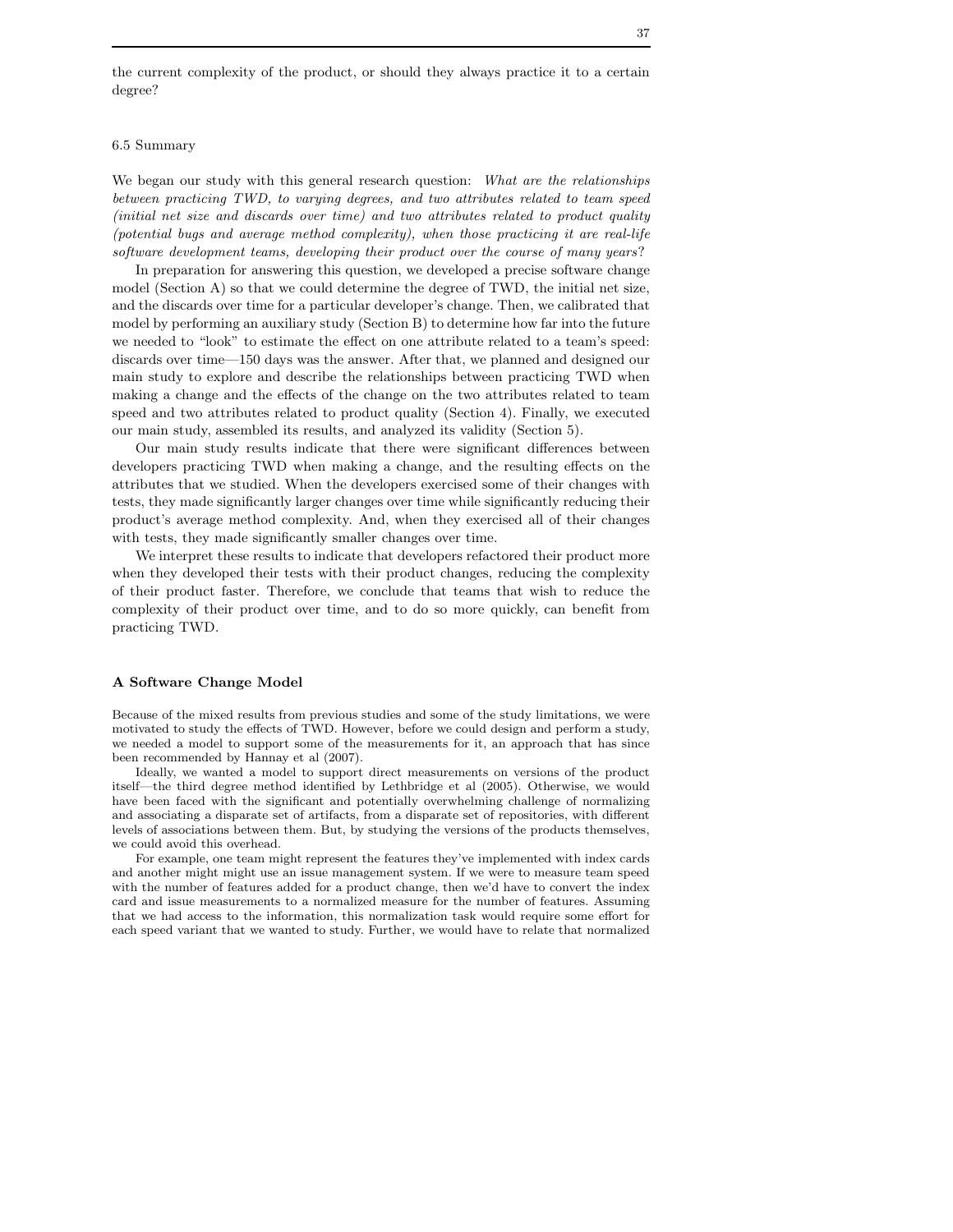38

measure to a particular product change, based on an association between the two. Assuming that such an association existed and was accessible, this association task would also require some effort.

Therefore, to make the best use of our efforts and to facilitate answering our research question across many projects, we defined a model and adopted two others that allow us to make direct measurements on versions of products. We defined a model which allows us to make direct measurements for the degree of TWD that a developer practiced while making a product change, as well as two attributes related to the team speed: initial net size and discards over time. We also adopted two pre-existing models and tools which allow us to make direct measurements for two attributes related to product quality: average method complexity and the number of potential bugs. By doing so, we removed the normalization and association overheads illustrated by our example.

# A.1 Specific Example

In the specific example that we presented in Section 3, we introduced our software change model. Products are composed of methods, which may be exercised by product tests. And, for each change, a developer practices TWD to a certain degree, making changes of a certain initial net size, some of which may be discarded over time (by a particular future revision), resulting in a net size over time. Further, each change may affect the average method complexity and the number of potential bugs within the product.

In the following subsections, we define these concepts (except for the product quality concepts) formally by presenting them using set notation; since we adopt the product quality models and tools, we simply refer the reader to them. And, although we considered using the Unified Modeling Language (UML) (OMG, 2007) to communicate our model, we feel that set notation is both more precise and concise for our particular needs.

#### A.2 Product Changes

# A.2.1 Product Methods

Consider a particular build, build  $i$ , that contains a set of classes,  $C_i$ , and that within those classes are a set of methods,  $M_i$ , and that within those methods are a set of instructions,  $I_i$ . Assume that each of these are made up of two distinct subsets: (1) the product classes,  $CP_i$ , and the test classes,  $CT_i$ ; (2) the product methods,  $MP_i$ , and the test methods,  $MT_i$ ; and (3) the product instructions,  $IP_i$ , and the test instructions,  $IT_i$ .

 $C_i = CP_i \cup CT_i$  $M_i = MP_i \cup MT_i$  $I_i = IP_i \cup IT_i$ 

#### A.2.2 Product Method Exercise

Typically, a team writes test methods that execute tests against particular product operations, which are implemented by product methods. When a developer does this, some of the instructions in a test method will cause a "message send" when it executes, directly or indirectly, to the object under test, which will cause the execution of a product method.

Therefore, in a build, we have a relation between the product methods and the test instructions. Some of the product methods will have test instructions that "exercise" them, MPE, but others will be "unexercised," MPU. Additionally, some of the test instructions may "exercise" multiple product methods, if they send messages indirectly through an interface, rather than directly through a class.

 $testInstructions$  :  $MP \leftrightarrow IT$  $MPE = \{ x \in MP \mid testInstructions(x) \neq \emptyset \}$  $MPU = \{ x \in MP \mid testInstructions(x) = \emptyset \}$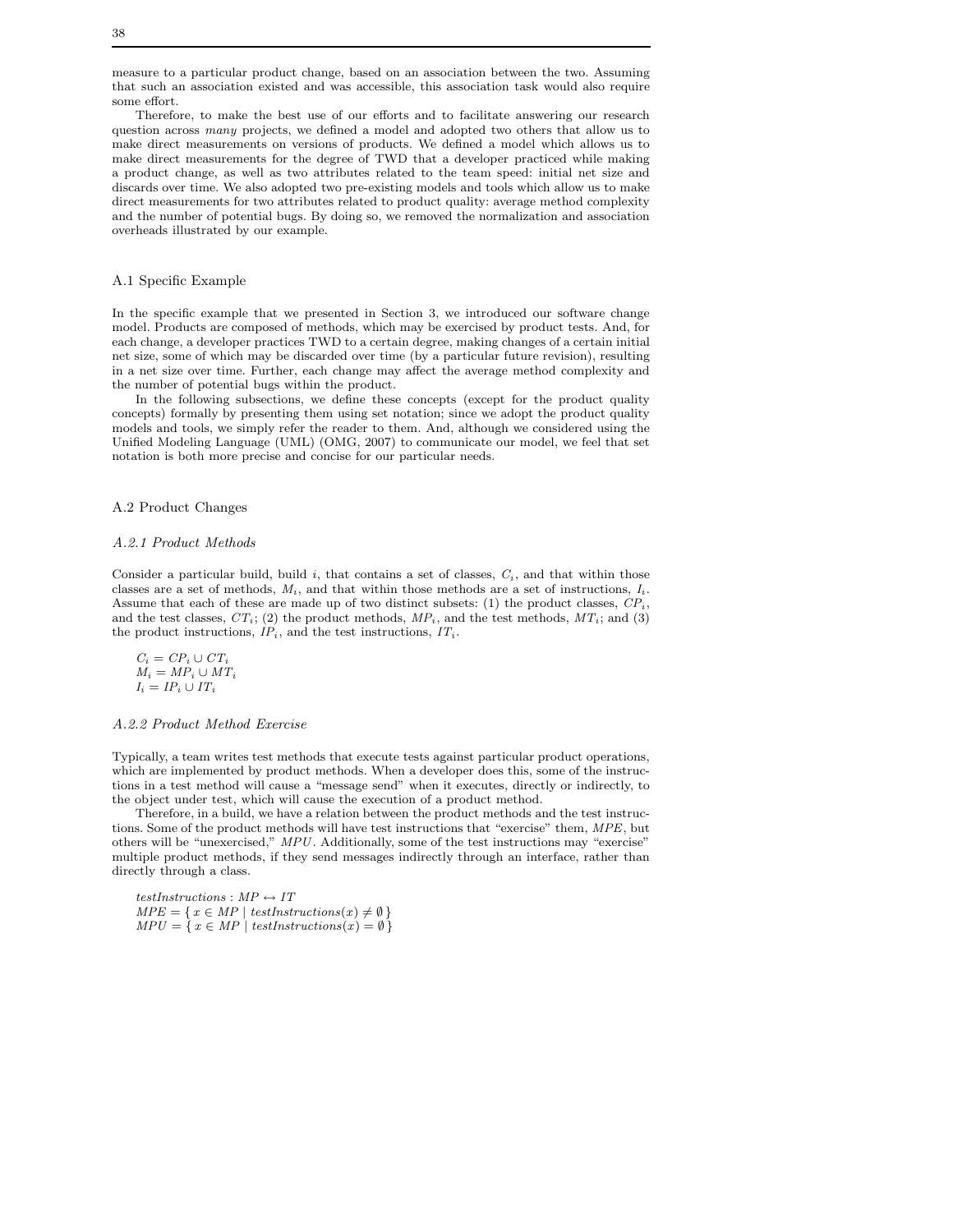#### A.2.3 Product Method Changes

To describe the degree to which a team practiced TWD for a particular change set, we first need to know which product methods changed. We can do so by recognizing two characteristics of a method: its signature and its implementation. Each method has a signature, which both identifies its declaring class and distinguishes it from other methods in that class. And each method declares an implementation, which specifies instructions to a (virtual) machine.

 $sig : Method \rightarrow Signature$  $impl$ : Method  $\rightarrow$  Implementation

Consider two builds, builds i and j. If a product method is not in build i, and is in build j, then it has been added and is a member of  $MPA$ . Similarly, if it is in build i, but not in build  $j$ , then it has been deleted and is a member of  $MPD$ . Finally, if it is in both builds, then it has been retained, and is a member of MPR.

 $MPA_{ij} = \{ x \in MP_j \mid (\not\exists y \in MP_i \mid sig(x) = sig(y)) \}$  $MPD_{ij} = \{ x \in MP_i \mid (\nexists y \in MP_j \mid sig(x) = sig(y)) \}$  $MPR_{ij} = \{ (x, y) : x \in MP_i, y \in MP_j \mid sig(x) = sig(y) \}$ 

Within the retained product methods,  $MPR$ , each method is either exactly the same in both builds or it has been modified. If its instructions have changed, or the order of its instructions has changed, then it has been modified and is a member of MPM. MPM<sup>old</sup> represents the modified methods from build i while  $MPM^{new}$  represents the modified methods from build  $j$ . Otherwise, it is identical and is a member of  $MPI$ .

$$
MPM_{ij}^{old} = \{ x : (x, y) \in MPR_{ij} \mid impl(x) \neq impl(y) \}
$$
  
\n
$$
MPM_{ij}^{new} = \{ y : (x, y) \in MPR_{ij} \mid impl(x) \neq impl(y) \}
$$
  
\n
$$
MPI_{ij} = \{ y : (x, y) \in MPR_{ij} \mid impl(x) = impl(y) \}
$$

#### A.3 Degree of Test-With Development

We can now define the degree of TWD that a developer practiced when making a change. We define it as the number of product methods that have been added or modified and are "exercised" by tests, divided by the number of product methods that have been added or modified (Equation 1).

$$
DegreeOfTWD_{ij} = \frac{\#((MPA_{ij} \cup MPM_{ij}^{new}) \cap MPE_{ij})}{\#(MPA_{ij} \cup MPM_{ij}^{new})}
$$
(1)

# A.4 Team Speed

#### A.4.1 Initial Net Size

Product methods are either added, deleted, modified, or identical when a developer makes a product change. By considering the size of each of the changes to the product methods, from build  $i$  to build  $j$ , we can define the initial net size of a product change.

Product methods are composed of product instructions. When a developer adds product methods in build j, they add those instructions,  $IPA_{ij}$ . When a developer deletes product methods from build i, they delete those instructions,  $IPD_{ij}$ . When a developer modifies product methods in build j from build i, they modify instructions in both,  $IPM_i$  and  $IPM_j$ .

 $methodInstructions: MP \rightarrow IP$  $IPA_{ij} = \{ x \in MPA_{ij} \mid methodInstructions(x) \}$  $IPD_{ij} = \{ x \in MPD_{ij} \mid methodInstructions(x) \}$  $IPM_i = \{ x \in MPM_{ij}^{old} \mid methodInstructions(x) \}$  $IPM_j = \{ x \in MPM_{ij}^{new} \mid methodInstructions(x) \}$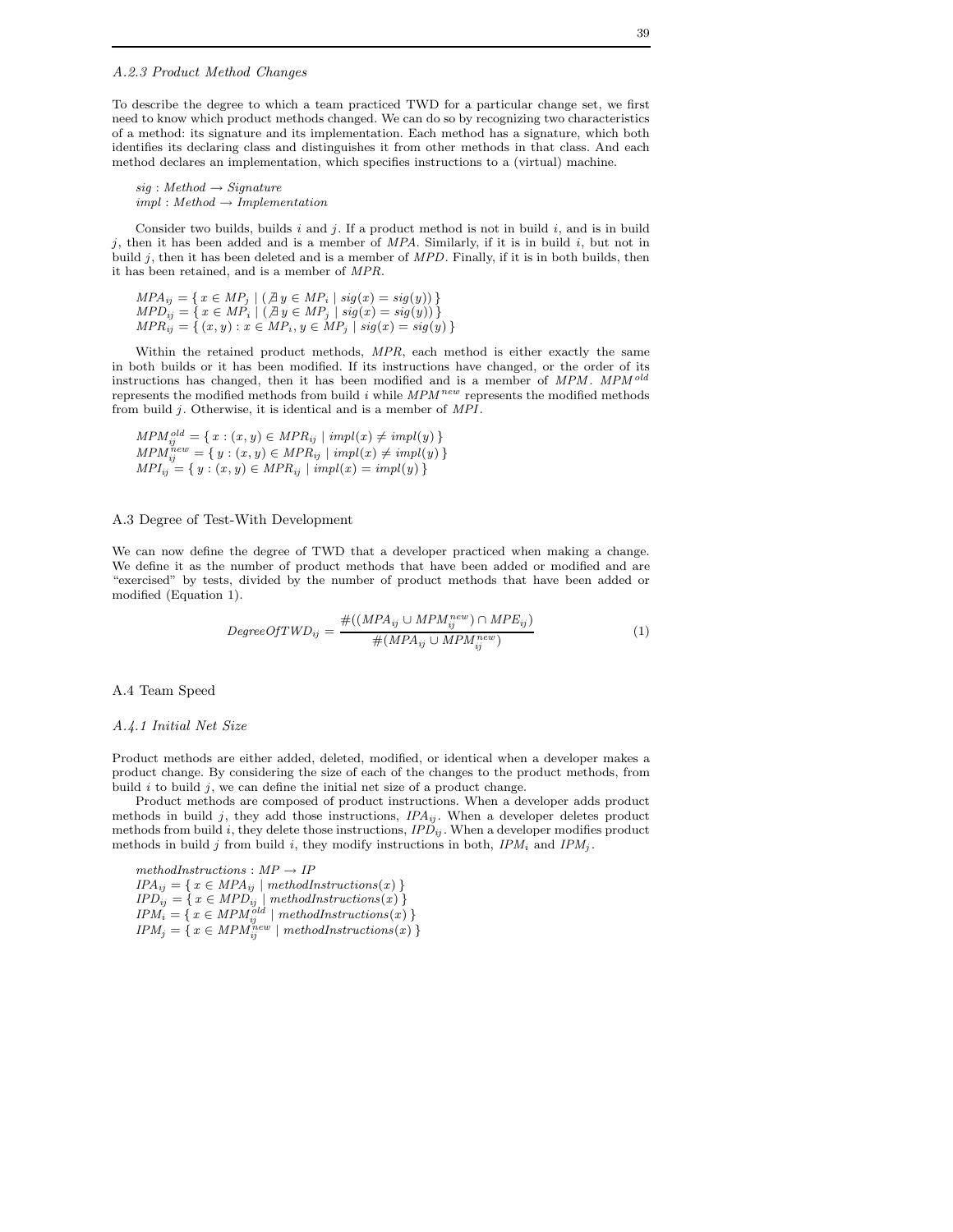But, when a developer modifies a product method in build  $j$ , they either add, change, or delete instructions. If the instructions from the modified methods in build  $i$ ,  $IPM_i$ , are bigger than the modified methods in build j,  $IPM<sub>j</sub>$ , then the developer has deleted some instructions. If the instructions from the modified methods in build j,  $IPM<sub>j</sub>$ , are bigger than the modified methods in build  $i$ ,  $IPM_i$ , then the developer has added some instructions. Otherwise, the developer has changed some instructions but the number of instructions is the same—in this case there is no contribution to the initial net size of the change.

Therefore, we define the initial net size of a product change as the sum of the number of added instructions,  $IPA_{ij}$ , minus the number of deleted instructions,  $IPP_{ij}$ , plus the difference between the size of the modified instructions from build  $j$  and build  $i$ .

$$
InitialNetSize_{ij} = \#IPA_{ij} - \# IPD_{ij} + (\#IPM_j - \#IPM_i)
$$
\n
$$
(2)
$$

#### A.4.2 Discards Over Time

Now, consider a future build, build  $N$ , along with builds  $i$  and  $j$ . We have already introduced the "parts" we need to represent the changes between build i and build j,  $\Delta_{ij}$ . We can combine the added, deleted, and modified product methods, selecting the modified methods that are part of build j. Similarly, we can represent the changes between build  $i$  and a future build  $N$ ,  $\Delta_{iN}$ , and between build j and build N,  $\Delta_{jN}$ .

$$
\Delta_{ij} = MPA_{ij} \cup MPD_{ij} \cup MPM_{ij}^{new}
$$

$$
\Delta_{iN} = MPA_{iN} \cup MPD_{iN} \cup MPM_{iN}^{new}
$$

$$
\Delta_{jN} = MPA_{jN} \cup MPD_{jN} \cup MPM_{jN}^{new}
$$

Assume the team has made a sequence of changes to their product and are now at build N. The changes they made in build j,  $\Delta_{ij}$ , have either persisted,  $\Delta P_{ij}$ , or been discarded,  $\Delta D_{ij}$ , at build  $N$ . Put another way, the discarded changes from build  $j$  are equal to the changes from build  $j$  minus the persistent changes from build  $j$  (Equation 3).

$$
\Delta D_{ij} = \Delta_{ij} \setminus \Delta P_{ij} \tag{3}
$$

Now,  $\Delta_{iN}$  and  $\Delta_{jN}$  are by their nature a representation of changes that have persisted until build N—they abstract the sequence of persisted and discarded changes from their start build until build N. Therefore, the changes that have persisted from build j,  $\Delta P_{ij}$ , are equal to the difference between them (Equation 4).

$$
\Delta P_{ij} = \Delta_{iN} \setminus \Delta_{jN} \tag{4}
$$

Hence, by substituting for  $\Delta P_{ij}$ , from Equation 4 and into Equation 3, we arrive at a revised definition for discards for build j (Equation 5). With this definition, we can derive  $\Delta D_{ij}$  by making three comparisons:  $\Delta_{ij}$ ,  $\Delta_{iN}$ , and  $\Delta_{jN}$ . Thus, we can measure the discards for a change, by making three supporting measurements.

$$
\Delta D_{ij} = \Delta_{ij} \setminus (\Delta_{iN} \setminus \Delta_{jN}) \tag{5}
$$

Now, consider that the discards from the initial changes of build  $i$  in build  $j$  will take place between the time of build j and the time of build  $N$ ,  $\Delta t_{iN}$ . This allows us to define the discards over time for the changes made to build  $i$  in build  $j$  (Equation 6).

$$
DiscardsOverTime_{ij} = \frac{\Delta D_{ij}}{\Delta t_{jN}}
$$
\n(6)

# A.4.3 Net Size Over Time

Finally, we can define our team speed measure for the changes made to build  $i$  in build  $j$ : the net size over time. Those changes have an initial net size (Equation 2). And, some of those changes will be discarded over time (Equation 6). So, we define the net size over time as the adjustment of the initial net size by the discards over time (Equation 7).

$$
NetSizeOverTime_{ij} = InitialNetSize_{ij} - DiscardsOverTime_{ij}
$$
\n(7)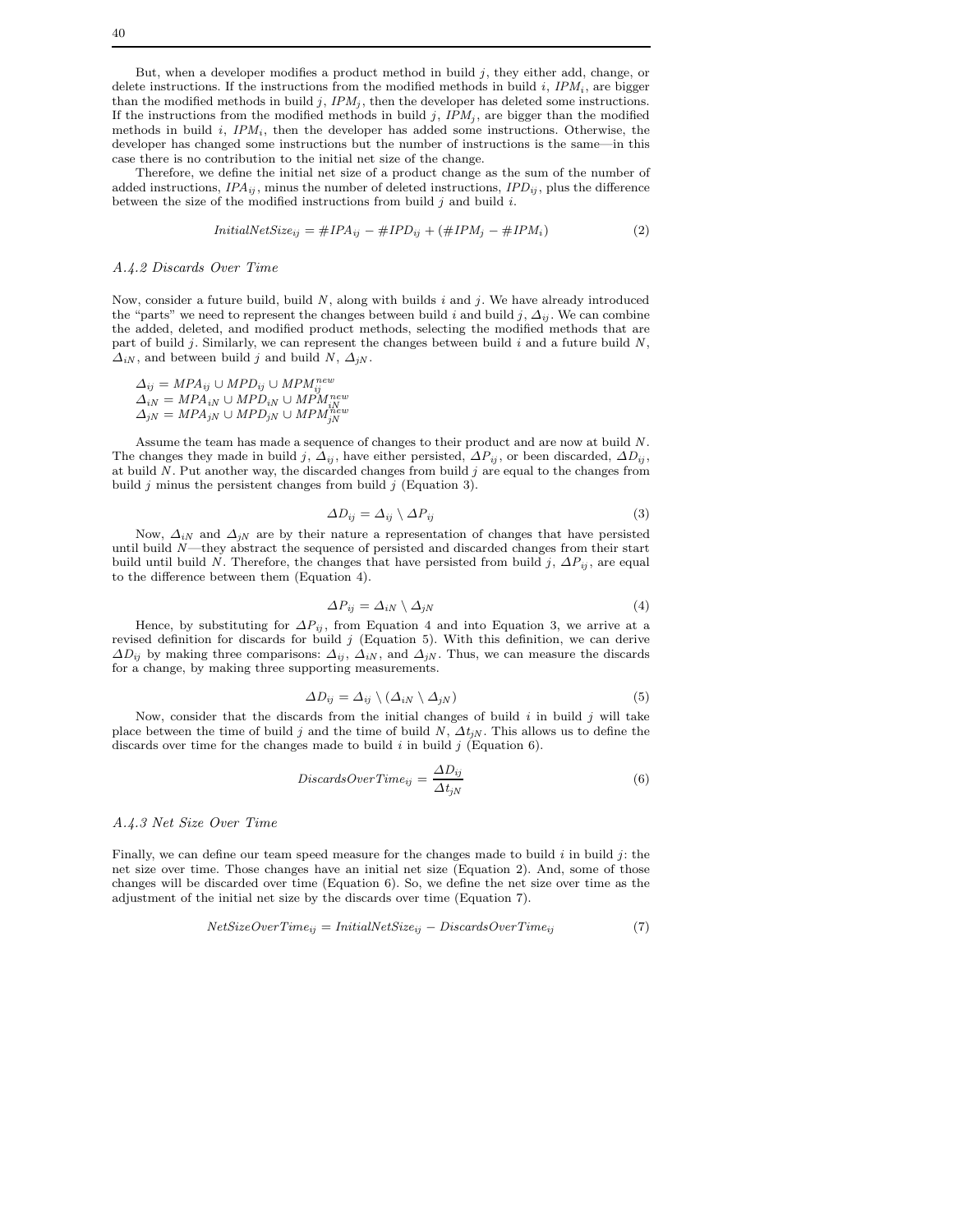#### A.5 Product Quality

# A.5.1 Average Method Complexity

Rather than define our own model for average method complexity, we adopted the cyclomatic complexity model (McCabe, 1976). Additionally, we adopted the cyvis (http://cyvis.sourceforge.net) static analysis tool to support our measurement of the average method complexity for the product methods in a change.

## A.5.2 Number of Potential Bugs

Similarly, rather than defining our own model for the number of potential bugs, we adopted the findbugs model (Ayewah et al, 2008). Additionally, we adopted the findbugs (http://findbugs.sourceforge.net) static analysis tool to support our measurement of the number of potential bugs within the product methods in a change.

#### A.6 Summary

To study the effects of TWD product changes on a team's speed and their product's quality, we first needed the capability to describe the degree to which a developer had practiced TWD when making a change to their product. We also needed the capabilities to measure the effects of such a change on some attributes of the team's speed and the product's quality. And, we desired to make direct measurements to avoid unnecessary overheads and to allow our model to be used to measure many products. To meet these needs, we developed a change model that we could implement (or adopt) to measure data and support our study.

According to our model, the degree of TWD that a developer has practiced, when making a product change, is equal to the number of changed and exercised methods divided by the number of changed methods (Equation 1). In addition, it defines the initial net size of a change as the number of added instructions, minus the deleted instructions, plus the net size of the modified instructions (Equation 2). It also defines the discards over time for a change, by a certain future product version, as the difference between that change and its predecessor regarding the changes that have been preserved in each (Equation 6). Then, it defines the net size over time for a change as the initial net size of a change adjusted by the discards over time for that change (Equation 7). Finally, it adopts two pre-existing models and tools to define and measure the average method complexity and the number of potential bugs for a change.

# B Auxiliary Study

In preparation for designing and performing a study, we defined a model to support the direct measurement of the degree of TWD and some attributes of team speed and product quality (Section A). However, prior to using that model in our main study design and execution, we calibrated it with an auxiliary study so that it would be useful for studying ongoing projects.

#### B.1 Study Design

### B.1.1 Motivation

Within our software change model (Section A), the changes that a developer makes in a particular revision will either be preserved or discarded, when comparing that revision to a future revision. But, since we cannot always compare the particular revision with the final revision for a product (because it may not have been created yet), we needed a way to estimate the discards over time for a revision. So, we wanted to find a future revision that was "far enough" away from the original revision to give a reasonably accurate estimate. Otherwise,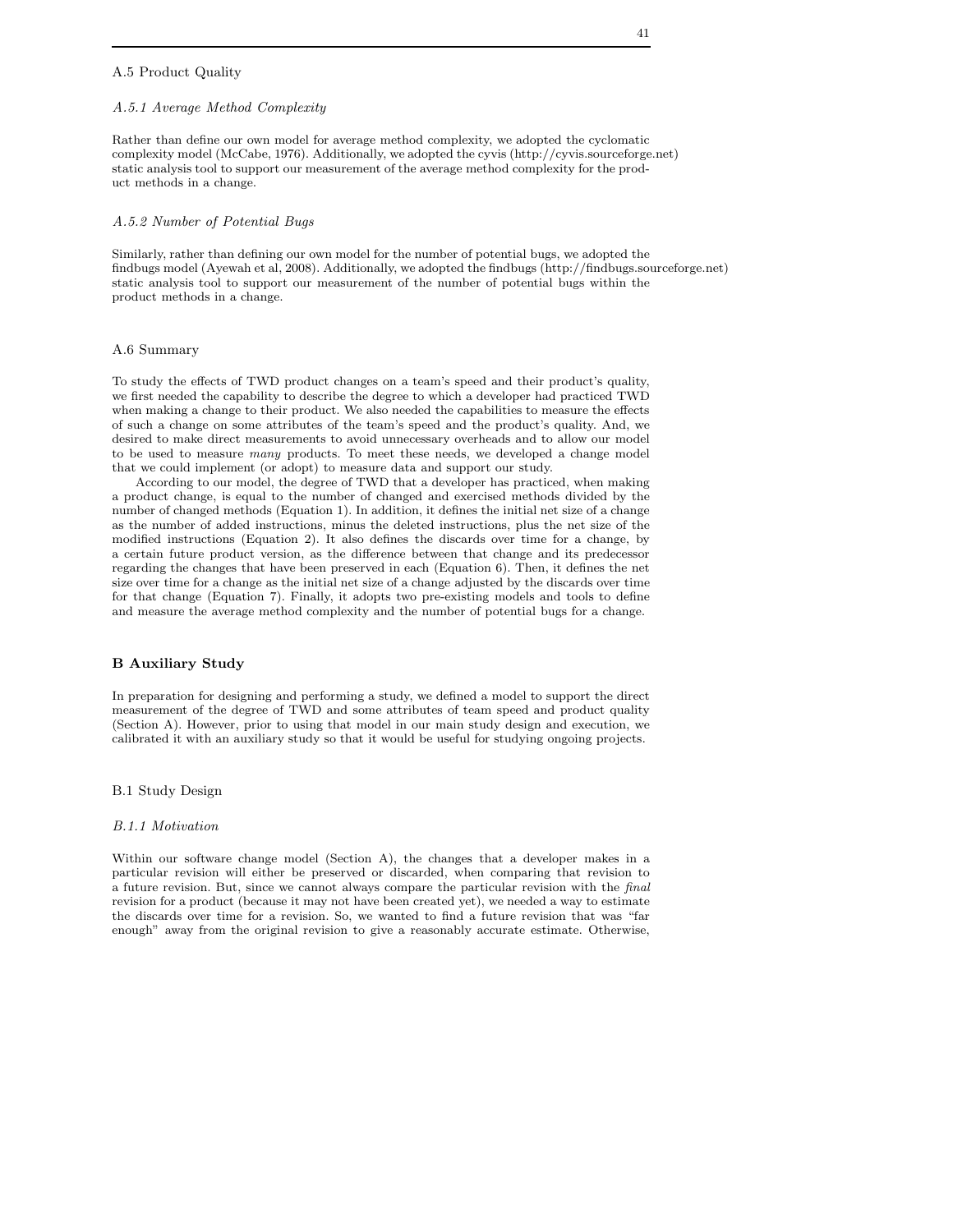our model would have been limited to studying projects that are complete. Therefore, we were motivated to design and execute an auxiliary study to identify how far into the future we needed to "look," to get a reasonable estimate of the discards over time for a particular revision.

# B.1.2 Plan

Our objective for this study was to explore and describe the discard patterns of multiple projects. We wished to explore the discard patterns of individual projects. And, we wished to describe a common discard pattern for all of the projects, if one existed. Our hope was that we could identify a common discard pattern which we could then use to make reasonable estimates of discards over time for other projects.

Our research question for this study was: Is there a time that is "far enough" beyond a product change that will allow us to make reasonable estimates regarding the discards over time for that product change?

Our frame of reference for this study was our software change model. In particular, we were focused on the discards over time aspects of this model.

Although study subjects should be selected intentionally (Runeson and Host, 2009), we selected ours based on availability, as do many studies (Benbasat et al, 1987) and experiments (Hannay et al, 2005). Because open-source projects are publicly available and many have been in development for several or more years, we selected some of these products as our subjects.

Generally, we planned to perform a quantitative study by representing the discards of product changes over time with numbers (Fenton and Pfleeger, 1997). Specifically, we planned to compare each product revision with future product revisions so that we could determine discard patterns over time.

### B.1.3 Protocol: Preparation

First, we selected and reconstructed the revisions for six projects. Five of these projects are Java open-source projects and one was a Java industry project to which we had access. We reconstructed the revisions for the following projects, by identifying the revisions that developers had made, and then assembling, building, and storing each revision that could be built (without compilation errors).

- ehcache: A distributed cache toolset.
- hibernate: An object-relational mapping toolset.
- industry: A BPM toolset.
- tomcat: A Web server providing servlet and JSP technology.
- xerces: An XML parser toolset.
- xstream: An object-XML mapping toolset.

Second, we identified the comparisons that we needed to make to describe the changes that had been discarded over time. Per our software change model, determining that for a particular revision, or change, involves comparisons with that revision, its previous revision, and a future revision. Thus, to describe the discards of a particular change, over time, those comparisons would need to be made with each future revision.

However, because we did not have the computational resources to perform exhaustive comparisons, we needed to identify a reasonable set of "comparison samples." Real-life projects often have tens or hundreds of revisions per week, resulting in an exponential growth in the number of comparisons, if all permutations are considered. Therefore, we identified a set of comparison samples with these rules: (1) we treated all of the changes for a month as a "monthly change set"; (2) we sampled the discards for each revision within the monthly change set; and (3) outside of the monthly change set, we sampled the discards on a weekly basis, as far as we could into the future. We decided to sample exhaustively within a monthly change set to identify short-term patterns. We decided to sample on a weekly basis, outside of the monthly change set, due to resource limitations.

For example, for a revision created on the 7th of a month, we calculated the discards for that revision, as compared to every future revision created in that same month. But, we only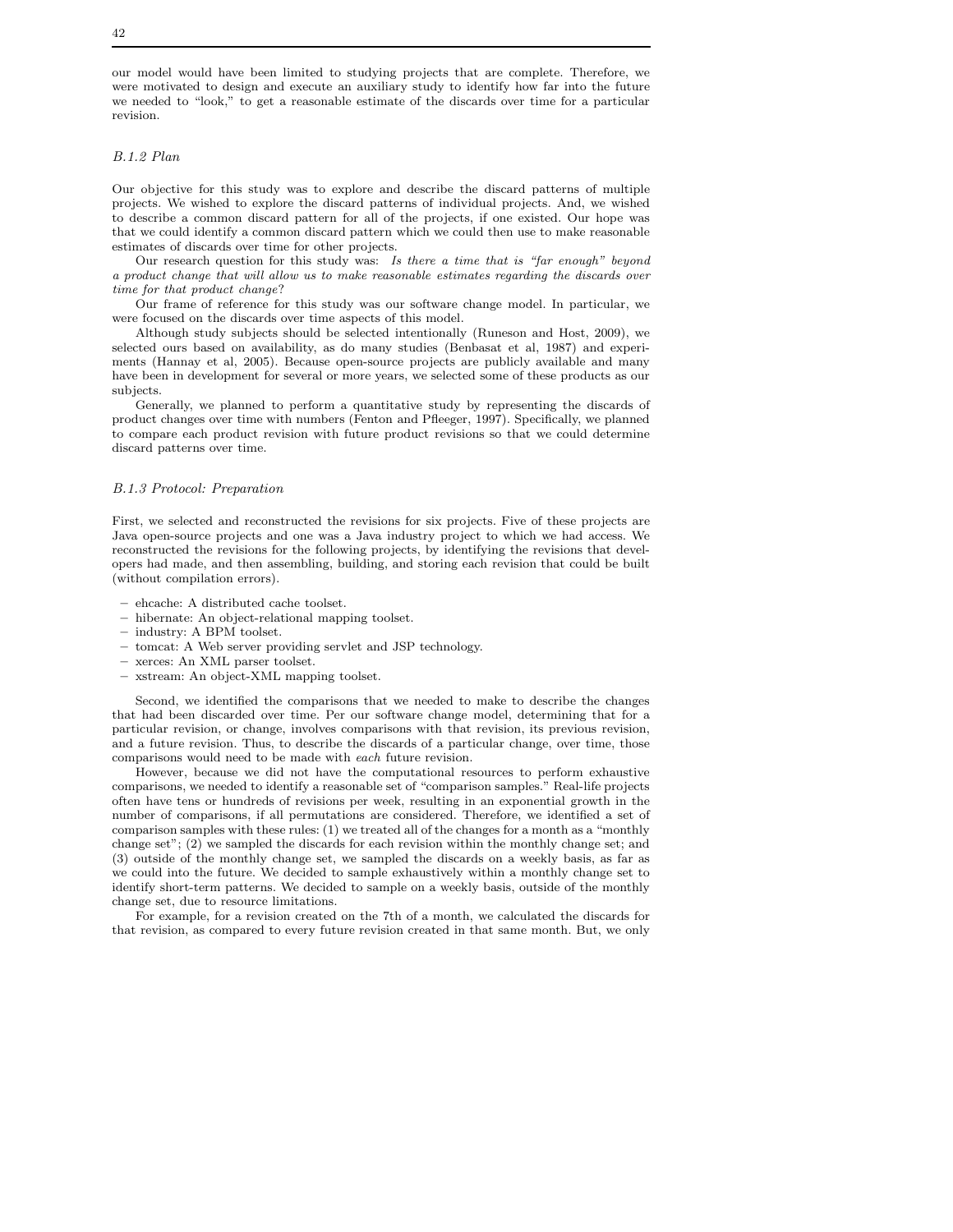calculated its discards, as compared to revisions created after the end of that month, on a weekly basis.

Third, after reconstructing the revisions and identifying the comparisons that we needed to make, we made the comparisons and calculated the discard over time percentage values for each revision. We compared the identified revisions, utilizing a custom toolset which leverages the Byte Code Engineering Library (http://jakarta.apache.org/bcel). Then, we calculated the discard percentages according to our software change model. Thus, with each comparison and calculation we gathered a sample: the percent that had been discarded for a particular change, over a certain duration.

# B.1.4 Protocol: Comparison

We made a comparison by defining it in an XML specification and then processing it with our custom toolset, jeanda (http://jeanda.tigris.org), which generated an XML comparison result. In an XML specification, we defined the sources of the two sets of Java classes to be compared (Listing 5). Then, we directed the custom toolset to make the class comparison(s) with a command (Listing 6); the toolset can compare individual classes or sets of classes. Finally, we collected and stored the XML result(s) of the comparison; the individual results look something like Listing 7 and their summary looks something like Listing 8

```
<comparison>
```

```
<jar−source−1 filename="/some/directory/revision−1.jar" />
 <jar−source−2 filename="/some/directory/revision−2.jar" />
  <output−directory dirname="/some/other/directory/1 2" />
</comparison>
```
Listing 5: Comparison Specification

java −cp jeanda.jar org.tigris.jeanda.metrics.cmd.JarComparator <comparison file>

# Listing 6: Comparison Command

<class−comparison> <type>CHANGED</type> <oldSourcePath>/some/directory/revision−1.jar</oldSourcePath> <oldProductKey class="string">Amount.class</oldProductKey> <newSourcePath>/some/directory/revision−2.jar</newSourcePath> <newProductKey class="string">Amount.class</newProductKey>  $<\!\!{\rm methodBytesAdded}\!>\!74\!<\!/\rm{methodBytesAdded}\!>\!$ <methodBytesEqual>20</methodBytesEqual>  $<\!\!{\rm methodBytesDeleted}\!>\!27\!\!<\!\!/{\rm methodBytesDeleted}\!>\!\!$ <methodInstructionsAdded>42</methodInstructionsAdded>  $<$ methodInstructionsEqual>12</methodInstructionsEqual> <methodInstructionsDeleted>17</methodInstructionsDeleted> <methodsAdded>4</methodsAdded> <methodsChanged>1</methodsChanged> <methodsEqual>2</methodsEqual> <methodsDeleted>1</methodsDeleted> </class−comparison>

# Listing 7: Comparison Output

<class−comparison−sum> <methodBytesAdded>21888.0</methodBytesAdded> <methodBytesDeleted>4012.0</methodBytesDeleted>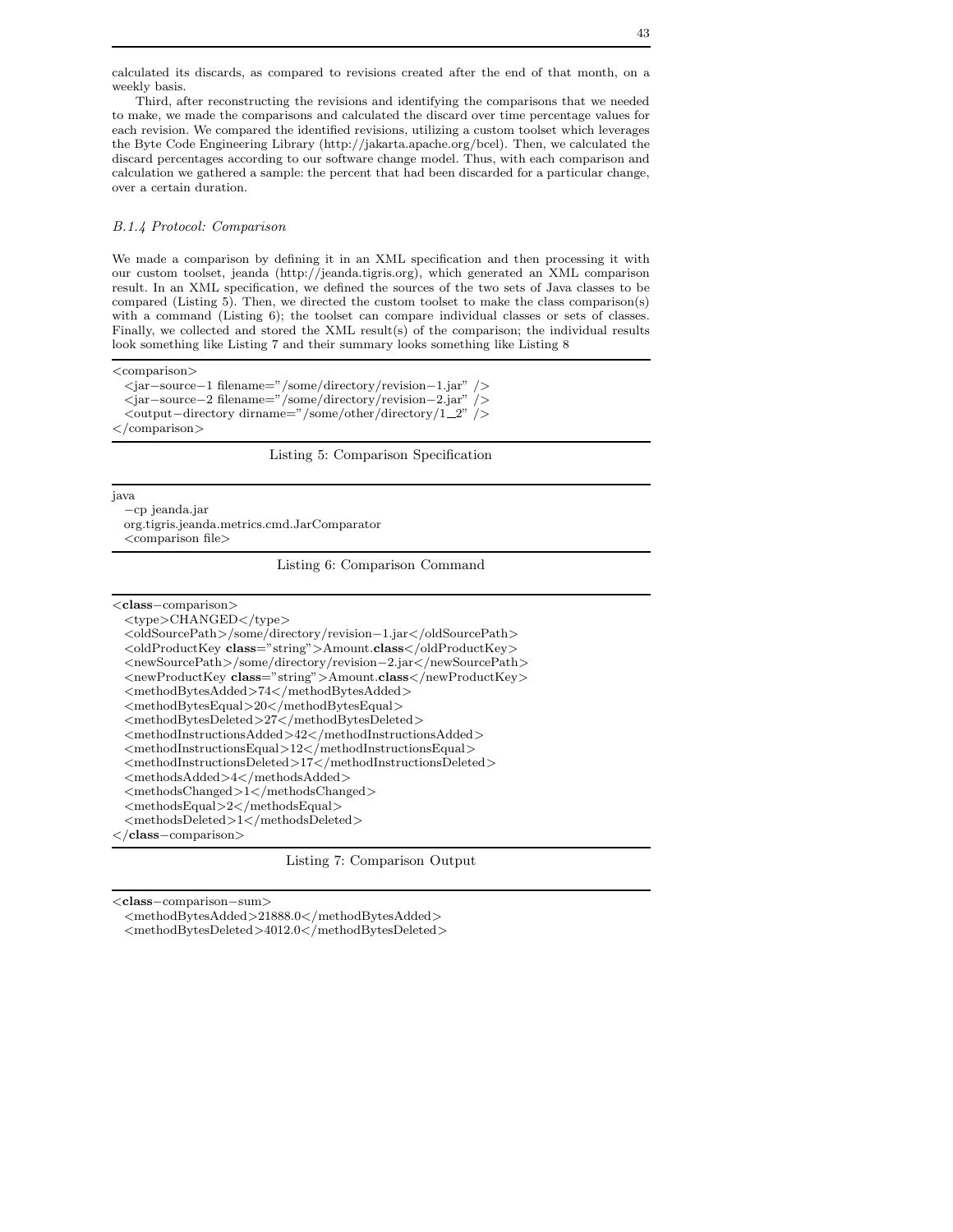<methodsDeleted>34.0</methodsDeleted>

</class−comparison−sum>

# Listing 8: Comparison Summary

We calculated the discard percentage, for revision  $j$ , which immediately follows revision  $i$ , by future revision  $N$ , by making three comparisons and then by making three calculations. The three comparisons correspond to the deltas identified in Equation 5. The three calculations use the results of those comparisons to derive the discards of revision  $j$ , by revision  $N$ , and ultimately the discard percentage. We use three revisions from the ant project to illustrate our comparisons and our calculations; revision  $i = 268509$  was created on 2001–01–23, revision  $j = 268517$  was created on 2001–01–24, and revision  $N = 269221$  was created on 2001–06–24. Revision  $N$  was created 150 days after revision  $j$ .

First, we compared build  $i$  and build  $j$  to establish the initial changes made in revision  $j$ . This comparison corresponds to  $\Delta_{ij}$  in our software change model. Listing 9 shows the results of this comparison for our example.

| $\langle class-comparison-sum \rangle$ |  |
|----------------------------------------|--|
|                                        |  |
|                                        |  |

<methodBytesAdded>134.0</methodBytesAdded>

<methodBytesDeleted>229.0</methodBytesDeleted>

<methodInstructionsAdded>63.0</methodInstructionsAdded>

<methodInstructionsDeleted>118.0</methodInstructionsDeleted>

<methodsAdded>1.0</methodsAdded>

<methodsChanged>4.0</methodsChanged>

<methodsDeleted>4.0</methodsDeleted>

</class−comparison−sum>

# Listing 9: Comparison Summary  $\Delta_{ij}$

Second, we compared build  $j$  and build  $N$  to establish the persistent changes made between revision j and revision N. This comparison corresponds to  $\Delta_{jN}$  in our software change model. Listing 10 shows the results of this comparison for our example.

| $\langle class-comparison-sum \rangle$ |
|----------------------------------------|
|                                        |

<methodBytesAdded>47815.0</methodBytesAdded>

<methodBytesDeleted>10995.0</methodBytesDeleted>

<methodInstructionsAdded>23086.0</methodInstructionsAdded>

<methodInstructionsDeleted>5102.0</methodInstructionsDeleted>

<methodsAdded>756.0</methodsAdded>

<methodsChanged>221.0</methodsChanged>

<methodsDeleted>98.0</methodsDeleted>

</class−comparison−sum>

# Listing 10: Comparison Summary  $\Delta_{jN}$

Third, we compared build  $i$  and build  $N$  to establish the persistent changes made between revision i and revision N. This comparison corresponds to  $\Delta_{iN}$  in our software change model. Listing 11 shows the results of this comparison for our example.

<class−comparison−sum>

<methodBytesAdded>47826.0</methodBytesAdded>

<methodInstructionsDeleted>5164.0</methodInstructionsDeleted>

<methodsAdded>757.0</methodsAdded>

<methodsChanged>222.0</methodsChanged>

<methodsDeleted>102.0</methodsDeleted>

</class−comparison−sum>

<sup>&</sup>lt;methodBytesDeleted>11101.0</methodBytesDeleted>

<sup>&</sup>lt;methodInstructionsAdded>23093.0</methodInstructionsAdded>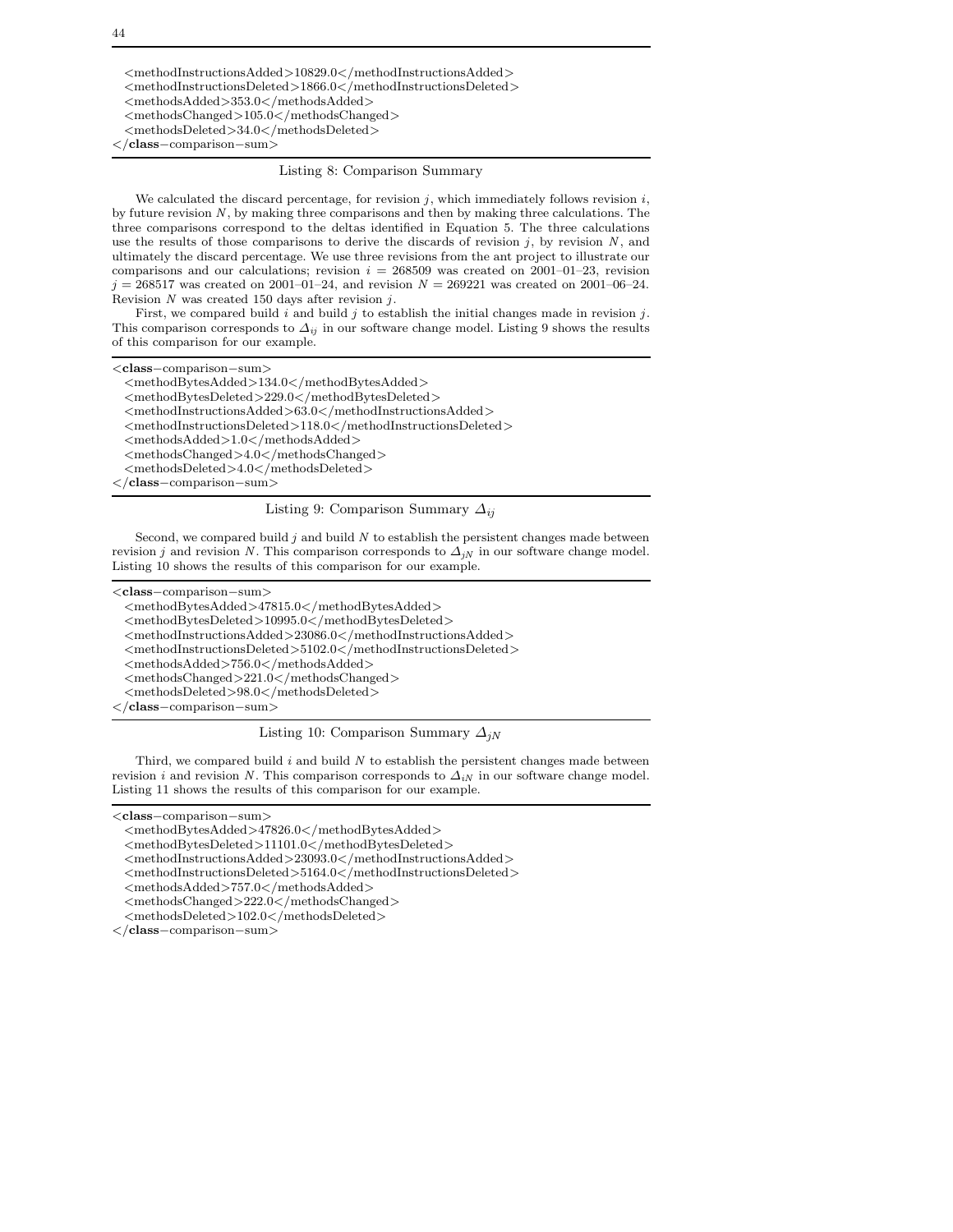# B.1.5 Protocol: Calculation

After we made the comparisons, we calculated the discard percentage by subtracting to get the persistent changes resulting from revision  $j$ , dividing to determine the persisting percentage, relative to the initial changes, and then subtracting from unity because the remaining percentage was discarded.

First, we subtracted the comparison results corresponding to  $\Delta_{jN}$  from those corresponding to  $\Delta_{iN}$ , to calculate the changes that had persisted from revision j to revision N. The result of this subtraction corresponds to  $\Delta P_{ij}$  in our software change model. Listing 12 shows this result for our example.

| $<$ persisted-changes>                                        |
|---------------------------------------------------------------|
| <methodbytesadded>11.0</methodbytesadded>                     |
| <methodbytesdeleted>106.0</methodbytesdeleted>                |
| <methodinstructionsadded>7.0</methodinstructionsadded>        |
| <methodinstructionsdeleted>62.0</methodinstructionsdeleted>   |
| <methodsadded>1.0</methodsadded>                              |
| $\langle$ methodsChanged $>1.0$ $\langle$ /methodsChanged $>$ |
| <methodsdeleted>4.0</methodsdeleted>                          |
| $\langle$ /persisted-changes>                                 |
|                                                               |

Listing 12: Persisted Summary  $\Delta P_{ij}$ 

Second, we divided the relevant portions of the persisted changes results by the original results corresponding to  $\Delta_{ij}$  (Listing 9), in order to calculate the percentage of the persisted changes. As defined in the software change model, we summed the additions, modifications, and deletions and then we divided the persisted changes values by the original values. Listing 13 shows the result of this division for our example, augmented with the steps of the calculation.

```
<persisted−percentages>
  <methodBytes>(11+106)/(134+229)=0.32</methodBytes>
  \langle\text{methodInstructions}|\rangle(7+62)/(63+118)=0.38\langle/\text{methodInstructions}\rangle\text{<}methods\text{>}(1+1+4)/(1+4+4)=0.66\text{<}/methods\text{>}</persisted−percentages>
```
# Listing 13: Persisted Percentages

Third, we subtracted the percentages of the persisted changes from unity, in order to calculate the discarded changes. Listing 14 shows the result of this subtraction for our example.

```
<discarded−percentages>
 <methodBytes>1.00−0.32=0.68</methodBytes>
 <methodInstructions>1.00−0.38=0.62</methodInstructions>
 <methods>1.00−0.66=0.34</methods>
</discarded−percentages>
                        Listing 14: Discarded Percentages
```
As a result of these comparisons and calculations, we arrived at our discard percentage. And, because we knew the time over which the team had discarded the changes, we had our discards over time sample. For our example, 62% of the method instruction changes were discarded after 150 days. By repeating these comparisons and calculations for other revision pairs, we were able to model the discard patterns for each of the projects.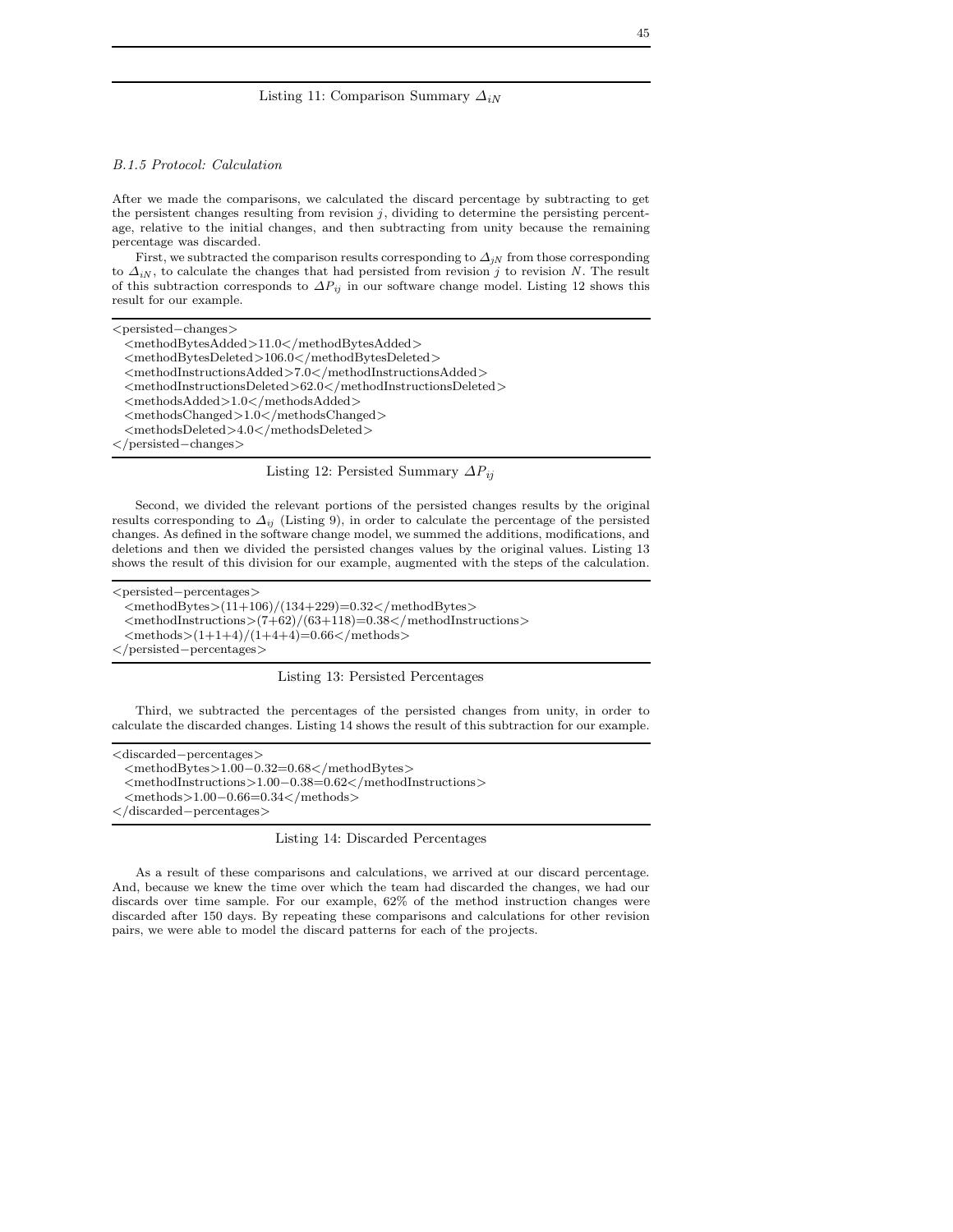We present our results below from the preserved changes perspective, as opposed to the discarded changes perspective, since we feel it is a slightly more natural way to view the data. Preserved changes are complements to discarded changes. If 25% of a revision's changes have been discarded at a certain point in time, then 75% of its changes have been preserved.

Figure 13 presents the absolute preserved change measurements for the ehcache project, according to the day of the year for which they were measured. For example, the measurements for the 2006–06 monthly change set began around the end of May, which is approximately day 151. The rest of the figures present relative preserved change measurements, where the absolute curves have been shifted to a common origin—this shifting is intended to make it easier to visualize the patterns in a curve group. Finally, these curves present the preserved compiled instructions for each of the projects.



Fig. 13: ehcache—Preserved Changes over Time (Absolute)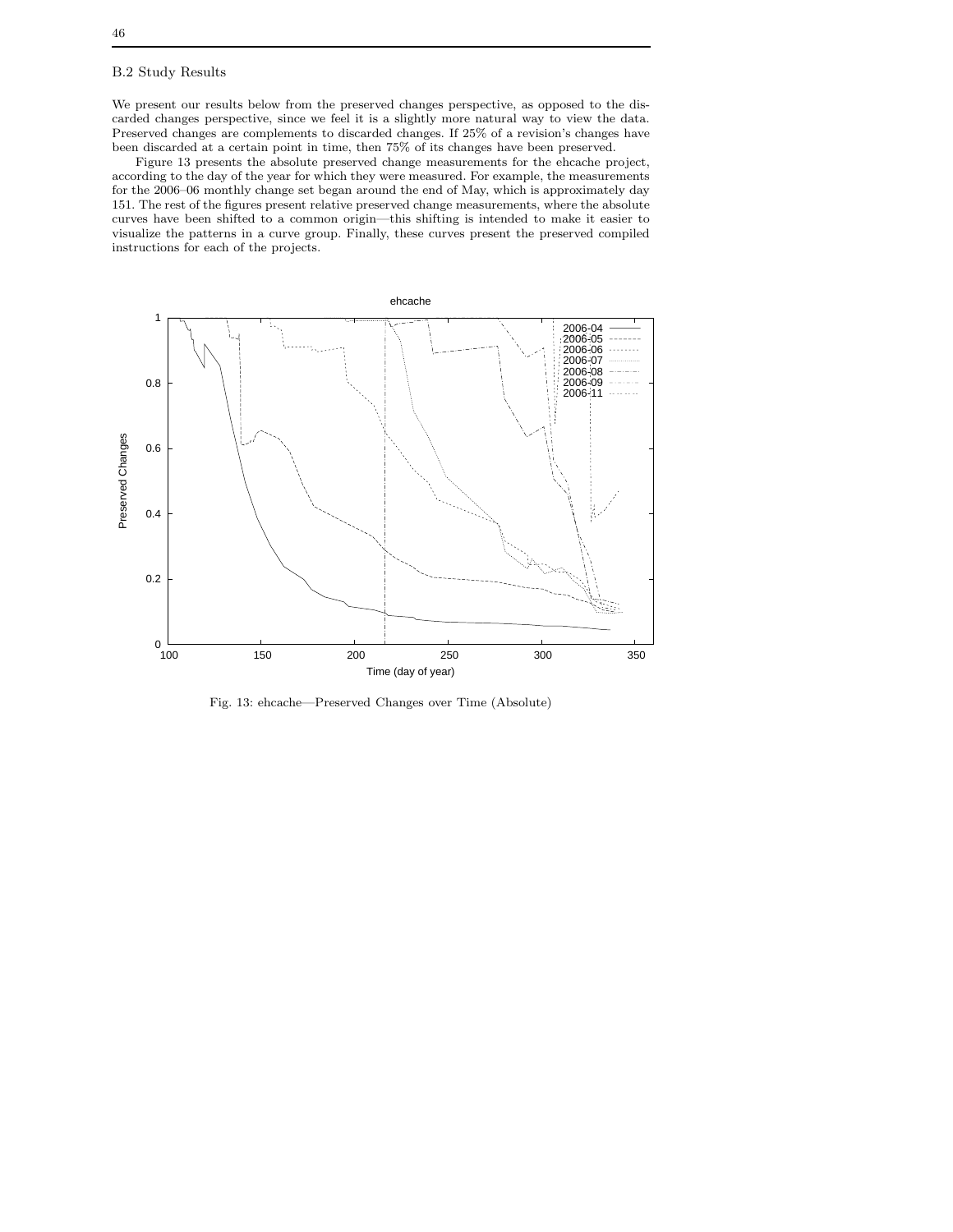

Fig. 14: ehcache—Preserved Changes over Time (Relative)



Fig. 15: hibernate3—Preserved Changes over Time (Relative)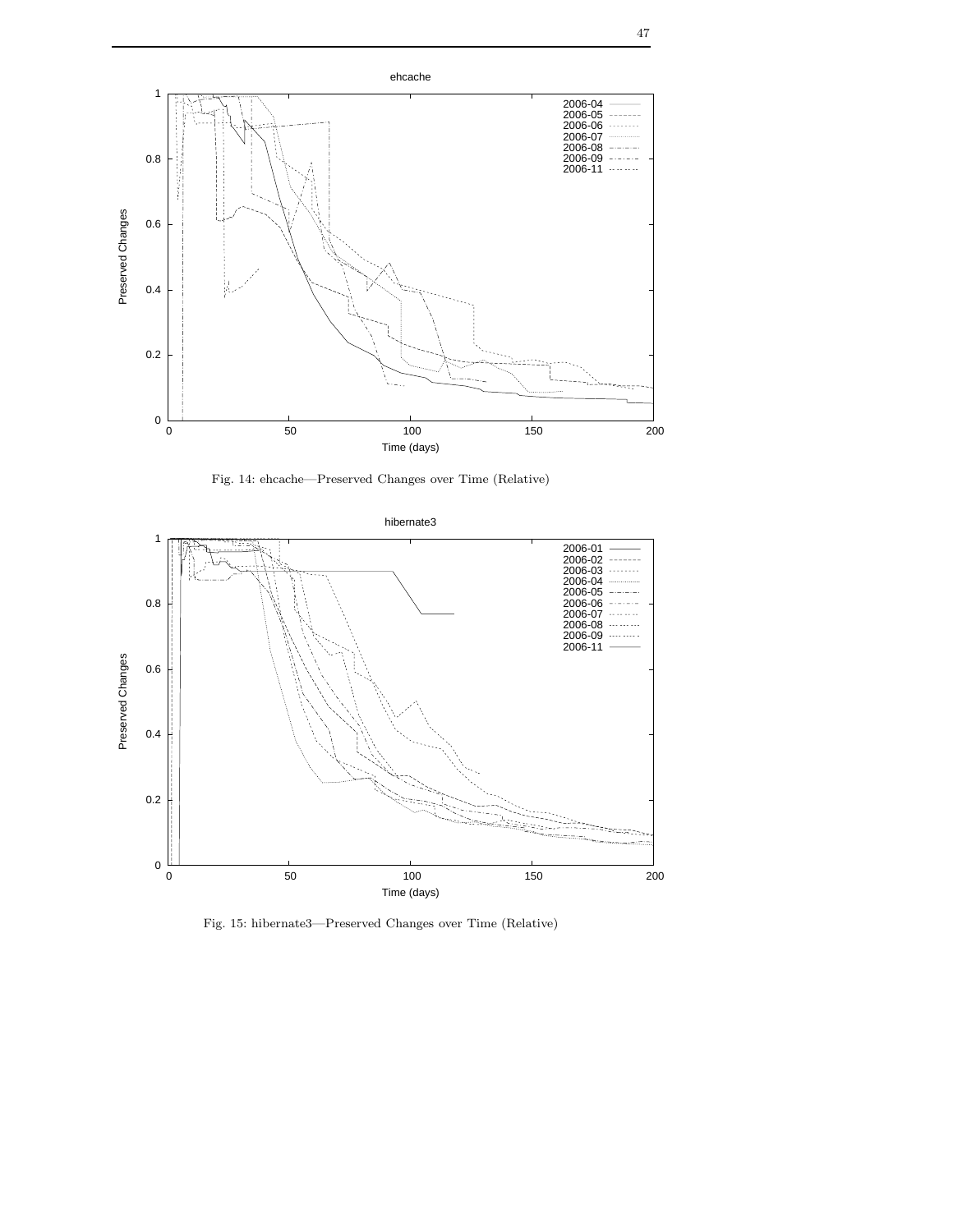

Fig. 16: industry—Preserved Changes over Time (Relative)



Fig. 17: tomcat-60X—Preserved Changes over Time (Relative)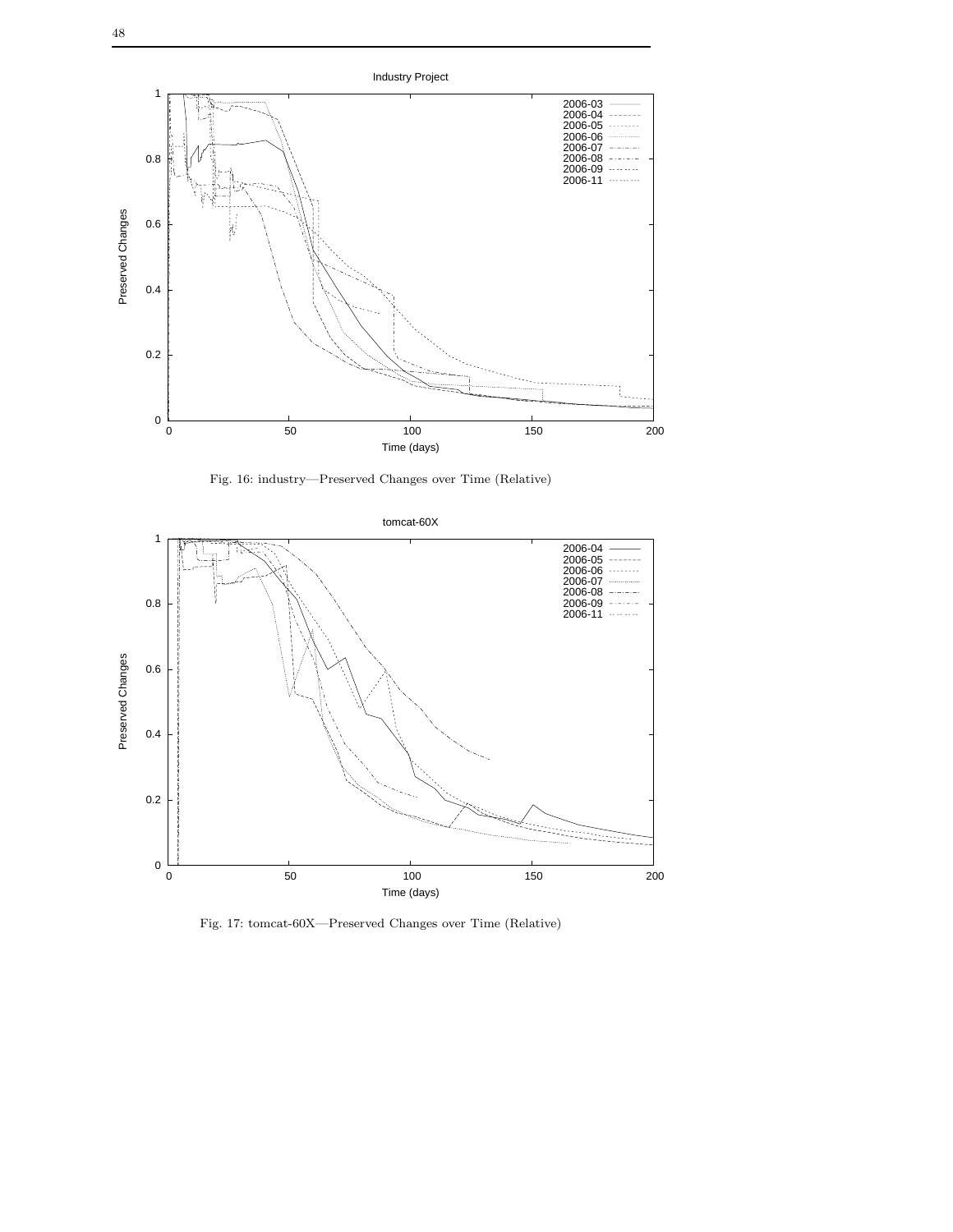

Fig. 18: xerces—Preserved Changes over Time (Relative)



Fig. 19: xstream—Preserved Changes over Time (Relative)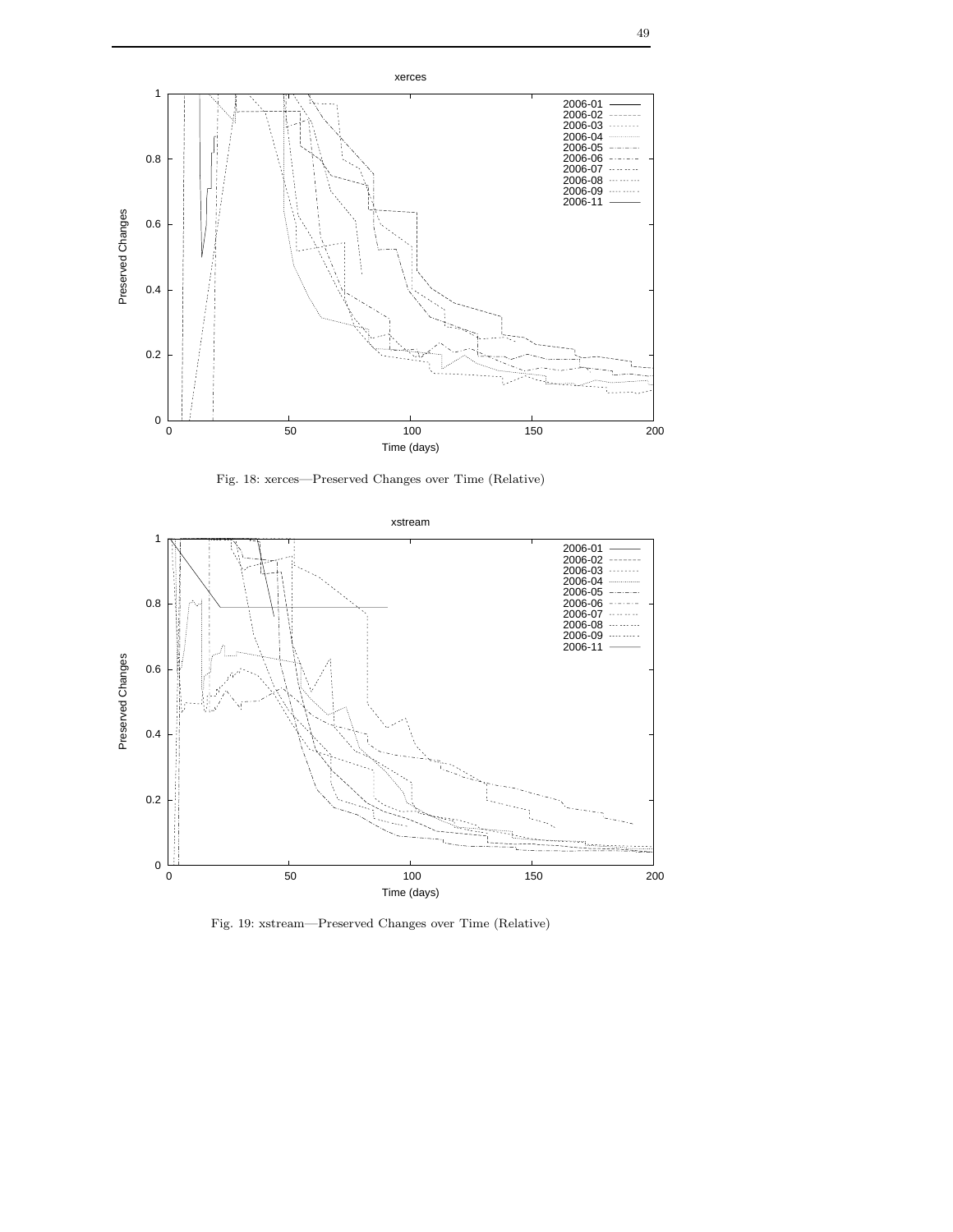#### B.2.1 Analysis

Based on our preserved/discarded changes over time measurements, we observed three patterns across certain periods of time: stabilization, decay, and constant. During the stabilization period, changes were discarded in an erratic pattern, if there was a pattern at all. During the decay period, changes were discarded rapidly at first and then slowly toward the end. Finally, during the constant period, few of the changes that had been preserved were discarded.

Our first observation was that there appeared to be a "stabilization period" for the preserved changes of a monthly change set. For all of the projects we measured, this period seemed to be about 40–50 days and was characterized by "erratic" or random fluctuations.

At first, this period was a little confusing. Since we had sampled all of the revisions within a monthly change set, we expected this period to be characterized by a smooth decay from 1. We did not expect to see increases in preserved changes.

However, upon closer inspection, it made more sense. During this period, a "critical mass" of changes is built up. Since our starting point is arbitrary (the start of the month), changes can come at any time and in any size. If a relatively small number of discarded changes is followed by a larger number of preserved changes, then we see a local increase in preserved changes—the larger changes overpower the smaller ones.

Our second observation was that there was a "decay period." For all of the projects we measured, this period seemed to start about 40–50 days and end about 150–200 days. During this period, the preserved changes decayed from between about 75–95% to about 10–20%.

We also noted that the decay was not linear. That is, the preserved changes do not drop off at a constant rate. Rather, their decay is exponential—most of the decay happens rather quickly. This would seem to indicate that changes which will eventually be discarded, will more likely be discarded sooner rather than later.

Finally, we noted that the shape of the decay curve is not identical for each of the projects. Since each project has many "context variables" (Basili et al, 1986), and overall differences, this was not terribly surprising.

Our third observation was that there was a "constant period." For all of the projects we measured, this period seemed to start at about 150–200 days. During this period, the preserved changes approach a constant (somewhere between 10% and 20%).

When the preserved changes approach a constant, for the set of changes in question, pretty much all of the discarding has taken place and the remaining changes are preserved. That is, the resilient changes remain within the product into this constant period—the rest are discarded during either the stabilization period or the decay period.

#### B.2.2 Discussion

As a result of our analysis of the study results, we decided to select 150 days as the answer to our research question; that is, we decided that we would assume that 150 days in the future was "far enough" to accurately estimate the discards over time for a product change. Although all of the curve families were somewhat flat by 100 days, and nearly flat by 200 days, we decided to select 150 days because it was in the middle of the two. While that decision may seem arbitrary, our reasoning was as follows:

We reasoned that if we selected 100 days and assumed that it was "far enough" in the future, then we would both potentially reap a benefit and be subject to a detriment, both as compared to selecting and assuming 150 days. We would potentially reap a benefit because more data, and more up to date data, could be mined for studied projects; rather than requiring that 150 days of future revisions be in place to measure the discards over time, only 100 days of future revisions would be necessary. However, we would potentially be subject to a detriment as well, because comparing with revisions that are not "far enough" in the future could threaten the validity of the results.

Similarly, we reasoned that if we selected 200 days and assumed that it was "far enough" in the future, then we would both potentially reap a benefit and be subject to a detriment, again as compared to selecting and assuming 150 days. By choosing "too far" into the future, we would be more likely to have valid data but we would be able to mine less of it.

Therefore, to balance the potential benefits and detriments related to data quality and data quantity, we selected 150 days as "far enough" in the future.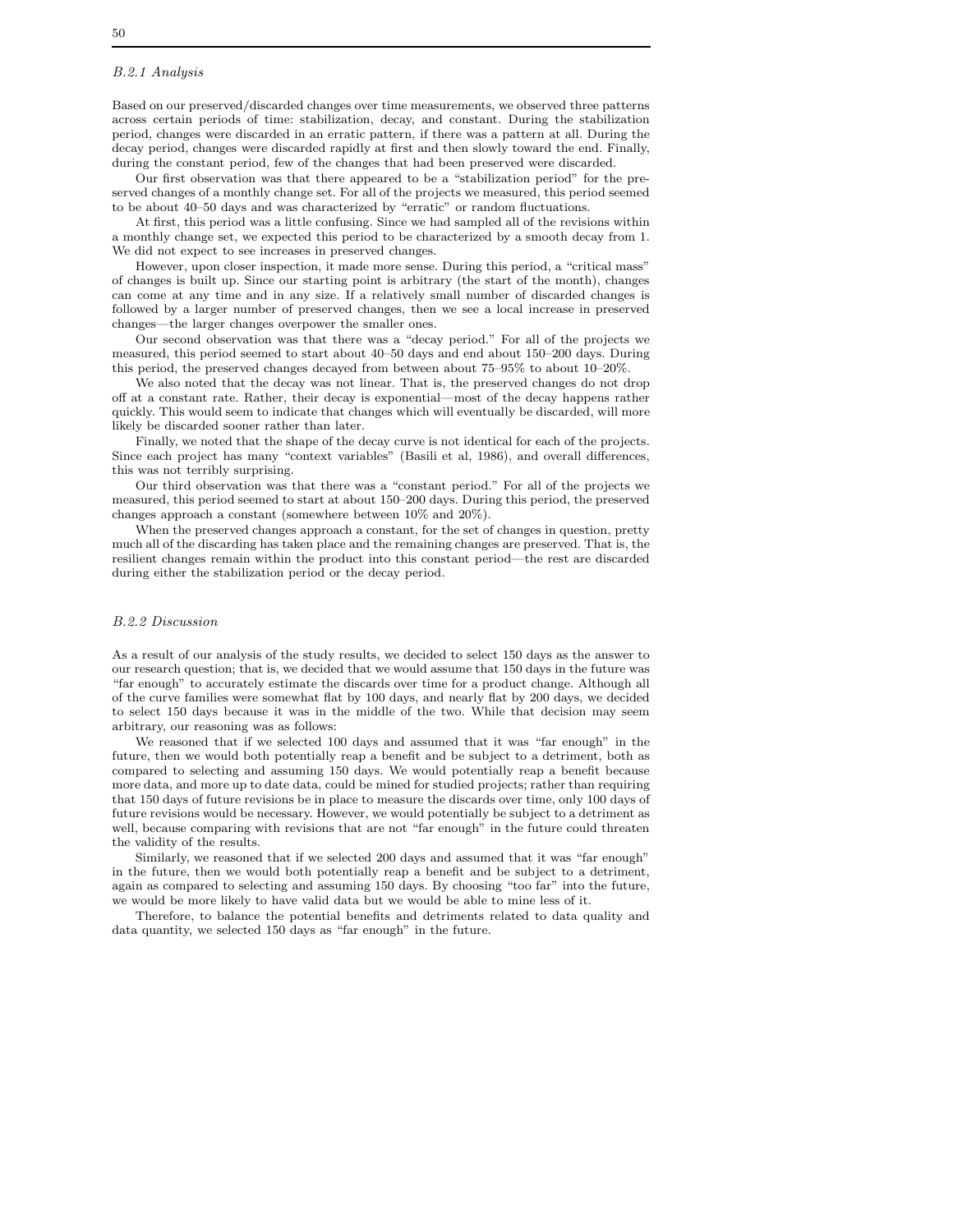#### B.3 Summary

To estimate the proportion of a developer's change that has been discarded over time, we needed to know how far into the "future" we had to look. In theory, as described in Section A, we could compare a product change with the final revision of that product to measure the relevant discards over time. However, that is not practical for all products because some of them are still actively developed. Therefore, we performed an auxiliary study to see if there was an appropriate "rule of thumb" to provide for a reasonable estimate.

Once the preserved change curves from our study results were placed at a common origin, we identified three periods common to each project: stabilization, decay, and constant. After about 150 days, most of the curves had dropped from 100% preserved to around 20% preserved. That means that only about 20% of the changes were persisted past 150 days. Said another way, about 80% of the discards happen by then. For these projects, we observed the "80/20 rule," also known as the Pareto principle (Juran, 1988), at the 150 day mark.

Hence, we identified a practical rule to help us estimate the discards over time for a particular developer's change. If we compare a build with another build at least 150 days into the future (assumed to be in or near the constant period), then our estimate of preserved and discarded changes for that build will be more accurate than if we compare it to a more recent build (in the stabilization or decay period). We used the result of this auxiliary study as a guideline for measuring and estimating the discards over time for product changes in our main study.

# C Individual Project Results

#### C.1 ant

The ant (http://ant.apache.org) project team develops a free and open-source product that provides a build system for Java developers—developers write their build tasks in an XML format. More than 40 different developers have contributed to its development, since its inception in early 2000. The project development continues today. During that time, they have committed more than 10 000 changes to their configuration management repository, more than 7000 of which have been changes to their Java files, and more than 2600 of which resulted in changes to their compiled product.

Although the product was being developed in January of 2000, no automated tests were driving its development until about July of that year. Since then, the team has practiced TWD to a varying degree, sometimes adopting a test-with approach, and sometimes opting for the test-last approach.

Of the 2653 "normal" changes to the product that we analyzed: (1) about 80% had no exercise of the changed product methods by the product tests; (2) about 13% had some exercise of the changed product methods by the product tests; (3) about 7% had all of the changed product methods exercised by the product tests.

Table 5 presents a summary of the measurement means for each group and overall, in addition to the overall standard deviation. Table 6 presents a summary of the significance tests for the comparisons between groups.

| Measure                            | $None \mu$ | $Some \mu$ | All и    | Overall u | Overall $\sigma$ |
|------------------------------------|------------|------------|----------|-----------|------------------|
| speed: initial net size            | 58.4       | 150.9      | 9.2      | 67.5      | 221.3            |
| speed: discards over time          | 0.221      | 0.206      | 0.122    | 0.214     | 0.360            |
| speed: net size over time          | 45.5       | 119.8      | 8.1      | <b>NA</b> | NΑ               |
| quality: potential bugs            | $-2.607$   | $-2.442$   | $-2.257$ | $-2.57$   | 5.77             |
| quality: average method complexity | 0.008      | $-0.076$   | 0.018    | $-0.003$  | 0.325            |

Table 5: ant—Summary of descriptive statistics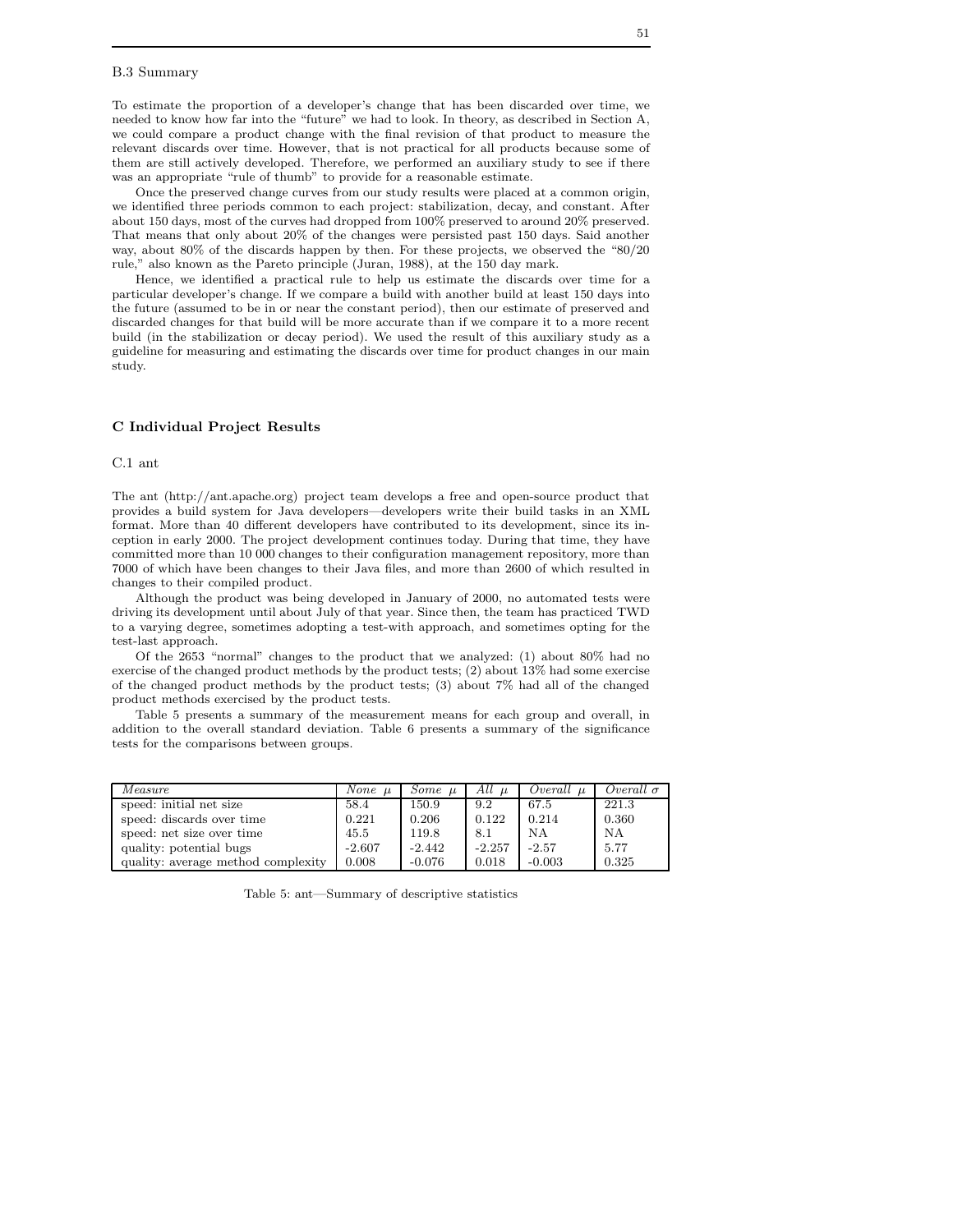| Measure                            | comparison pair | ci lower | $ci$ upper | $p-value$  |
|------------------------------------|-----------------|----------|------------|------------|
| speed: initial net size            | none, some      | $-128.1$ | $-56.7$    | ${}< 0.01$ |
| speed: initial net size            | none, all       | 41.4     | 57.1       | ${}< 0.01$ |
| speed: discards over time          | none, some      | 0.014    | 0.016      | ${}< 0.01$ |
| speed: discards over time          | none, all       | 0.098    | 0.010      | ${}< 0.01$ |
| quality: potential bugs            | none, some      | $-0.844$ | 0.514      | 0.689      |
| quality: potential bugs            | none.all        | $-0.885$ | 0.185      | 0.281      |
| quality: average method complexity | none, some      | 0.045    | 0.122      | ${}< 0.01$ |
| quality: average method complexity | none.all        | $-0.033$ | 0.012      | 0.439      |

Table 6: ant—Summary of Welch Two Sample t-test

Consider the results presented in Table 5. These represent the mean values of the dependent variables, categorized by the degree to which the developer of each change practiced TWD: none, some, or all.

With respect to the attributes related to team speed, on average, the ant developers made bigger changes over time when they exercised some of their product changes with automated product tests (119.8 compiled instructions over 150 days) and smaller changes over time when they exercised all of them (8.1 compiled instructions over 150 days), both as compared to when they exercised none of them (45.5 compiled instructions over 150 days). Each of the net size over time mean values is derived from an initial net size mean value and the discards over time value—for example, the initial net size mean value for the none category is 58.4 compiled instructions and the discards over time mean value is  $0.221$   $(22.1\%)$  over 150 days; therefore, the net size over time mean value is 45.5 compiled instructions over 150 days.

As well, we can see that in the first four rows of Table 6 that the differences between these mean values for initial net sizes and discards over time are not likely due to chance (p-value  $< 0.01$ ). Also, based on the confidence interval in the first row of Table 6, we can be confident that the initial net size mean value from the some category is between 56.7 and 128.1 compiled instructions bigger than the initial net size mean value from the none category—the confidence intervals indicate the differences from the some or all categories to the none category. Similarly, based on the third row of Table 6, we can be confident that the discards over time value from the some category is between 0.014 and 0.016 (1.4% and 1.6%) smaller than the discards over time mean value from the none category.

With respect to the attributes related to product quality, on average, the ant developers reduced the number of potential bugs by less when they exercised some of their product changes with automated product tests (-2.442) and by slightly less still when they exercised all of them (-2.257), both as compared to when they exercised none of them (-2.607); note that each of the categories reduced the number of potential bugs on average. Also, on average, the ant developers reduced the average method complexity when they exercised some of their product changes with automated product tests (-0.076) and increased it when they exercised all of them (0.018), both as compared to when they exercised none of them (0.008).

In contrast to the attributes related to team speed, we can see that in the last four rows of Table 6 that there is only one row that is not likely due to chance (p-value  $\lt$  0.01); the next to last row indicates that the average method complexity means between the none and some categories are significantly different. Also, based on that row, we can be confident that the method complexity mean from the some category is between 0.045 and 0.122 less than the method complexity mean from the none category.

In summary, when the ant developers practiced TWD to a degree (some), they made significantly bigger changes over time, decreased the number of potential bugs by less, and significantly reduced the average method complexity, all compared to when they did not practice TWD to any degree (none). On average, they made 163% bigger changes over time  $((119.8-45.5)/45.5 = 163\%,$  from Table 5). And, on average, they reduced the average method complexity by  $1050\%$  (( $-0.076 - 0.008$ )/ $0.008 = 1050\%$ , also from Table 5).

But, when they practiced TWD fully (all), they made significantly smaller changes over time, decreased the number of potential bugs by even less, and increased the average method complexity, also all compared to when they did not practice TWD to any degree (none). On average, they made 82% smaller changes over time  $((8.1 - 45.5)/45.5 = 82\%$ , from Table 5).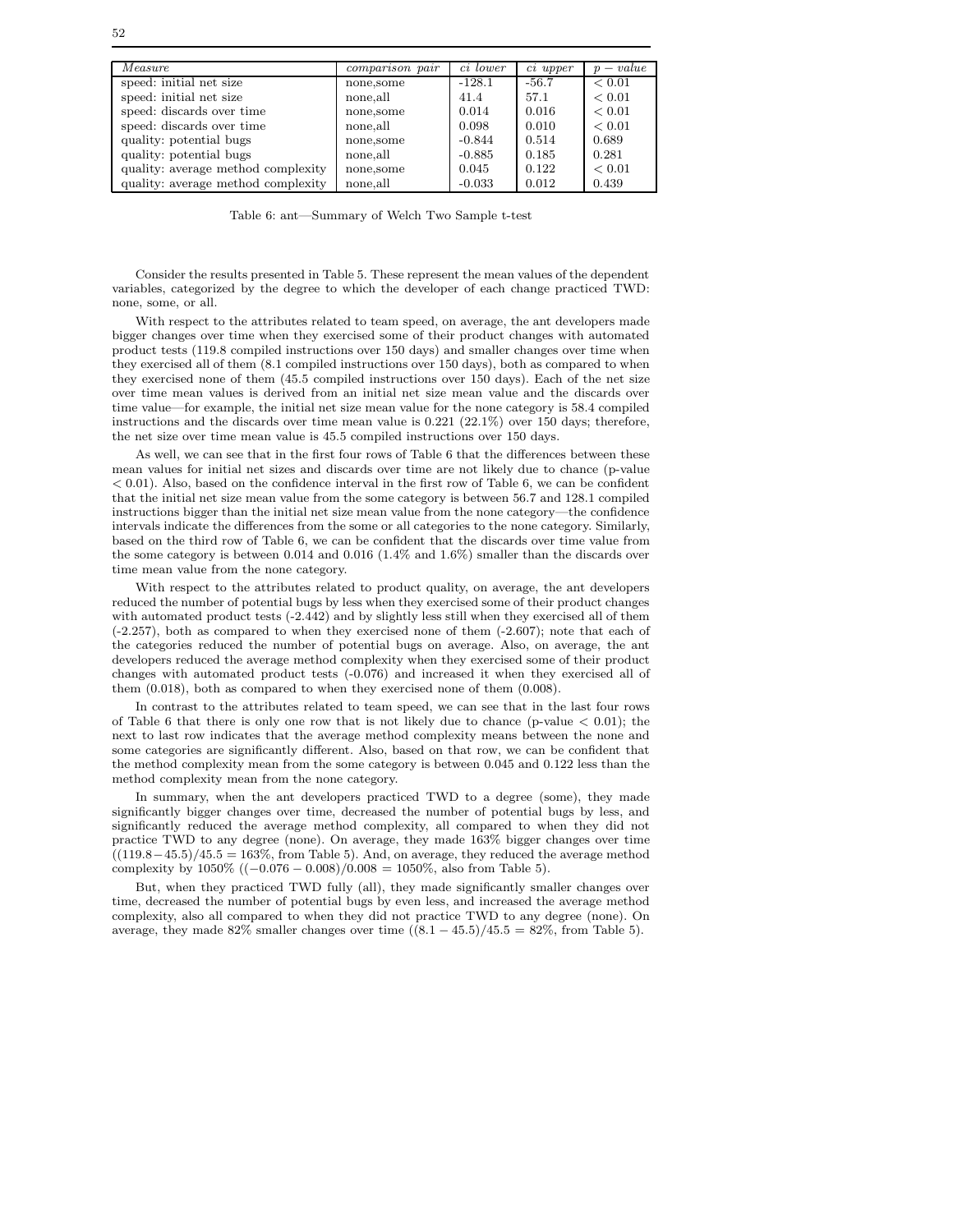#### C.2 cayenne

The cayenne (http://cayenne.apache.org) project team develops a free and open-source product that provides a persistence framework. In particular, the framework includes an objectrelational mapping (ORM) tool and some remoting services.

Since its inception, in May of 2005, a relatively small team of 14 developers has contributed to its development. As of 2009, they have committed more than 6 000 changes to their configuration management repository. Nearly 3000 of these have been changes to their Java files, and more than 1600 of them resulted in changes to their compiled product.

Right from the start, the team began evolving a suite of automated tests. However, like the other projects, the team has practiced TWD to a varying degree, sometimes adopting a test-with approach, and sometimes opting for the test-last approach.

Of the 1681 "normal" changes to the product that we analyzed: (1) about 42% had no exercise of the changed product methods by the product tests; (2) about 42% had some exercise of the changed product methods by the product tests; (3) about 14% had all of the changed product methods exercised by the product tests.

Table 7 presents a summary of the measurement means for each group and overall, in addition to the overall standard deviation. Table 8 presents a summary of the significance tests for the comparisons between groups.

| Measure                            | None<br>$_{LL}$ | Some u   | All и    | Overall<br>II | Overall $\sigma$ |
|------------------------------------|-----------------|----------|----------|---------------|------------------|
| speed: initial net size            | 45.8            | 80.0     | 3.7      | 55.3          | 194.6            |
| speed: discards over time          | 0.414           | 0.454    | 0.324    | 0.420         | 0.436            |
| speed: net size over time          | 26.8            | 43.7     | 2.5      | <b>NA</b>     | <b>NA</b>        |
| quality: potential bugs            | $-2.082$        | $-1.806$ | $-1.833$ | $-1.929$      | 3.69             |
| quality: average method complexity | 0.029           | 0.002    | 0.052    | 0.020         | 0.259            |

Table 7: cayenne—Summary of descriptive statistics

| Measure                            | comparison pair | ci lower | $ci$ upper | $- value$  |
|------------------------------------|-----------------|----------|------------|------------|
| speed: initial net size            | none, some      | $-51.3$  | $-17.3$    | ${}< 0.01$ |
| speed: initial net size            | none, all       | 24.0     | 60.0       | ${}< 0.01$ |
| speed: discards over time          | none, some      | $-0.040$ | $-0.039$   | ${}< 0.01$ |
| speed: discards over time          | none.all        | 0.088    | 0.090      | ${}< 0.01$ |
| quality: potential bugs            | none, some      | $-0.597$ | 0.046      | 0.158      |
| quality: potential bugs            | none.all        | $-0.670$ | 0.171      | 0.329      |
| quality: average method complexity | none, some      | 0.004    | 0.050      | 0.058      |
| quality: average method complexity | none.all        | $-0.051$ | 0.004      | 0.162      |

Table 8: cayenne—Summary of Welch Two Sample t-test

In summary, assuming we interpret the results as we did in Section C.1, when the cayenne developers practiced TWD to a degree (some), they made significantly bigger changes over time, decreased the number of potential bugs by less, and increased the average method complexity by significantly less, all compared to when they did not practice TWD to any degree (none). On average, they made 63% bigger changes over time  $((43.7-26.8)/26.8 = 63\%)$ . And, on average, they increased the average method complexity by  $93\%$  less  $((0.002 - 0.029)/0.029$  $= 93\%$ ).

But, when they practiced TWD fully (all), they made significantly smaller changes over time, decreased the number of potential bugs by less, and increased the average method complexity, also all compared to when they did not practice TWD to any degree (none). On average, they made  $91\%$  smaller changes over time  $((2.5-26.8)/26.8=91\%).$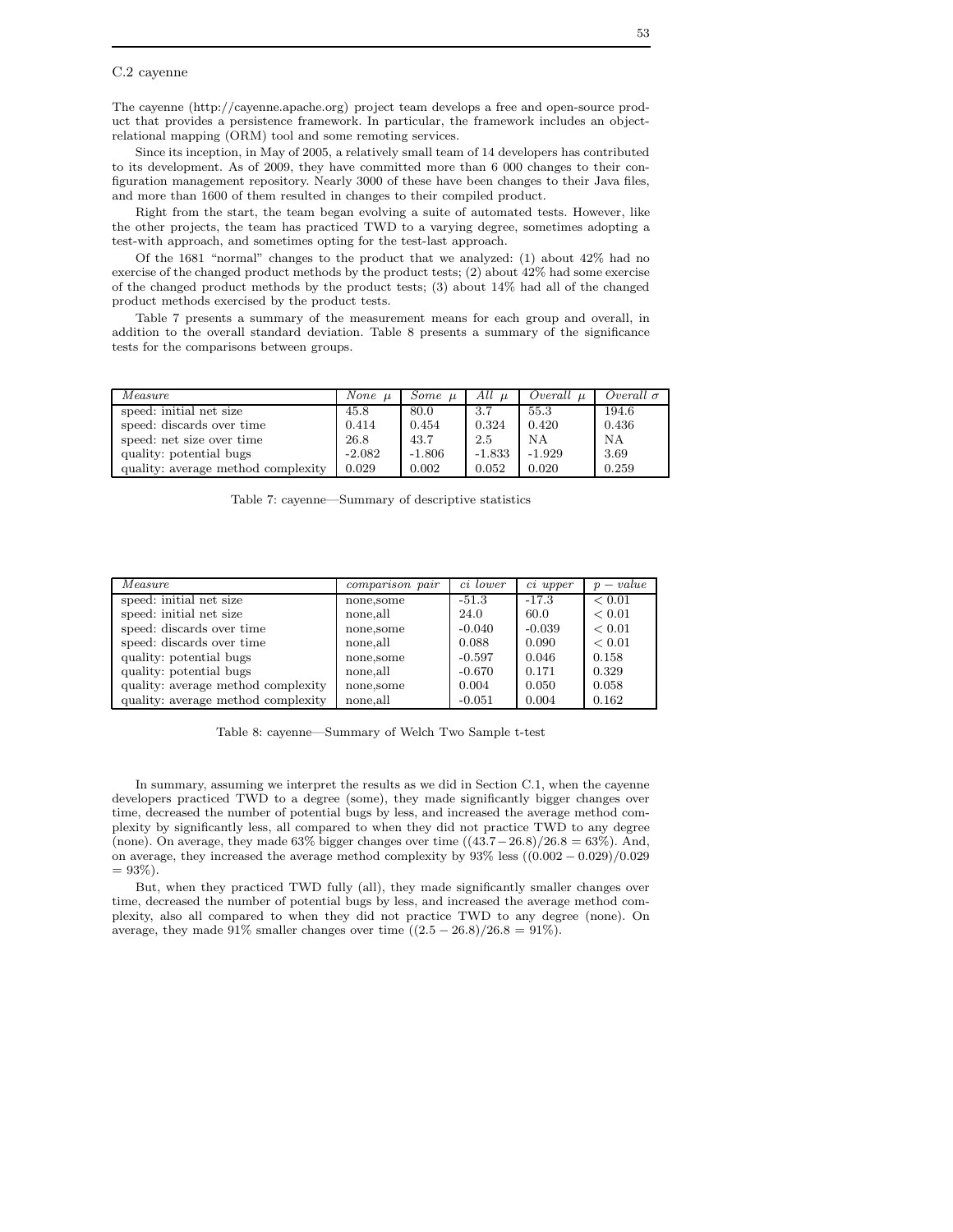#### C.3 commons-codec

The commons-codec (http://commons.apache.org/codec) project team develops a free and open-source framework for coding and decoding. The project originated as an effort to consolidate coding and decoding behavior from various projects.

About 20 developers have contributed to the project, between its inception (2003) and the present (2009). During that time, they have committed about 450 changes to their configuration management repository, about half of which have been changes to their Java files, and more than 30 of which resulted in changes to their compiled product.

Right from the beginning, the team has developed their product and their automated product tests. However, like the other projects, the team has practiced TWD to a varying degree, sometimes adopting a test-with approach, and sometimes opting for the test-last approach.

Of the 31 "normal" changes to the product that we analyzed: (1) about 25% had no exercise of the changed product methods by the product tests; (2) about 25% had some exercise of the changed product methods by the product tests; (3) about 50% had all of the changed product methods exercised by the product tests.

Table 9 presents a summary of the measurement means for each group and overall, in addition to the overall standard deviation. Table 10 presents a summary of the significance tests for the comparisons between groups.

| Measure                            | $None \mu$ | Some u   | All и    | Overall<br>II | Overall $\sigma$ |
|------------------------------------|------------|----------|----------|---------------|------------------|
| speed: initial net size            | 6.9        | 261.1    | 5.1      | 74.2          | 290.3            |
| speed: discards over time          | 0.271      | 0.133    | 0.115    | 0.156         | 0.324            |
| speed: net size over time          | 5.0        | 226.4    | 4.5      | <b>NA</b>     | NΑ               |
| quality: potential bugs            | $-0.200$   | $-0.167$ | $-0.429$ | $-0.302$      | 1.245            |
| quality: average method complexity | $-0.027$   | $-0.139$ | $-0.211$ | $-0.147$      | 0.367            |

Table 9: commons-codec—Summary of descriptive statistics

| Measure                            | comparison pair | ci lower | $ci$ upper | $p-value$  |
|------------------------------------|-----------------|----------|------------|------------|
| speed: initial net size            | none, some      | $-467.8$ | $-40.6$    | 0.056      |
| speed: initial net size            | none.all        | $-101.4$ | 105.1      | 0.976      |
| speed: discards over time          | none, some      | 0.138    | 0.152      | ${}< 0.01$ |
| speed: discards over time          | none.all        | 0.158    | 0.171      | ${}< 0.01$ |
| quality: potential bugs            | none, some      | $-0.841$ | 0.774      | 0.944      |
| quality: potential bugs            | none.all        | $-0.589$ | 1.046      | 0.636      |
| quality: average method complexity | none, some      | $-0.086$ | 0.308      | 0.341      |
| quality: average method complexity | none.all        | $-0.050$ | 0.417      | 0.192      |

Table 10: commons-codec—Summary of Welch Two Sample t-test

In summary, assuming we interpret the results as we did in Section C.1, when the commonscodec developers practiced TWD to a degree (some), they made significantly bigger changes over time, decreased the number of potential bugs by less, and decreased the average method complexity, all compared to when they did not practice TWD to any degree (none). On average, they made 4428% bigger changes over time  $((226.4 - 5.0)/5.0 = 4428\%).$ 

But, when they practiced TWD fully (all), they made smaller changes over time, decreased the number of potential bugs, and decreased the average method complexity, also all compared to when they did not practice TWD to any degree (none). None of these results were significant.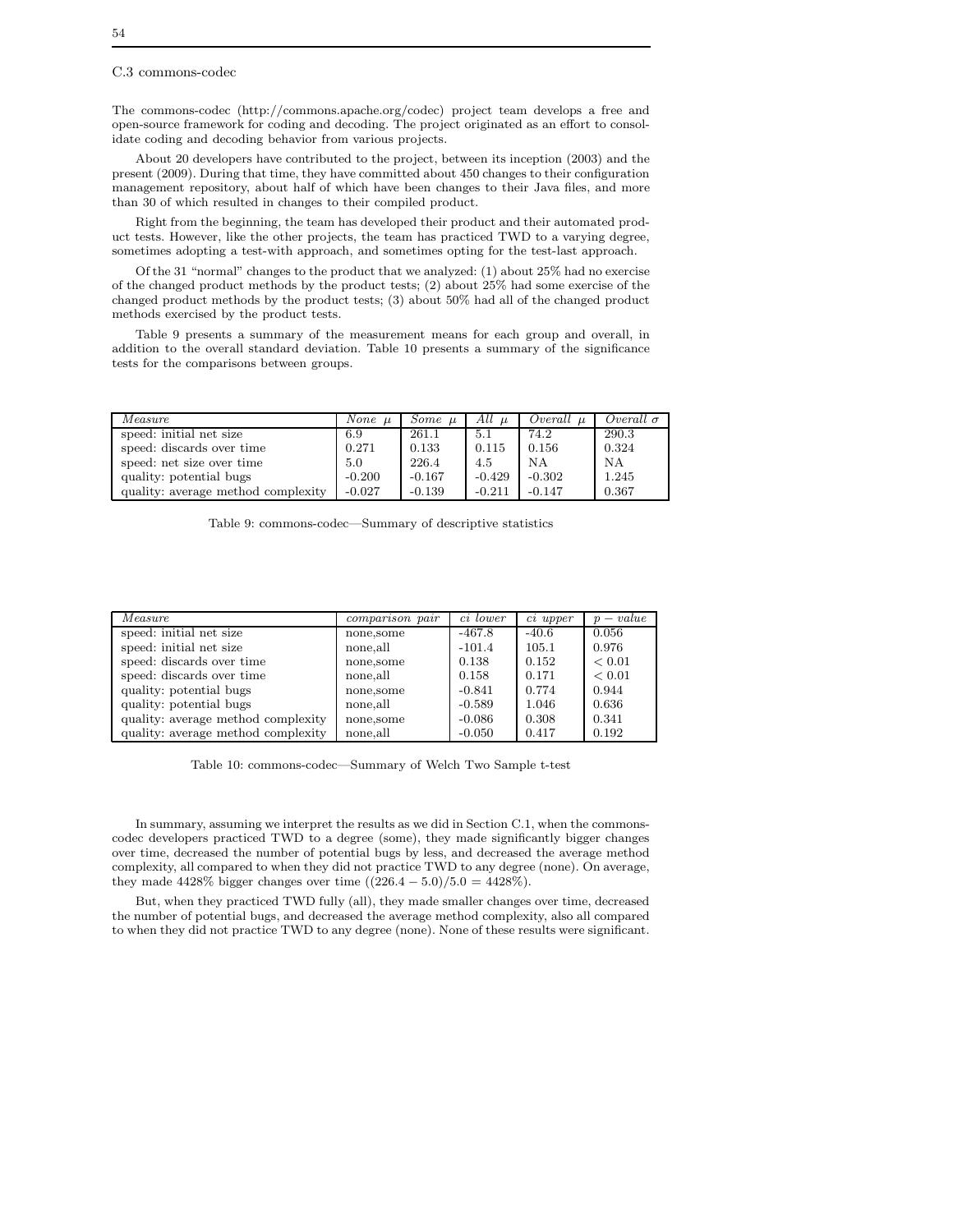#### C.4 ehcache

The ehcache (http://ehcache.sourceforge.net) project team develops a free and open-source product that provides general purpose caching. This product enables Java developers to increase the performance of their applications.

Between its inception and now, only 3 developers have contributed to its development. During that time, they have committed more than 700 changes to their configuration management repository, about 400 of which have been changes to their Java files, and more than 130 of which resulted in changes to their compiled product.

Right from inception, the team has co-evolved their product and their automated product tests. But, they have not always executed a test-driven approach. Rather, they have practiced TWD to a varying degree, sometimes adopting a test-with approach, and sometimes opting for the test-last approach.

Of the 136 "normal" changes to the product that we analyzed: (1) about 33% had no exercise of the changed product methods by the product tests; (2) about 50% had some exercise of the changed product methods by the product tests; (3) about 17% had all of the changed product methods exercised by the product tests.

Table 11 presents a summary of the measurement means for each group and overall, in addition to the overall standard deviation. Table 12 presents a summary of the significance tests for the comparisons between groups.

| Measure                            | $None \mu$ | Some u   | All $\mu$ | $Overall \mu$ | Overall $\sigma$ |
|------------------------------------|------------|----------|-----------|---------------|------------------|
| speed: initial net size            | 26.7       | 82.7     | 7.5       | 49.3          | 113.9            |
| speed: discards over time          | 0.174      | 0.193    | 0.255     | 0.196         | 0.327            |
| speed: net size over time          | 22.0       | 66.7     | 5.6       | N A           | NΑ               |
| quality: potential bugs            | $-2.312$   | $-2.348$ | $-1.375$  | $-2.17$       | 4.92             |
| quality: average method complexity | 0.017      | 0.001    | $-0.009$  | 0.004         | 0.139            |

Table 11: ehcache—Summary of descriptive statistics

| Measure                            | comparison pair | ci lower | ci upper | $p-value$  |
|------------------------------------|-----------------|----------|----------|------------|
| speed: initial net size            | none, some      | $-88.4$  | $-23.7$  | ${}< 0.01$ |
| speed: initial net size            | none.all        | 7.2      | 31.2     | ${}< 0.01$ |
| speed: discards over time          | none, some      | $-0.020$ | $-0.016$ | ${}< 0.01$ |
| speed: discards over time          | none, all       | $-0.084$ | $-0.077$ | ${}< 0.01$ |
| quality: potential bugs            | none, some      | $-1.351$ | 1.422    | 0.966      |
| quality: potential bugs            | none, all       | $-2.585$ | 0.710    | 0.346      |
| quality: average method complexity | none, some      | $-0.025$ | 0.056    | 0.519      |
| quality: average method complexity | none.all        | $-0.017$ | 0.069    | 0.318      |

Table 12: ehcache—Summary of Welch Two Sample t-test

In summary, assuming we interpret the results as we did in Section C.1, when the ehcache developers practiced TWD to a degree (some), they made significantly bigger changes over time, decreased the number of potential bugs slightly, and increased the average method complexity by less, all compared to when they did not practice TWD to any degree (none). On average, they made 203% bigger changes over time  $((66.7 - 22.0)/22.0 = 203\%).$ 

But, when they practiced TWD fully (all), they made significantly smaller changes over time, decreased the number of potential bugs by less, and decreased the average method complexity, also all compared to when they did not practice TWD to any degree (none). On average, they made  $75\%$  smaller changes over time  $((5.6 - 22.0)/22.0 = 75\%).$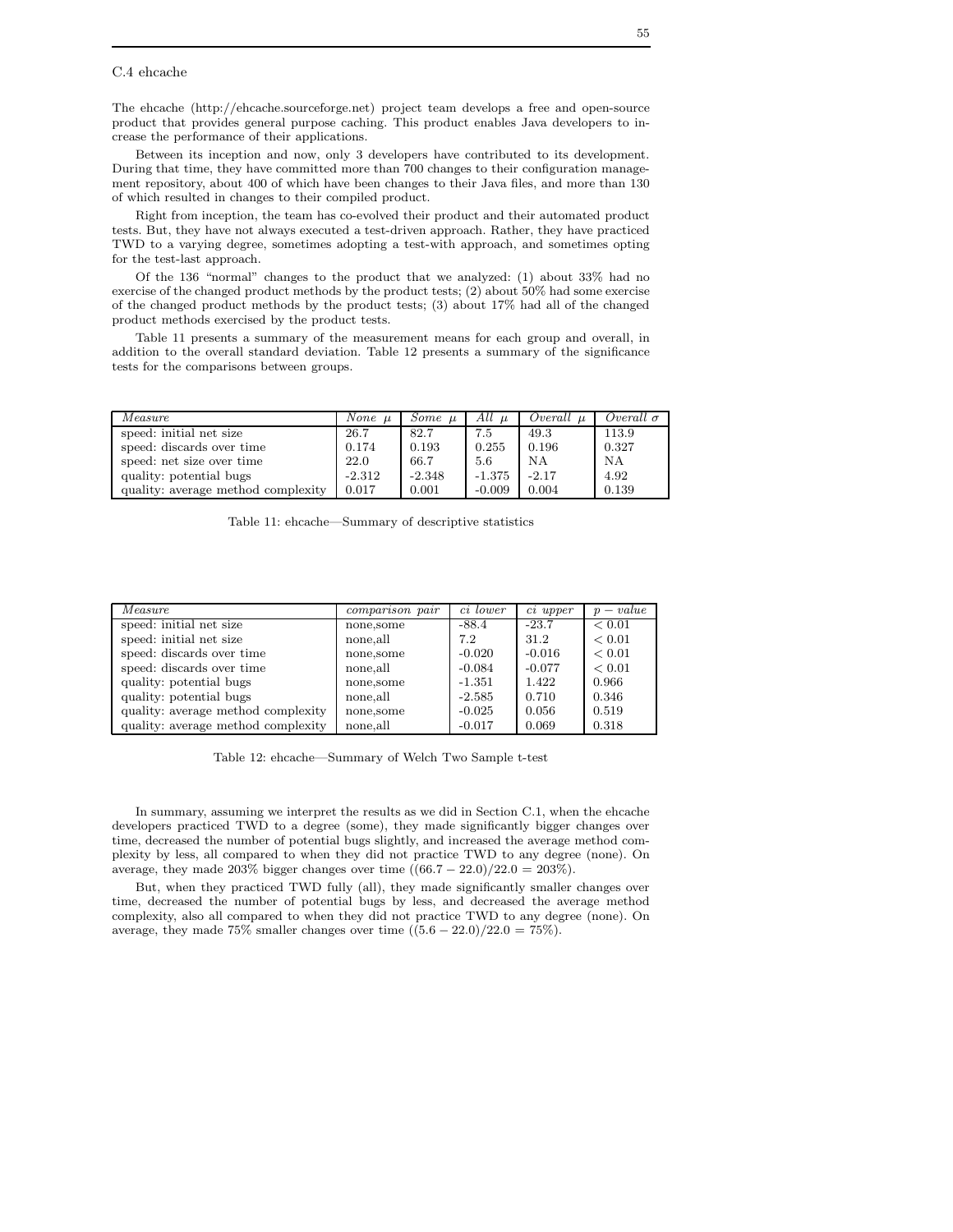#### C.5 hadoop-core

The hadoop-core (http://hadoop.apache.org/core) project team develops a free and opensource product that provides a framework for distributed computing.

About 25 developers have contributed to its development. The project began in January of 2006 and continues today. During that time, the team has committed more than 3 000 changes to their configuration management repository, over 2200 of which have been changes to their Java files, and more than 1000 of which resulted in changes to their compiled product.

Soon after inception, the team began to develop automated tests in conjunction with their product code. Since then, the team has practiced TWD to a varying degree, sometimes adopting a test-with approach, and sometimes opting for the test-last approach.

Of the 1069 "normal" changes to the product that we analyzed: (1) about 55% had no exercise of the changed product methods by the product tests; (2) about 37% had some exercise of the changed product methods by the product tests; (3) about 8% had all of the changed product methods exercised by the product tests.

Table 13 presents a summary of the measurement means for each group and overall, in addition to the overall standard deviation. Table 14 presents a summary of the significance tests for the comparisons between groups.

| Measure                            | None u   | Some u   | All и    | Overall<br>II | Overall $\sigma$ |
|------------------------------------|----------|----------|----------|---------------|------------------|
| speed: initial net size            | 56.1     | 338.0    | 12.3     | 154.9         | 518.1            |
| speed: discards over time          | 0.398    | 0.430    | 0.378    | 0.408         | 0.409            |
| speed: net size over time          | 33.8     | 192.7    | 7.7      | NΑ            | ΝA               |
| quality: potential bugs            | $-5.332$ | $-4.791$ | $-4.298$ | $-5.06$       | 7.51             |
| quality: average method complexity | 0.016    | $-0.026$ | 0.026    | 0.001         | 0.235            |

Table 13: hadoop-core—Summary of descriptive statistics

| Measure                            | <i>comparison pair</i> | ci lower | ci upper | $- value$  |
|------------------------------------|------------------------|----------|----------|------------|
| speed: initial net size            | none, some             | $-336.7$ | $-227.2$ | ${}< 0.01$ |
| speed: initial net size            | none, all              | 18.7     | 69.0     | ${}< 0.01$ |
| speed: discards over time          | none, some             | $-0.033$ | $-0.031$ | ${}< 0.01$ |
| speed: discards over time          | none, all              | 0.017    | 0.023    | ${}< 0.01$ |
| quality: potential bugs            | none, some             | $-1.287$ | 0.205    | 0.233      |
| quality: potential bugs            | none, all              | $-1.980$ | $-0.087$ | 0.073      |
| quality: average method complexity | none, some             | 0.019    | 0.066    | ${}< 0.01$ |
| quality: average method complexity | none.all               | $-0.034$ | 0.014    | 0.510      |

Table 14: hadoop-core—Summary of Welch Two Sample t-test

In summary, assuming we interpret the results as we did in Section C.1, when the hadoopcore developers practiced TWD to a degree (some), they made significantly bigger changes over time, decreased the number of potential bugs by less, and decreased the average method complexity significantly, all compared to when they did not practice TWD to any degree (none). On average, they made 470% bigger changes over time  $((192.7-33.8)/33.8 = 470\%)$ . And, on average, they decreased the average method complexity by  $262\%$  ((-0.026 – 0.016)/0.016 = 262%).

But, when they practiced TWD fully (all), they made significantly smaller changes over time, decreased the number of potential bugs by significantly less, and increased the average method complexity slightly, also all compared to when they did not practice TWD to any degree (none). On average, they made  $77\%$  smaller changes over time  $((7.7-33.8)/33.8 = 77\%)$ . And, on average, they decreased the number of potential bugs by 19% less ((−4.298−−5.332)/−5.332  $= 19\%$ ).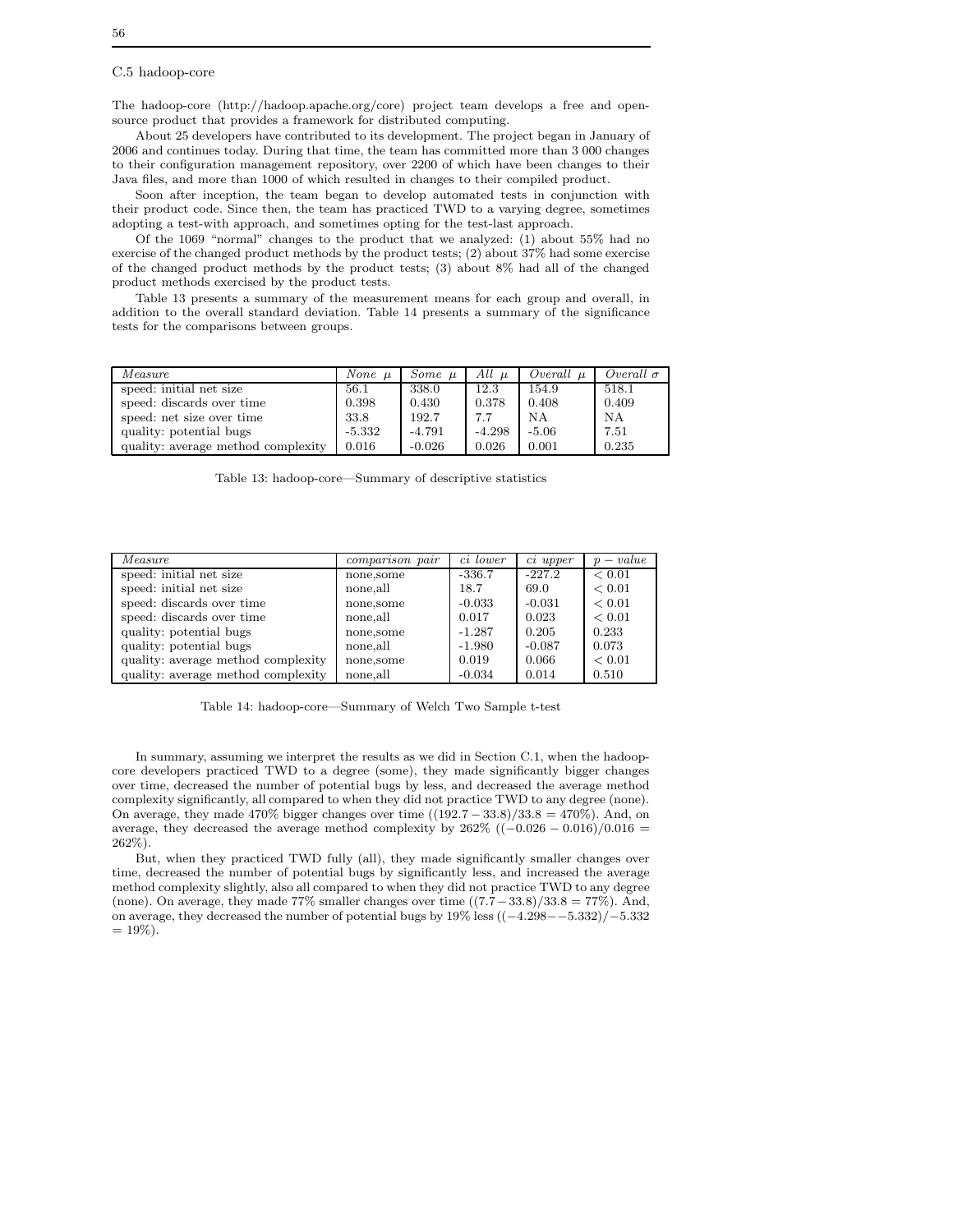#### C.6 xstream

The xstream (http://xstream.codehaus.org) project team develops a free and open-source product that provides a framework for creating an XML document from a Java object and vice-versa.

About 10 developers have contributed to its development. They began their development in September 2003 and continue it even now. During this time, they have committed more than 1200 changes to their configuration management repository, more than 800 of which have been changes to their Java files, and more than 300 of which resulted in changes to their compiled product.

The team has evolved their product and their automated tests right from the start. However, the team has not executed TWD exclusively. Rather, the team has practiced it to a varying degree, sometimes adopting a test-with approach, and sometimes opting for the testlast approach.

Of the 373 "normal" changes to the product that we analyzed: (1) about 50% had no exercise of the changed product methods by the product tests; (2) about 38% had some exercise of the changed product methods by the product tests; (3) about 12% had all of the changed product methods exercised by the product tests.

Table 15 presents a summary of the measurement means for each group and overall, in addition to the overall standard deviation. Table 16 presents a summary of the significance tests for the comparisons between groups.

| Measure                            | None u   | Some u   | All $\mu$ | Overall u | Overall $\sigma$ |
|------------------------------------|----------|----------|-----------|-----------|------------------|
| speed: initial net size            | 31.6     | 114.8    | 25.4      | 60.8      | 138.0            |
| speed: discards over time          | 0.293    | 0.307    | 0.306     | 0.300     | 0.405            |
| speed: net size over time          | 22.3     | 79.6     | 17.6      | ΝA        | <b>NA</b>        |
| quality: potential bugs            | $-0.333$ | $-0.188$ | $-0.500$  | $-0.303$  | 1.626            |
| quality: average method complexity | 0.029    | $-0.037$ | 0.064     | 0.010     | 0.392            |

Table 15: xstream—Summary of descriptive statistics

| Measure                            | comparison pair | ci lower | ci upper | $- value$  |
|------------------------------------|-----------------|----------|----------|------------|
| speed: initial net size            | none, some      | $-112.0$ | $-54.4$  | ${}< 0.01$ |
| speed: initial net size            | none, all       | $-7.5$   | 19.9     | 0.455      |
| speed: discards over time          | none, some      | $-0.014$ | $-0.011$ | ${}< 0.01$ |
| speed: discards over time          | none, all       | $-0.017$ | $-0.012$ | ${}< 0.01$ |
| quality: potential bugs            | none, some      | $-0.481$ | 0.191    | 0.475      |
| quality: potential bugs            | none, all       | $-0.083$ | 0.416    | 0.271      |
| quality: average method complexity | none, some      | $-0.006$ | 0.136    | 0.134      |
| quality: average method complexity | none.all        | $-0.130$ | 0.060    | 0.545      |

Table 16: xstream—Summary of Welch Two Sample t-test

In summary, assuming we interpret the results as we did in Section C.1, when the xstream developers practiced TWD to a degree (some), they made significantly bigger changes over time, decreased the number of potential bugs by less, and decreased the average method complexity (nearly significantly), all compared to when they did not practice TWD to any degree (none). On average, they made 257% bigger changes over time  $((79.6 - 22.3)/22.3 =$ 257%). And, on average, they decreased the average method complexity by  $228\%$  (( $-0.037$  –  $0.029$ / $0.029 = 228\%$ )—however, this result was not quite significant (p-value 0.134).

But, when they practiced TWD fully (all), they made smaller changes over time, decreased the number of potential bugs, and increased the average method complexity, also all compared to when they did not practice TWD to any degree (none). None of these results were significant.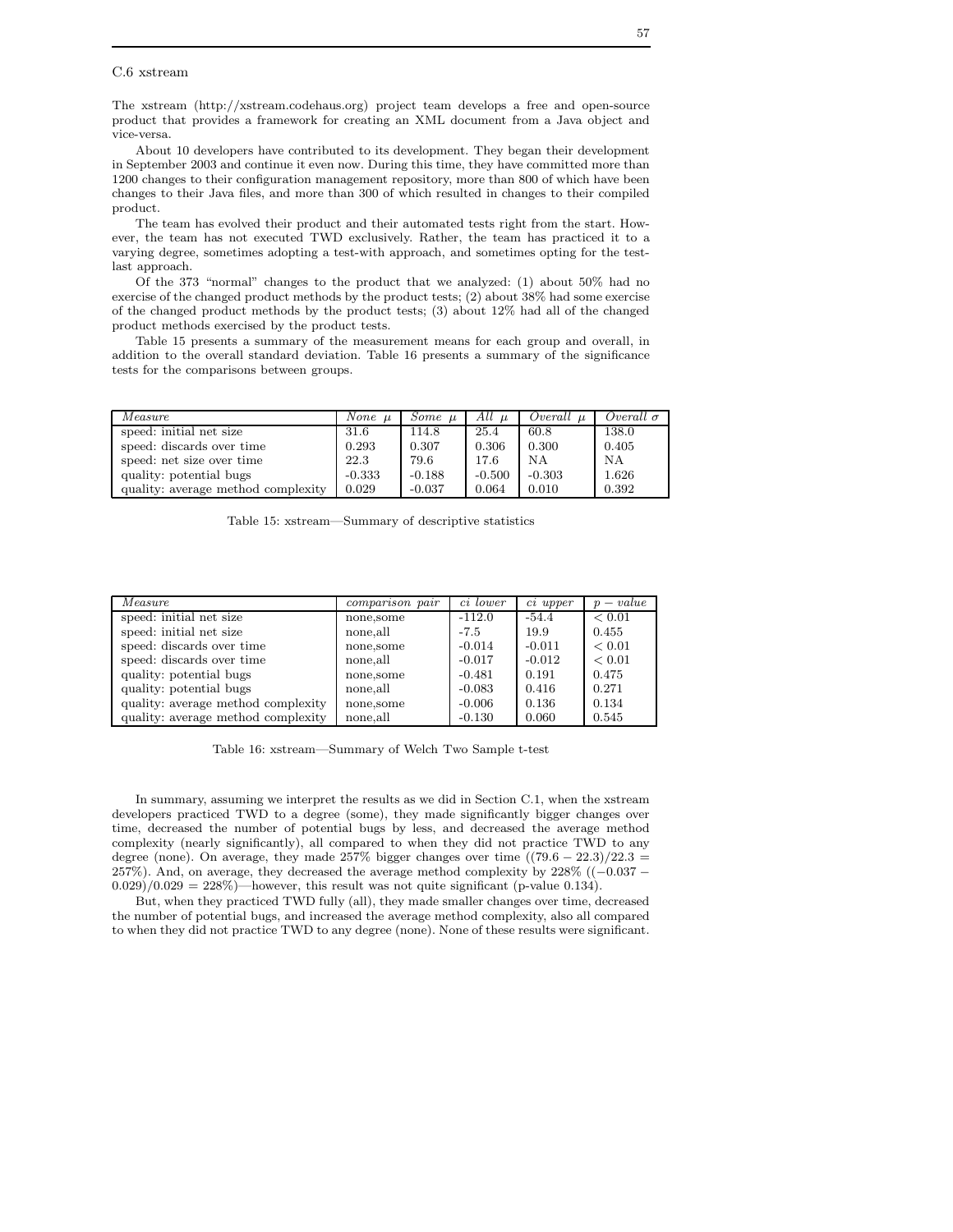#### References

- Abrahamsson P, Hanhineva A, Jaalinoja J (2005) Improving business agility through technical solutions: A case study on test-driven development in mobile software development. In: IFIP 2005: Business Agility and Information Technology Diffusion, pp 1–17
- Auer K, Miller R (2002) Extreme Programming Applied. Addison-Wesley, Boston
- Ayewah N, Hovemeyer D, Morgenthaler JD, Penix J, Pugh W (2008) Using static analysis to find bugs. IEEE Software 25(5):22–29, DOI http://dx.doi.org/10.1109/MS.2008.130
- Basili VR, Selby RW, Hutchens DH (1986) Experimentation in software engineering. IEEE Transactions on Software Engineering 12(7):733–743
- Basili VR, Shull F, Lanubile F (1999) Building knowledge through families of experiments. IEEE Transactions on Software Engineering 25(4):456–473, DOI http://dx.doi.org/10.1109/32.799939
- Beck K (1999a) Embracing change with extreme programming. IEEE Computer 32(10):70–77

Beck K (1999b) Extreme Programming Explained: Embrace Change. Addison-Wesley

- Beck K (2003) Test-Driven Development. Addison-Wesley, Boston
- Benbasat I, Goldstein DK, Mead M (1987) The case research strategy in studies of information systems. JSTOR MIS Quarterly 11(3):369–386, DOI http://dx.doi.org/10.2307/248684
- Bhat T, Nagappan N (2006) Evaluating the efficacy of test-driven development: Industrial case studies. In: ISESE '06: Proceedings of the 2006 ACM/IEEE international symposium on Empirical software engineering, ACM, New York, NY, USA, pp 356–363, DOI http://doi.acm.org/10.1145/1159733.1159787
- Boehm BW, Abts C, Brown AW, Chulani S, Clark BK, Horowitz E, Madachy R, Reifer DJ, Steece B (2000) Software Cost Estimation with Cocomo II. Prentice Hall, Englewood Cliffs
- Canfora G, Cimitile A, Garcia F, Piattini M, Visaggio CA (2006) Evaluating advantages of test driven development: a controlled experiment with professionals. In: ISESE '06: Proceedings of the 2006 ACM/IEEE international symposium on Empirical software engineering, ACM, New York, NY, USA, pp 364–371, DOI http://doi.acm.org/10.1145/1159733.1159788
- Card DN, McGarry FE, Page GT (1987) Evaluating software engineering technologies. IEEE Transactions on Software Engineering 13(7):845–851, DOI http://dx.doi.org/10.1109/TSE.1987.233495
- Cook JE, Votta LG, Wolf AL (1998) Cost-effective analysis of in-place software processes. IEEE Transactions on Software Engineering 24(8):650–663, DOI http://dx.doi.org/10.1109/32.707700
- Damm LO, Lundberg L (2006) Results from introducing component-level test automation and test-driven development. J Syst Softw 79(7):1001–1014, DOI http://dx.doi.org/10.1016/j.jss.2005.10.015
- Diehl S, Hassan AE, Holt RC (2005) Report on msr 2005: international workshop on mining software repositories. SIGSOFT Softw Eng Notes 30(5):1–3, DOI http://doi.acm.org/10.1145/1095430.1095433
- Diehl S, Gall H, Pinzger M, Hassan AE (2006) Msr 2006: the 3rd international workshop on mining software repositories. In: ICSE '06: Proceedings of the 28th international conference on Software engineering, ACM, New York, NY, USA, pp 1021–1021, DOI http://doi.acm.org/10.1145/1134285.1134483
- Erdogmus H, Morisio M, Torchiano M (2005) On the effectiveness of the test-first approach to programming. IEEE Transactions on Software Engineering 31(3):226–237, DOI http://dx.doi.org/10.1109/TSE.2005.37
- Fenton N, Pfleeger S (1997) Software Metrics: A Rigorous and Practical Approach. PWS Publishing Company, Boston
- Gall H, Lanza M, Zimmermann T (2007) 4th international workshop on mining software repositories (msr 2007). In: ICSE COMPANION '07: Companion to the proceedings of the 29th International Conference on Software Engineering, IEEE Computer Society, Washington, DC, USA, pp 107–108, DOI http://dx.doi.org/10.1109/ICSECOMPANION.2007.8
- George B, Williams L (2003) An initial investigation of test driven development in industry. In: SAC '03: Proceedings of the 2003 ACM symposium on Applied computing, ACM, New York, NY, USA, pp 1135–1139, DOI http://doi.acm.org/10.1145/952532.952753
- Geras A, Smith M, Miller J (2004) A prototype empirical evaluation of test driven development. In: METRICS '04: Proceedings of the Software Metrics, 10th International Symposium, IEEE Computer Society, Washington, DC, USA, pp 405–416, DOI http://dx.doi.org/10.1109/METRICS.2004.2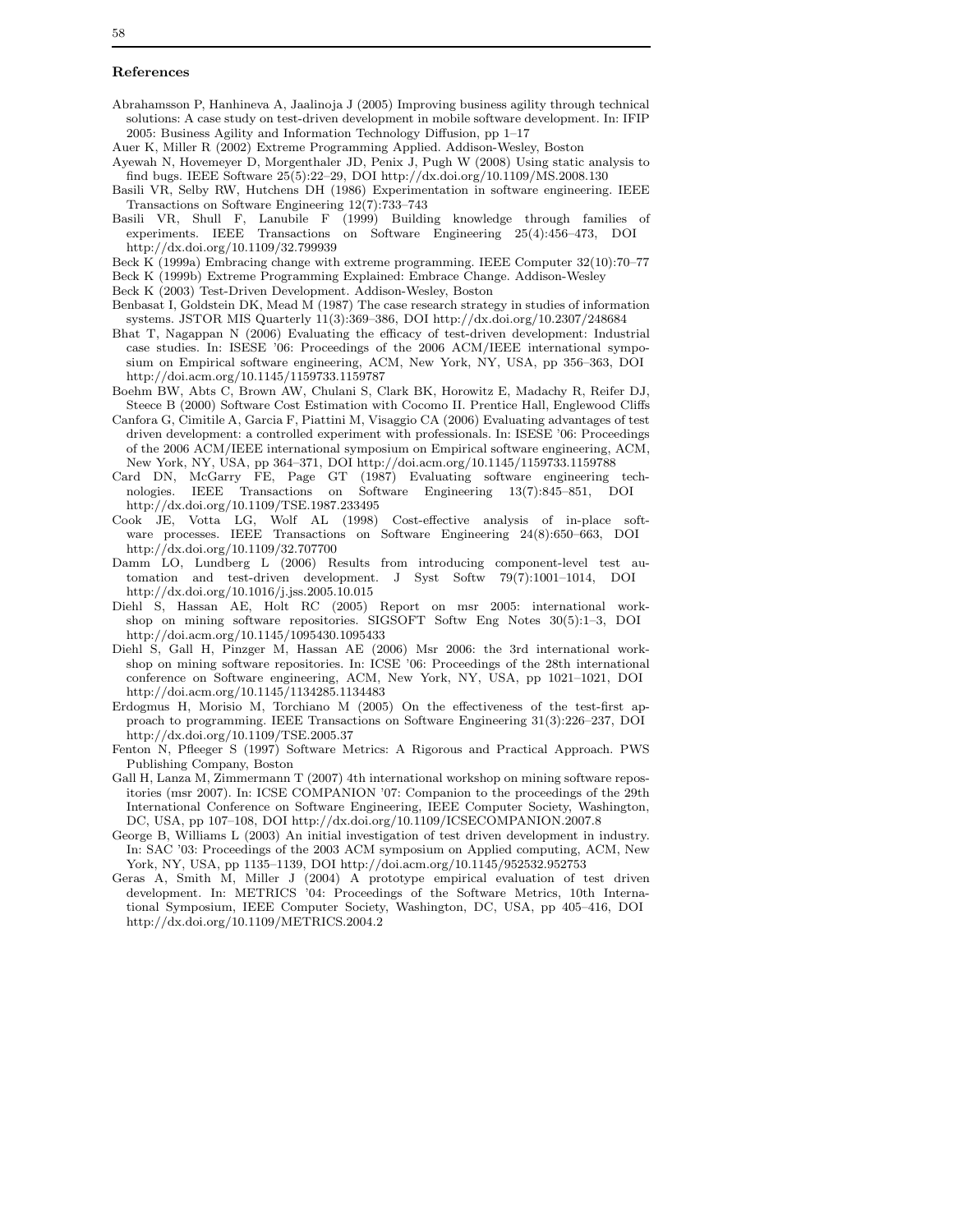- Gupta A, Jalote P (2007) An experimental evaluation of the effectiveness and efficiency of the test driven development. In: ESEM '07: Proceedings of the First International Symposium on Empirical Software Engineering and Measurement, IEEE Computer Society, Washington, DC, USA, pp 285–294, DOI http://dx.doi.org/10.1109/ESEM.2007.20
- Hannay JE, Hansen O, By Kampenes V, Karahasanovic A, Liborg NK, C Rekdal A (2005) A survey of controlled experiments in software engineering. IEEE Transactions on Software Engineering 31(9):733–753, DOI http://dx.doi.org/10.1109/TSE.2005.97
- Hannay JE, K DI, Dyba T (2007) A systematic review of theory use in software engineering experiments. IEEE Transactions on Software Engineering 33(2):87–107, DOI http://dx.doi.org/10.1109/TSE.2007.12
- Hassan AE, Holt RC, Mockus A (2005) Report on msr 2004: International workshop on mining software repositories. SIGSOFT Softw Eng Notes 30(1):4, DOI http://doi.acm.org/10.1145/1039174.1039188
- Janzen DS, Saiedian H (2006) On the influence of test-driven development on software design. In: CSEET '06: Proceedings of the 19th Conference on Software Engineering Education & Training, IEEE Computer Society, Washington, DC, USA, pp 141–148, DOI http://dx.doi.org/10.1109/CSEET.2006.25
- Jeffries R, Anderson A, Hendrickson C (2001) Extreme Programming Installed. Addison-Wesley, Boston
- Juran J (1988) Juran's Quality Control Handbook. McGraw-Hill, New York
- Kitchenham B, Pickard L, Pfleeger SL (1995) Case studies for method and tool evaluation. IEEE Software 12(4):52–62, DOI http://dx.doi.org/10.1109/52.391832
- Kitchenham B, Pfleeger S, Pickard L, Jones P, Hoaglin D, Emam KE, Rosenberg J (2002) Preliminary guidelines for empirical research in software engineering. IEEE Transactions on Software Engineering 28(8):721–734
- Lanza M, Godfrey MW, Kim S (2008) Msr 2008 5th working conference on mining software repositories. In: ICSE Companion '08: Companion of the 30th international conference on Software engineering, ACM, New York, NY, USA, pp 1037–1038, DOI http://doi.acm.org/10.1145/1370175.1370235
- Lethbridge TC, Sim SE, Singer J (2005) Studying software engineers: Data collection techniques for software field studies. Empirical Software Engineering 10(3):311–341, DOI http://dx.doi.org/10.1007/s10664-005-1290-x
- Madeyski L (2005) Preliminary analysis of the effects of pair programming and test-driven development on the external code quality. In: Proceeding of the 2005 conference on Software Engineering: Evolution and Emerging Technologies, IOS Press, Amsterdam, The Netherlands, The Netherlands, pp 113–123
- Maximilien EM, Williams L (2003) Assessing test-driven development at ibm. In: ICSE '03: Proceedings of the 25th International Conference on Software Engineering, IEEE Computer Society, Washington, DC, USA, pp 564–569
- McCabe TJ (1976) A complexity measure. IEEE Transactions on Software Engineering 2(4):308–320
- Muller M, Hagner O (2002) Experiment about test-first programming. Software, IEE Proceedings 149(5):131–136
- Nagappan N, Maximilien EM, Bhat T, Williams L (2008) Realizing quality improvement through test driven development: Results and experiences of four industrial teams. Empirical Software Engineering 13(3):289–302, DOI http://dx.doi.org/10.1007/s10664-008-9062-z
- OMG (2007) OMG Unified Modeling Language Specification. OMG, URL http://www.omg.org/spec/UML/2.1.2, version 2.1.2
- Pancur M, Ciglaric M, Trampus M, Vidmar T (2003) Towards empirical evaluation of. testdriven development in a university environment. In: EUROCON 2003: IEEE Region 8 Proceedings, IEEE Press, vol 2, pp 83–86
- Pinsonneault A, Kraemer KL (1993) Survey research methodology in management information systems: An assessment. Journal of Management Information Systems 10(2):75–105
- Raymond ES (1999) The magic cauldron. In: The Cathedral & the Bazaar, O'Reilly & Associates, pp 137–194
- Robson C (2002) Real World Research. Blackwell Publishers, Cambridge
- Runeson P, Host M (2009) Guidelines for conducting and reporting case study research in software engineering. Empirical Software Engineering 14(2):131–164
- Sanchez JC, Williams L, Maximilien EM (2007) On the sustained use of a test-driven development practice at ibm. In: AGILE '07: Proceedings of the AGILE 2007, IEEE Computer